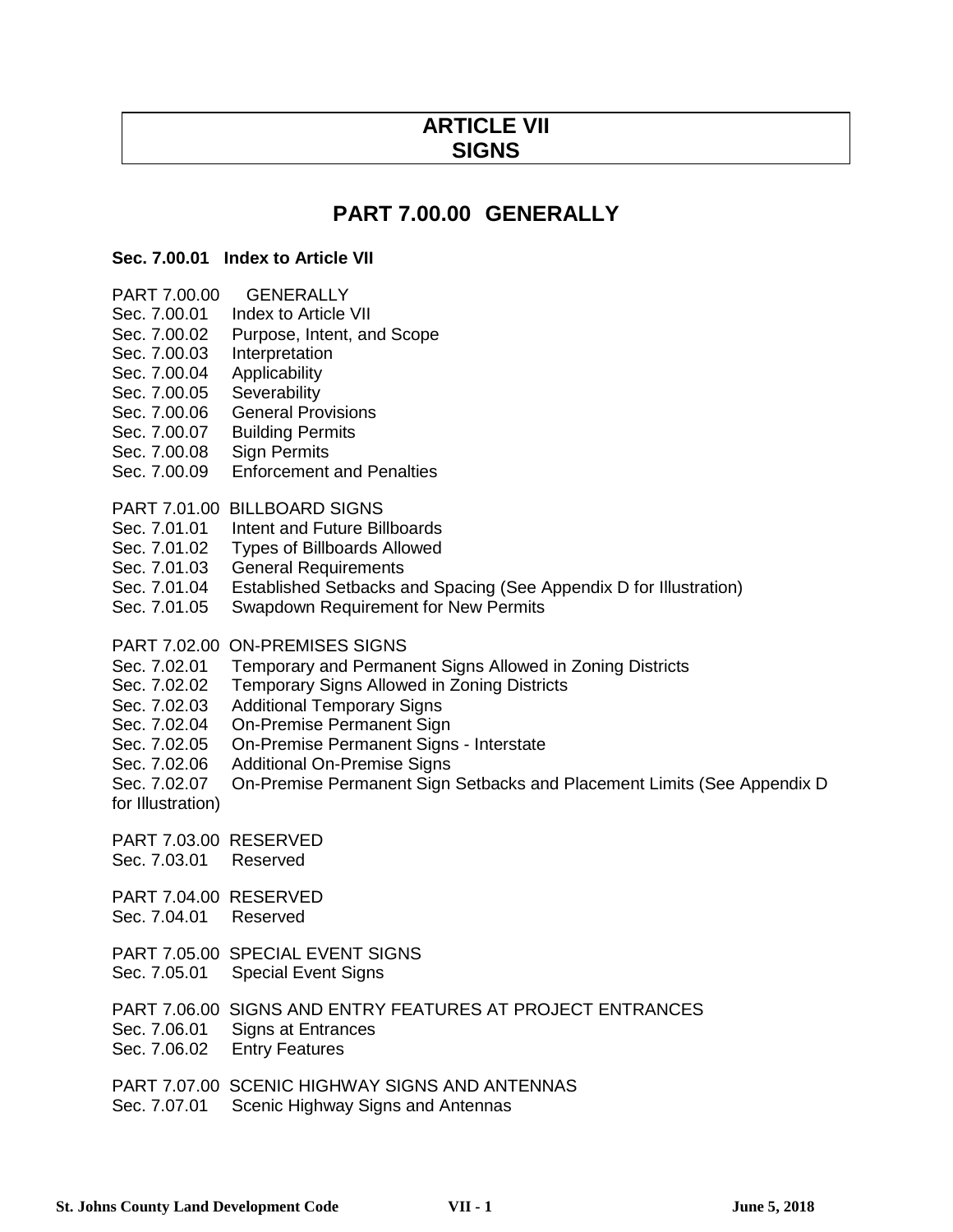| Sec. 7.07.02 Scenic Vistas |                                                                          |
|----------------------------|--------------------------------------------------------------------------|
|                            | PART 7.08.00 PROHIBITED SIGNS<br>Sec. 7.08.01 Prohibited Signs           |
|                            | PART 7.09.00 NON-CONFORMING SIGNS<br>Sec. 7.09.01 Non-Conforming Signs   |
|                            | PART 7.10.00 RACE TRACK ROAD SIGNS<br>Sec. 7.10.01 Race Track Road Signs |

### **Sec. 7.00.02 Purpose, Intent, and Scope**

It is the purpose of this Article to promote the public health, safety, and general welfare through reasonable, consistent, and non-discriminatory Sign standards. The Sign regulations in this Article are also designed and intended to meet the statutory requirement that the County adopt land development regulations that regulate Signage, a requirement set forth in Section 163.3202(f), Florida Statutes. The Sign regulations in this Article are not intended to censor speech or to regulate viewpoints, but instead are intended to regulate the adverse secondary effects of Signs. The Sign regulations are especially intended to address the secondary effects that may adversely impact aesthetics and safety. The Sign regulations are designed to serve substantial governmental interests and, in some cases, compelling governmental interests such as traffic safety and warning of threats to bodily injury or death.

This Article regulates Signs, as defined in this Code, which are placed on private property or on property owned by public agencies, including the County, and over which the County has zoning authority. This Article is not intended to extend the County's regulatory regime to objects that are not traditionally considered Signs for purpose of government regulation.

The County is a diverse community on the east coast of Florida. The eastern boundary of the County is the Atlantic Ocean and the western boundary is formed largely by the St. Johns River. The economic base of the County includes, among other things, tourism of visitors from the Northeast Florida and Southeast Georgia area, as well as other areas of the United States. In order to preserve and promote the County as a desirable community in which to live, vacation, and do business, a pleasing, visually attractive environment is of foremost importance. The regulation of Signs within the County is a highly contributive means by which to achieve this desired end.

These Sign regulations have been prepared with the intent of enhancing the visual environment of the County and promoting its continued well-being, and are intended to:

- А. Encourage the effective use of Signs as a means of communication in the County;
- В. Maintain and enhance the aesthetic environment and the County's ability to attract sources of economic development and growth;
- C. Improve pedestrian and traffic safety;
- D. Minimize the possible adverse effect of Signs on nearby public and private property;
- Е. Foster the integration of Signage with architectural and landscape designs;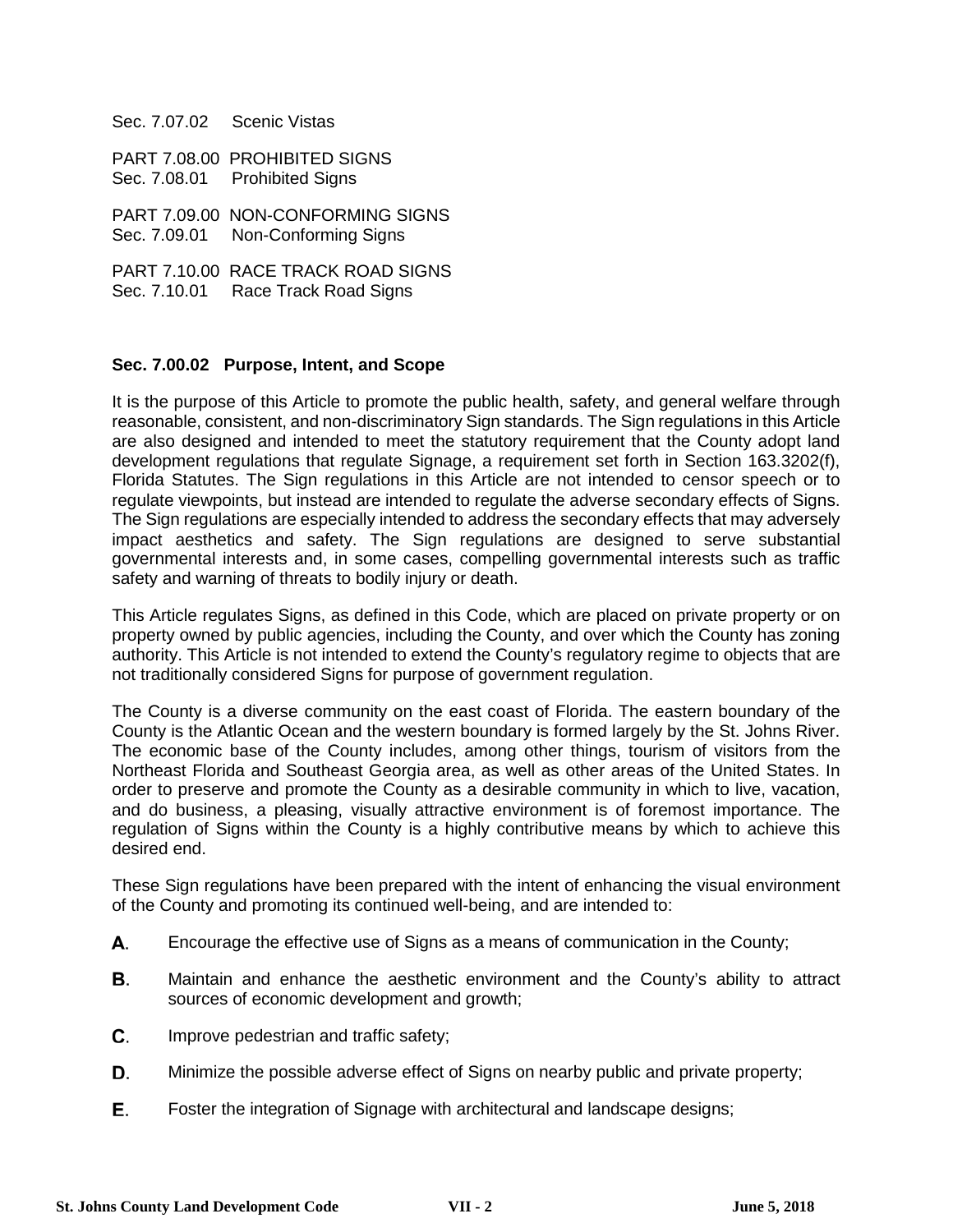- F. Lessen the visual clutter that may otherwise be caused by the proliferation, improper placement, illumination, animation, excessive height, and excessive size (area) of Signs which compete for the attention of pedestrian and vehicular traffic;
- G. Allow Signs that are compatible with their surroundings and aid orientation, while precluding the placement of Signs that contribute to Sign clutter or that conceal or obstruct adjacent land uses or Signs;
- Η. Encourage and allow Signs that are appropriate to the zoning district in which they are located;
- Establish Sign size in relationship to the scale of the lot and building on which the Sign is L. to be placed or to which it pertains;
- J. Preclude Signs from conflicting with the principal permitted use of the site and adjoining sites;
- Κ. Regulate Signs in a manner so as to not interfere with, obstruct the vision of, or distract motorists, bicyclists, or pedestrians;
- L. Except to the extent expressly preempted by state or federal law, ensure that Signs are constructed, installed, and maintained in a safe and satisfactory manner, and protect the public from unsafe Signs;
- М. Preserve, conserve, protect, and enhance the aesthetic quality and scenic beauty of all districts of the County;
- Ν. Allow for traffic control devices consistent with national standards and whose purpose is to promote highway safety and efficiency by providing for the orderly movement of road users on streets and highways, and that notify road users of regulations and provide warning and guidance needed for the safe, uniform, and efficient operation of all elements of the traffic stream;
- О. Protect property values by precluding, to the maximum extent possible, Sign types that create a nuisance to the occupancy or use of other properties as a result of their size, height, illumination, brightness, or movement;
- P. Protect property values by ensuring that Sign types, as well as the number of Signs, are in harmony with buildings, neighborhoods, and conforming Signs in the area;
- Q. Regulate the appearance and design of Signs in a manner that promotes and enhances the beautification of the County and that complements the natural surroundings in recognition of the County's reliance on its natural surroundings and beautification efforts in retaining economic advantage for the community, as well as for its major subdivisions, commercial areas, shopping centers, and industrial parks;
- R. Enable the fair and consistent enforcement of these Sign regulations;
- S. Promote the use of Signs that positively contribute to the aesthetics of the community, are appropriate in scale to the surrounding buildings and landscape, and advance the County's goals of quality development;
- T. Provide standards regarding the non-communicative aspects of Signs, which are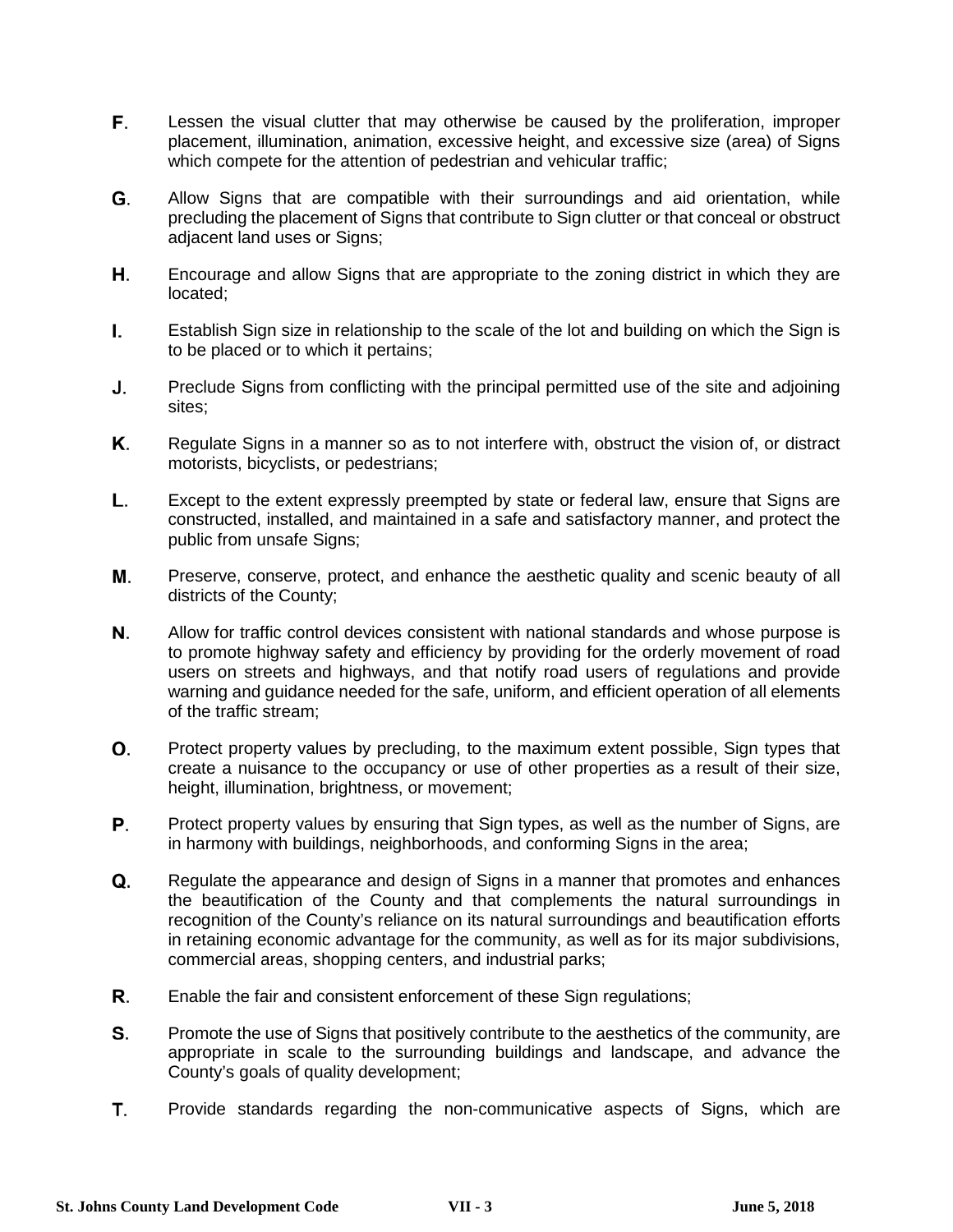consistent with county, state, and federal law;

- U. Provide flexibility and encourage variety in Signage, and create an incentive to relate Signage to the basic principles of good design; and
- V. Assure that the benefits derived from the expenditure of public funds for the improvement and beautification of streets, sidewalks, public parks, public rights-of-way, and other public places and spaces are protected by exercising reasonable controls over the physical characteristics and structural design of Signs.

## **Sec**. **7.00.03 Interpretation**

The County Administrator shall interpret the provisions of this Article. When making such interpretation, the County Administrator shall use the definitions provided in this Code. Any ambiguity, dispute, or conflict in the interpretation a term or phrase not defined in this Code shall be resolved by reference to the commonly understood meaning of the term or phrase, as provided in dictionaries, the Florida Building Code, the County's zoning regulations, County ordinances, Florida Statutes pertaining to building codes or Signs, or other governmental or professional references pertaining to building or structural standards. The County Administrator may also use rules and canons of statutory construction, including the rules of construction in Section 1.03.04 of this Code. The decision of the County Administrator on any ambiguity, dispute, or conflict in the interpretation of this Article shall be the final decision of the County unless appealed to the Board of County Commissioners pursuant to Section 7.00.08.F below.

### **Sec. 7.00.04 Applicability**

The provisions of this Article shall apply to all Signs displayed or Erected in the County, except the following:

- А. A Sign, other than a Window Sign, located entirely inside the premises of a building or enclosed space.
- В. A Sign on a Vehicle, other than a prohibited Vehicle Sign.
- C. A Statutory Sign or other sign required by state, federal, or local law.
- D. A Traffic Control Device Sign.
- Е. Any Sign internal to a plaza, interior courtyard, inside fence line of ball and multi-purpose playing fields, stadiums, arenas, racetracks, or within gated communities and similar places, visible only to those Persons visiting such a place and not visible from a public street, public sidewalk, or public right-of-way or from a navigable waterway or body of water; except that the foregoing does not exempt a Sign for a commercial use that is visible from an abutting residential use.
- F. Any Sign otherwise exempted as provided in this Article.

### **Sec. 7.00.05 Severability**

А. Generally. If any part, section, subsection, paragraph, subparagraph, sentence, phrase, clause, term, or word of this Article VII is declared unconstitutional by the valid judgment or decree of any court of competent jurisdiction, the declaration of such unconstitutionality shall not affect any other part, section, subsection, paragraph, subparagraph, sentence,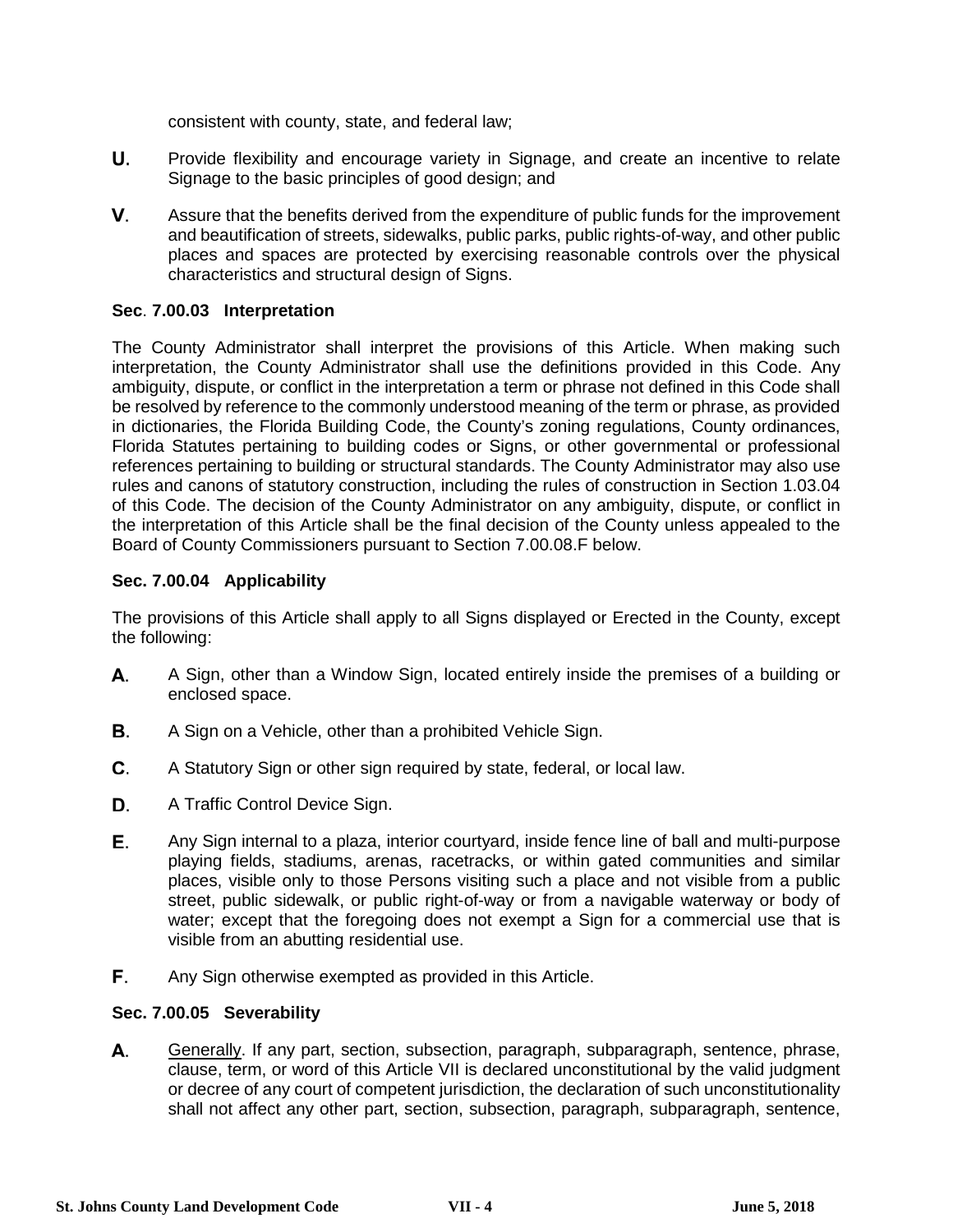phrase, clause, term, or word of this Article VII.

- В. Severability where less speech results. Without diminishing or limiting in any way the declaration of severability set forth above in subsection A. above, or elsewhere in this Article VII, this Code, or any adopting ordinance, if any part, section, subsection, paragraph, subparagraph, sentence, phrase, clause, term, or word of this Article VII is declared unconstitutional by the valid judgment or decree of any court of competent jurisdiction, the declaration of such unconstitutionality shall not affect any other part, section, subsection, paragraph, subparagraph, sentence, phrase, clause, term, or word of this Article VII, even if such severability would result in a situation where there would be less speech, whether by subjecting previously exempt Signs to permitting or otherwise.
- C. Severability of provisions pertaining to prohibited Signs. Without diminishing or limiting in any way the declaration of severability set forth above in subsection A. above, or elsewhere in this Article VII, this Code, or any adopting ordinance, if any part, section, subsection, paragraph, subparagraph, sentence, phrase, clause, term, or word of this Article VII or any other law of the County is declared unconstitutional by the valid judgment or decree of any court of competent jurisdiction, the declaration of such unconstitutionality shall not affect any other part, section, subsection, paragraph, subparagraph, sentence, phrase, clause, term, or word of this Article VII that pertains to prohibited Signs, including specifically those Signs and Sign types prohibited and not allowed under Part 7.08.00, Prohibited Signs, of this Article VII. Furthermore, if any part, section, subsection, paragraph, subparagraph, sentence, phrase, clause, term, or word of Part 7.08.00 is declared unconstitutional by the valid judgment or decree of any court of competent jurisdiction, the declaration of such unconstitutionality shall not affect any other part, section, subsection, paragraph, subparagraph, sentence, phrase, clause, term, or word of Part 7.08.00 thereby ensuring that as many prohibited Sign types as may be constitutionally prohibited continue to be prohibited.
- D. Severability of provisions pertaining to Billboards. Without diminishing or limiting in any way the declaration of severability set forth above in subsection A. above, or elsewhere in this Article VII, this Code, or any adopting ordinance, if any part, section, subsection, paragraph, subparagraph, sentence, phrase, clause, term, or word of this Article VII, other than Part 7.01.00 (Billboards), or any other law of St. Johns County is declared invalid or unconstitutional by the valid judgment or decree of any court of competent jurisdiction, the declaration of such unconstitutionality shall not affect any other part, section, subsection, paragraph, subparagraph, sentence, phrase, clause, term, or word of this Article VII that pertains to Billboards. Furthermore, if any part, section, subsection, paragraph, subparagraph, sentence, phrase, clause, term, or word of Part 7.01.00 is declared unconstitutional by the valid judgment or decree of any court of competent jurisdiction, the declaration of such unconstitutionality shall not affect any other part, section, subsection, paragraph, subparagraph, sentence, phrase, clause, term, or word of Part 7.01.00. Furthermore, if any part, section, subsection, paragraph, subparagraph, sentence, phrase, clause, term, or word of this Article VII pertaining to allowing and permitting new Billboards, including Swapdown procedures, is declared unconstitutional or otherwise invalid by the valid judgment or decree of any court of competent jurisdiction, all provisions pertaining to allowing and permitting new Billboards shall be deemed voided in their entirety and no new Billboards shall be allowed.
- Е. Severability of provisions pertaining to Special Event Signs. Without diminishing or limiting in any way the declaration of severability set forth above in subsection A. above, or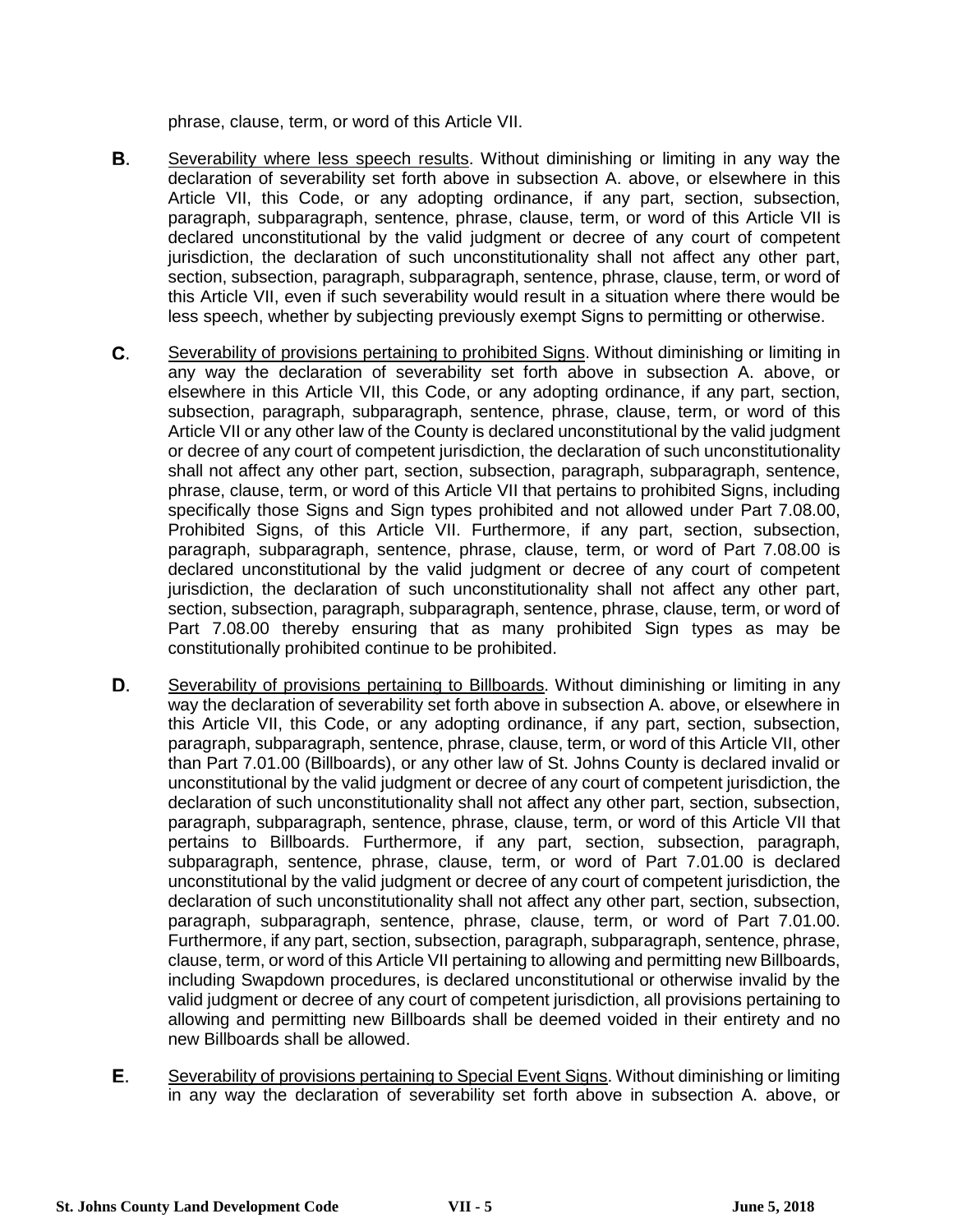elsewhere in this Article VII, this Code, or any adopting ordinance, if any part, section, subsection, paragraph, subparagraph, sentence, phrase, clause, term, or word of this Article VII, other than Part 7.05.00 (Special Event Signs), or any other law of the County is declared unconstitutional by the valid judgment or decree of any court of competent jurisdiction, the declaration of such unconstitutionality shall not affect any other part, section, subsection, paragraph, subparagraph, sentence, phrase, clause, term, or word of this Article VII that pertains to Special Event Signs. Furthermore, if any part, section, subsection, paragraph, subparagraph, sentence, phrase, clause, term, or word of Part 7.05.00 is declared unconstitutional by the valid judgment or decree of any court of competent jurisdiction, all provisions for Special Event Signs under this Code shall be deemed voided in their entirety and no Special Event Signage shall be allowed.

## **Sec. 7.00.06 General Provisions**

The following general Sign provisions shall apply to this Article and to all lawful conforming and Non-Conforming Signs, unless otherwise indicated.

### А. **Measurement of Sign Size (Advertising Display Area)**

The size, or Advertising Display Area, of a Sign is measured or calculated as follows:

- 1. Advertising Display Area. The advertising display surface area encompassed within any one geometric figure which would enclose all parts of the Sign display but excluding the structural supports for a Sign, whether they be columns, pylons, or a building or part thereof. In computing the area, the rules below and standard mathematical formulas for known common shapes will be used. The Administrator may break down complex forms up to three (3) component simple forms; however, all pertinent area shall be included.
- 2. Background panel Signs. Sign Copy that is mounted, affixed, or painted on a background panel or area distinctively painted, textured, or constructed as a background for the Sign Copy, is measured as that area contained within any one geometric figure that will enclose both the Sign copy and the background. In computing the area, the standard mathematical formulas for known common shapes will be used. The Administrator may break down complex forms into component simple forms; however, all pertinent area shall be included.
- 3. Background surface Signs. The area of a Sign consisting of Copy mounted as individual letters, visual elements, or graphics against a wall, fascia, or parapet of a building surface or another surface, that has not been painted, textured, or otherwise altered to provide a distinctive background for the Sign Copy, is measured as any one geometric figure that will enclose each word, graphic or discrete visual element in the total Sign. In computing the area, the standard mathematical formulas for known commons shapes will be used. The Administrator may break down complex forms into component simple forms; however, all pertinent area shall be included.
- 4. Illuminated background Signs. The area of a Sign with copy mounted, affixed, or painted on an illuminated surface or illuminated element or a building or structure, is measured as the entire illuminated surface or illuminated element which contains Sign copy.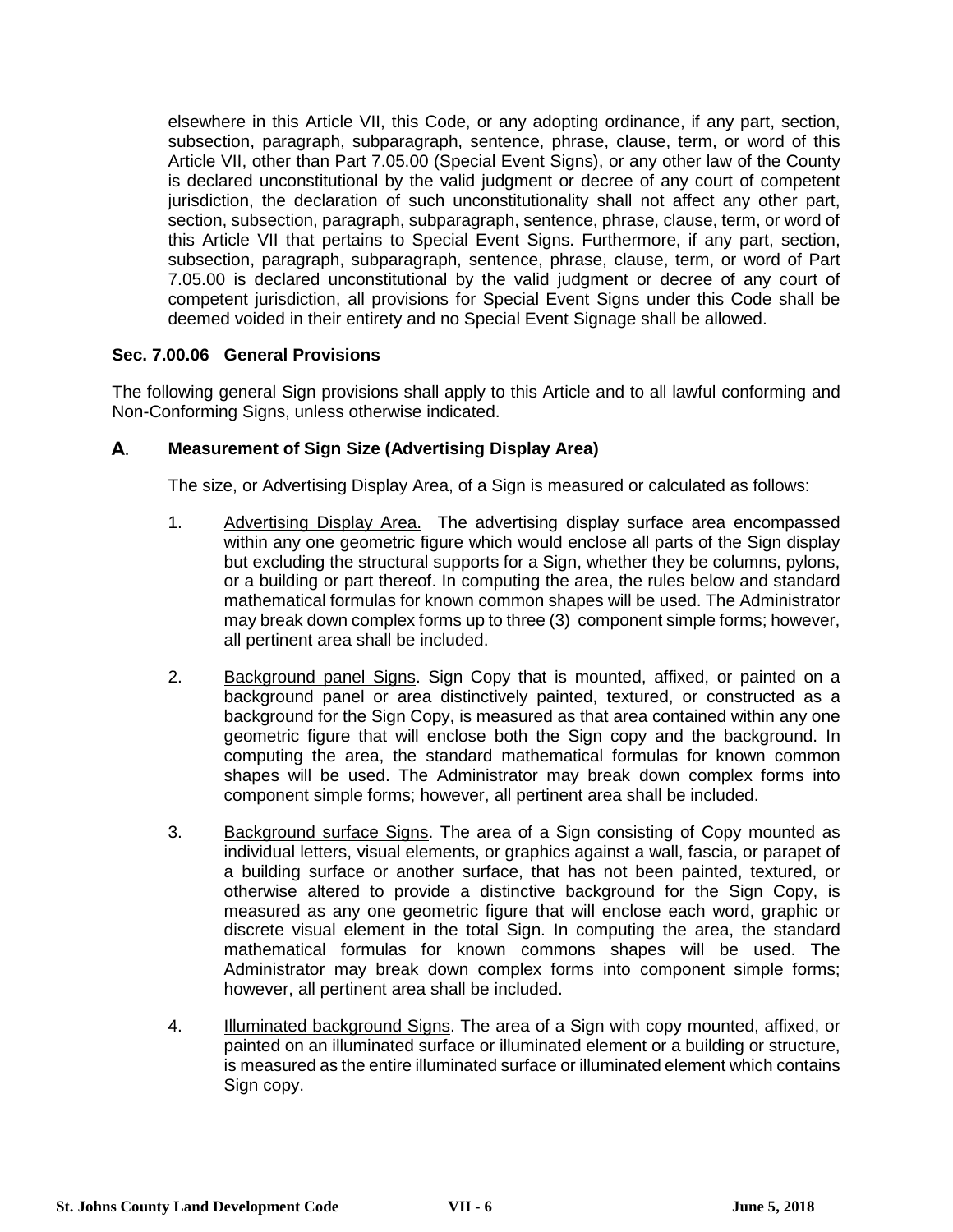- 5. Double-faced Signs. If a Sign has two display faces, and the interior angle between the two faces is sixty (60) degrees or less, then the Sign area is one Sign face only; however, if the two faces are of different sizes or shapes, then the larger is used. If the Sign has two display faces, and the interior angle between the two faces is greater sixty (60) degrees, then the Sign area is the sum of the areas of the two faces.
- 6. Multi-faced Signs. If a Sign has three or more faces, then the Sign area is equal to fifty percent (50%) of the aggregate area of all Sign faces. No single face shall be greater than the maximum advertising display surface area of the sign. The area of each face shall be determined according to subsection A.1-4 of this section, as applicable.
- 7. Sculptural and nonplanar Signs. The area of a spherical, free form, sculptural, or other nonplanar Sign is fifty percent (50%) of the sum of the areas, using only the four vertical sides of the smallest four-sided polyhedron which will completely enclose the entire Sign Structure.

### В. **Measurement of Sign Height**

Except for Bill Boards subject to Part 7.01.00, the height of a Free-Standing or Ground Sign shall be measured as the vertical distance from the crown of the road, other than an elevated roadway, immediately adjacent to the structure or from the existing natural grade immediately adjacent to the structure, whichever is higher.

### C. **Sign Illumination**

- 1. Sign Illumination is prohibited for Temporary Signs.
- 2. Except for Automatic Changeable Message Devices, all Sign Illumination shall be white and shall have a color temperature between 2500K (Kelvin) to 4000K (Kelvin).
- 3. All Signs, except those Signs not greater than sixty-four (64) square feet in size or where the top of the Sign is not greater than eight (8) feet from the top of established grade, shall comply with the following lighting and illumination requirements:
	- a. Signs shall be top-lighted with the point light source facing downward.
	- b. No Sign shall be Erected, or any existing Sign operated, where Illumination is not shielded to prevent beams or rays of light from being directed at any portion of the traveled right-of-way, including Interstate and federal-aid primary highways and other right-of-ways, so as to prevent any driver seeing a Sign's point light source.
	- c. No Sign shall be Erected, or any existing Sign operated, where Illumination is not shielded to prevent beams of light from being directed at any residential Use property. No Sign's point light source shall be located so that it may be seen from residential Use property.
	- d. No Sign shall be illuminated at a level greater than 0.3 footcandles over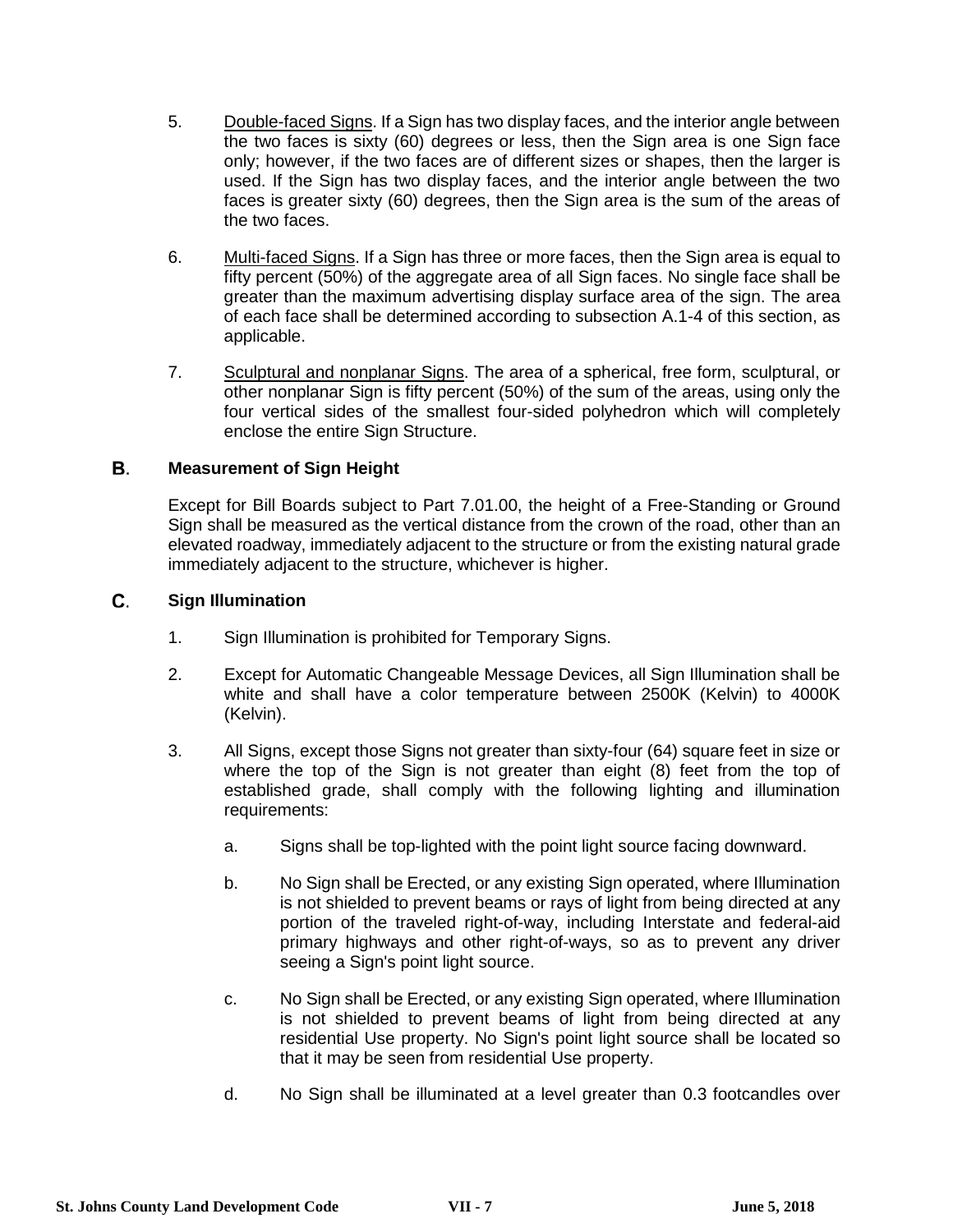ambient light levels, as measured using a foot candle meter at a pre-set distance in accordance with the following:

- 1. At least 30 minutes past sunset, ambient light shall be measured using a foot candle meter for the area, excluding light from the illuminated copy;
- 2. The measurement must be taken 150 feet from the source.
- e. No Sign shall be Erected, or any existing Sign be operated, where Illumination is of such intensity or brilliance as to cause glare or impair the vision of any driver of any motor vehicle or which interferes with any driver's operation of a motor vehicle. The limits of Illumination shall be determined by the County Administrator with the assistance of the Building Department.

### D. **Viewpoint Neutrality**

Notwithstanding anything in this Article to the contrary, no Sign or Sign Structure shall be subject to any limitation based upon the viewpoint of the message contained on such Sign or displayed on such Sign Structure.

### Е. **Substitution of Non-Commercial Speech for Commercial Speech**

Notwithstanding anything contained in this Article to the contrary, any Sign Erected pursuant to the provisions of this Article may, at the option of the Owner, contain a Non-Commercial Message in lieu of a Commercial Message, and the Non-Commercial Copy may be substituted at any time in place of the Commercial Copy. The Non-Commercial Message (Copy) may occupy the entire Sign Face or any portion thereof. The Sign Face may be changed from a Commercial Message to a Non-Commercial Message or from one Non-Commercial Message to another Non-Commercial Message; provided, however, that there is no change in the size, height, setback, or spacing criteria contained in this Article.

### F. **Consent of Legal Owner of Property**

No Sign may be displayed or Erected without the consent of the legal owner of the property on which the Sign is displayed or Erected. For purposes of this subsection, "owner" means the holder of the legal title to the property and any party and person holding a present legal right to possession, control, or use of the property.

#### G. **Signs on Public Property**

Any Sign installed or placed on public property, except in conformance with the requirements of this Article or otherwise permitted, shall be deemed illegal and shall be forfeited to the public and subject to confiscation. In addition to other remedies hereunder, the County shall have the right to recover the cost of removal and disposal of such Sign from the owner or person placing such Sign.

### Η. **Signs That Obstruct Means of Egress**

No Sign shall be Erected so as to obstruct any fire escape, required exit, window, or door opening intended as a means of egress.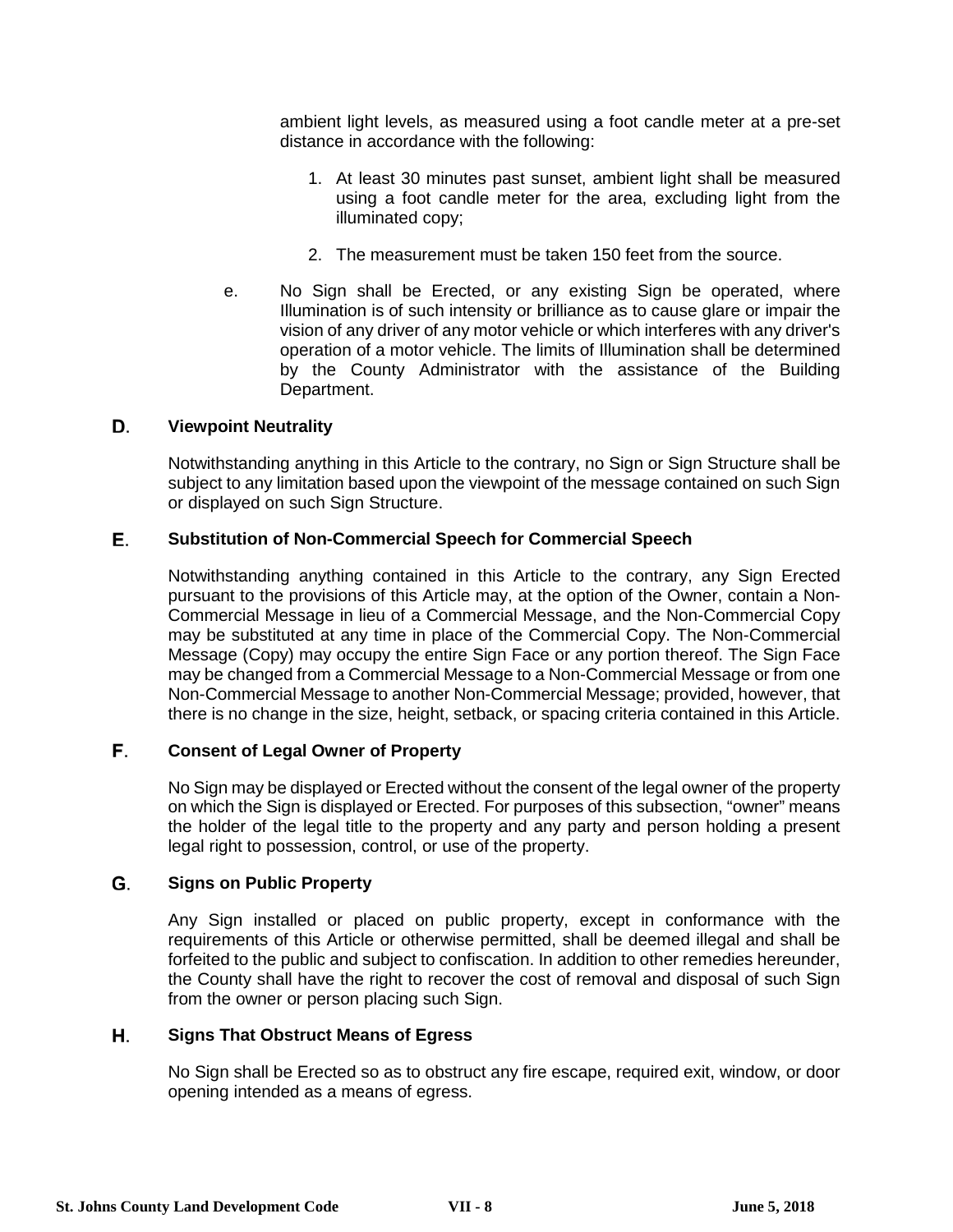### L. **Signs That Interfere with Ventilation Openings**

No Sign shall be Erected that interferes with any opening required for ventilation.

### **Signs Must Maintain Clearance from Utilities and Shall Not Interfere with Surface**  J. **and Underground Water or with Drainage**

Signs shall maintain a minimum distance of six (6) feet horizontal clearance and twelve (12) feet overhead clearance from electrical conductors and from all communications equipment or lines. Signs and Sign Structures shall maintain clearance from and noninterference with all surface and underground facilities and conduits for water, sewage, electricity, or communications equipment or lines. Sign placement shall not interfere with surface or underground water or with natural or artificial drainage.

### Κ. **Signs Shall Not Be Attached to Certain Property and Shall Not Impair Roof Access**

Signs shall not be attached to standpipes, gutters, drains, or fire escapes. Signs shall not be installed so as to impair access to a roof.

### L. **Street Address Signs**

For each parcel and for each tenant space, one Sign for the official Street Address shall be displayed for public safety and to serve as visible Street Address for delivery of mail and official governmental notification. All such Street Address Signs shall be visible and legible from the Street or right-of-way, and the numbers shall be a minimum of three (3) inches in height and one-and-one-half (1.5) inches in width. For a parcel in residential use, the street address Sign shall not exceed two (2) square feet in Sign area and may be externally illuminated. For a parcel in non-residential use, the Street Address Sign shall not exceed four (4) square feet in Sign area and may be externally or internally illuminated. Street address signs shall be excluded from the calculation of total Advertising Display Area.

### М. **Maintenance of Sign Location**

For a Sign requiring a Sign Permit, weeds and grass shall be kept cut in front of, behind, underneath, and from around the base of the Sign for a minimum distance of ten (10) feet from the Sign base, and there shall be no rubbish or debris within ten (10) feet of the Sign base or underneath the Sign.

### **Sec. 7.00.07 Building Permits**

It shall be unlawful for any person or business or the person in charge of the business to Erect, construct, alter, or maintain a Sign Structure, as defined in the Florida Building Code (FBC), without first obtaining a Building Permit from the County in accordance with the provisions of the FBC and applicable law. Permit fees for a Building Permit shall be paid in accordance with the applicable County fee schedules. The requirement of a Building Permit under the FBC is separate and independent of the requirement for a Sign Permit under this Article.

(**NOTICE**: Section 125.56, Florida Statutes, authorizes the counties of Florida to enforce the FBC as provided in Section 553.80, Florida Statutes. The FBC also regulates Signs and requires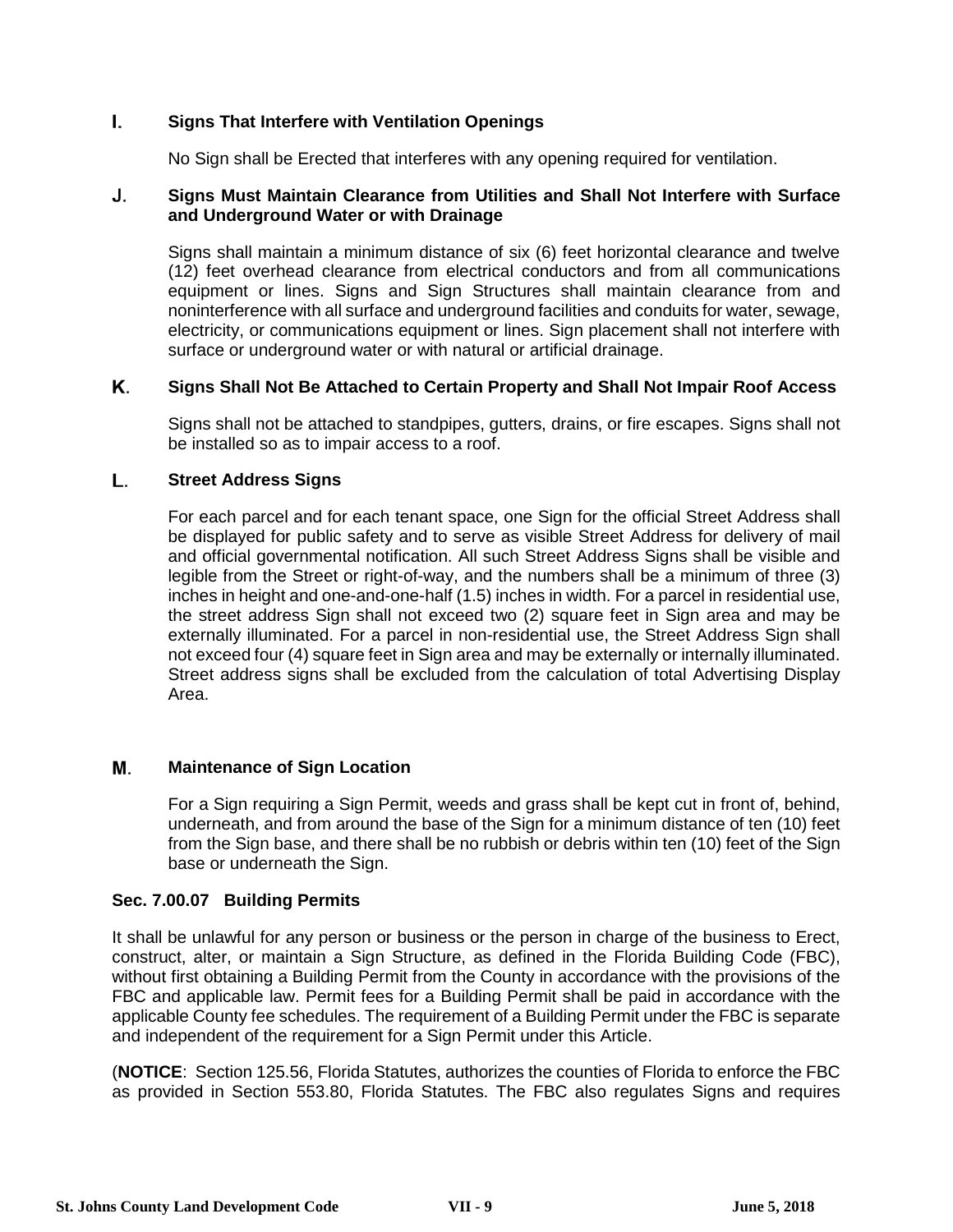permits. St. Johns County enforces the FBC. Section 125.56(5), Florida Statutes provides that any person, firm, or corporation that violates the FBC is guilty of a misdemeanor of the second degree. Please be aware that this Article does not include all of the Sign requirements that are contained in the FBC and are enforced by St. Johns County.)

## **Sec. 7.00.08 Sign Permits**

Unless exempt from permitting, no Permanent Sign shall be Erected, altered, relocated, maintained, or displayed until a Sign Permit is obtained from, and the appropriate fee paid to, the County. The Sign Permit is in addition to any Building Permit required to be obtained pursuant to the provisions of the FBC.

No Sign Permit shall be issued for the display or Erection of a Prohibited Sign.

A Sign lawfully Erected may be Maintained, repainted, or have ordinary and customary repairs performed, including replacement of plastic or glass panels, without a Sign Permit; however, if such Sign is to be structurally altered in any manner, or involves replacing, repairing, disassembling, or refurbishing more than one-sixth (1/6) of a Sign Structure annually by any action, a new Sign Permit shall be required and the altered Sign must meet all requirements of this Article and this Code.

### А. **Exceptions from Permitting**

Temporary Signs identified in Section 7.02.01 and 7.02.02 shall not require a Sign Permit.

Unless identified in Part 7.02.00 as not requiring a Sign Permit and unless otherwise excepted from requiring a Sign Permit, such as a Public Sign, all Permanent Signs shall require a Sign Permit. However, these exceptions in no way waive any requirement set forth in the FBC; or any limitation or restriction on the number, size, height, setback, placement, or duration of such Signs under this Article, or any limitation or restriction under any other applicable law or regulation.

### В. **Permits Not Required for Change of Sign Copy or Message**

No Permit or Permit fee shall be required for changing the Copy or Message of a Sign, as long as no changes are made to the Sign's height, size, location, or Sign Structure. This exemption shall also apply to any change of Copy on a changeable Copy Sign.

#### C. **Applicants**

Permits shall only be issued to:

- 1. Persons licensed as Sign contractors, to include the following:
	- a. Certified Contractors (structural and/or electrical);
	- b. State Registered Contractors (structural and/or electrical); and
	- c. County Authorized Contractors (structural only; no electrical work allowed with this license).
- 2. Owners of property acting as their own Sign contractor, provided: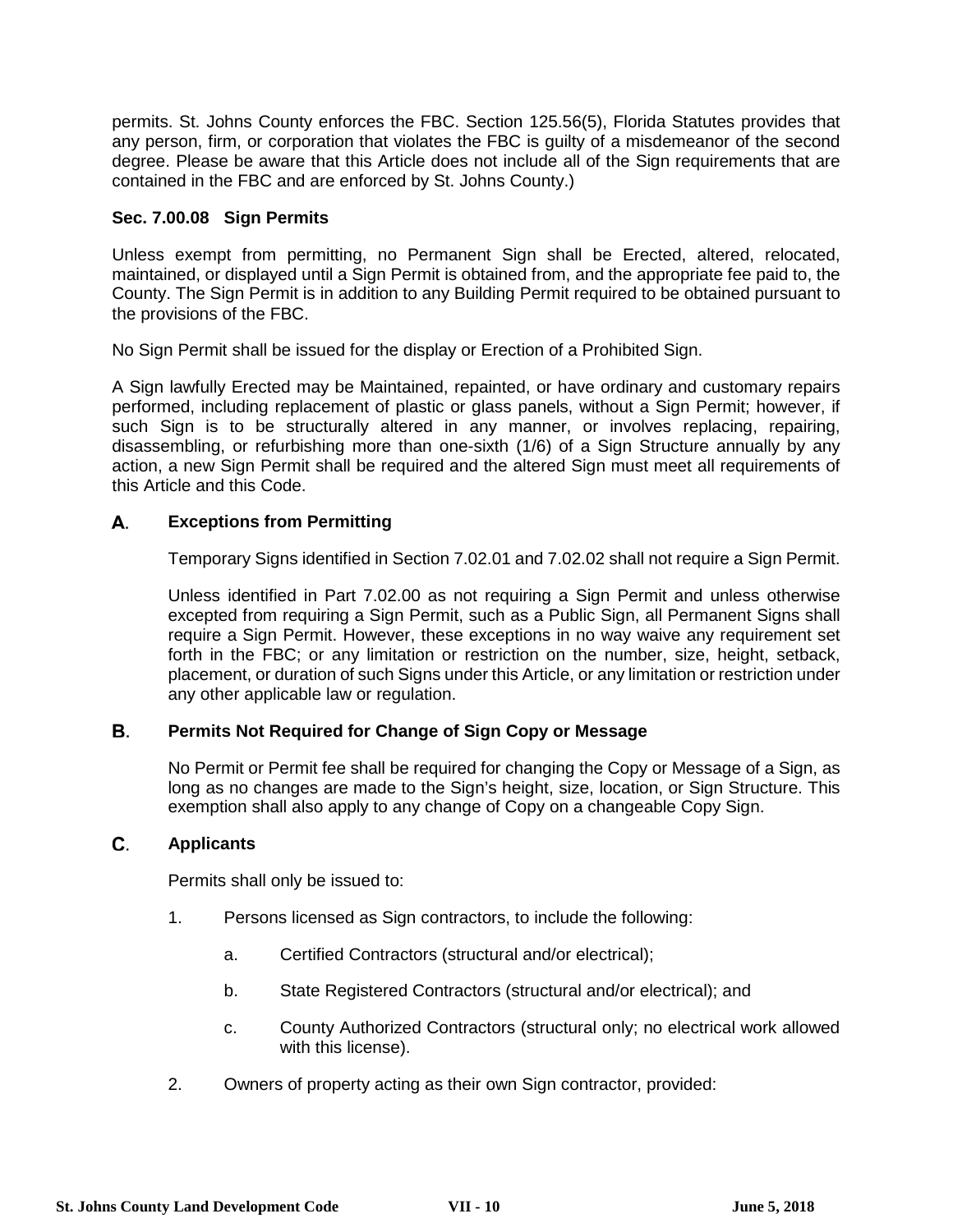- a. The property is held in the Owner's private personal name, by solely-owned proprietorship, or a partnership of individuals such that a human may personally appear to claim the state-authorized exemption from contracting laws. No corporation, including a solely-owned or closely-held corporation, can personally appear to claim an exemption from contractor licensing;
- b. The property to benefit from the Sign is personally used by the Owner, not leased, rented, or used by another Person;
- c. The Sign total is less than \$25,000.00; and
- d. Any electrical work is permitted only after the Owner/Applicant successfully completes an open Code book questionnaire on technical basics of electrical work

### D. **Sign Permit Applications**

A Sign Permit Application form must contain information as provided by Section 713.135, Florida Statutes, and shall be completed in its entirety and signed by the Applicant. The Sign Permit Application is in addition to any Building Permit application required by the FBC. The Applicant shall furnish the following information on or with the Sign Permit Application form:

- 1. Completed Clearance Sheet.
- 2. A Complete Sign Permit Application, which provides the following information:
	- a. Type of proposed Sign: (1) Ground, Pylon, Wall, or Awning; and (2) Onpremise or Off-premise.
	- b. Square footage of all proposed Signs and location, number, and square footage of existing Signs.
	- c. Height of proposed Ground or Pylon Signs.
	- d. Proposed lighting information, if the Sign is to be Illuminated.
	- e. Elevation of Wall Sign depicting the location of the Sign in relation to any other store of office fronts.
	- f. Site plan indicating location of Sign in relation to property lines, Streets, public rights-of-way, easements, overhead utility lines, other utility facilities and equipment, buildings, other existing Signage, and location of Sign if within 500 feet or one-half (1/2) mile of the interstate system.
	- g. Billboard Application will be reviewed to determine sufficient Swapdown credits.
- 3. Site Plan (3 copies).
- 4. Three (3) sets of construction plans showing proposed Signs at one-quarter (1/4) inch per foot minimum scale. Method of design for ground supported Signs must be shown using American Society Civil Engineering Manual methodology. These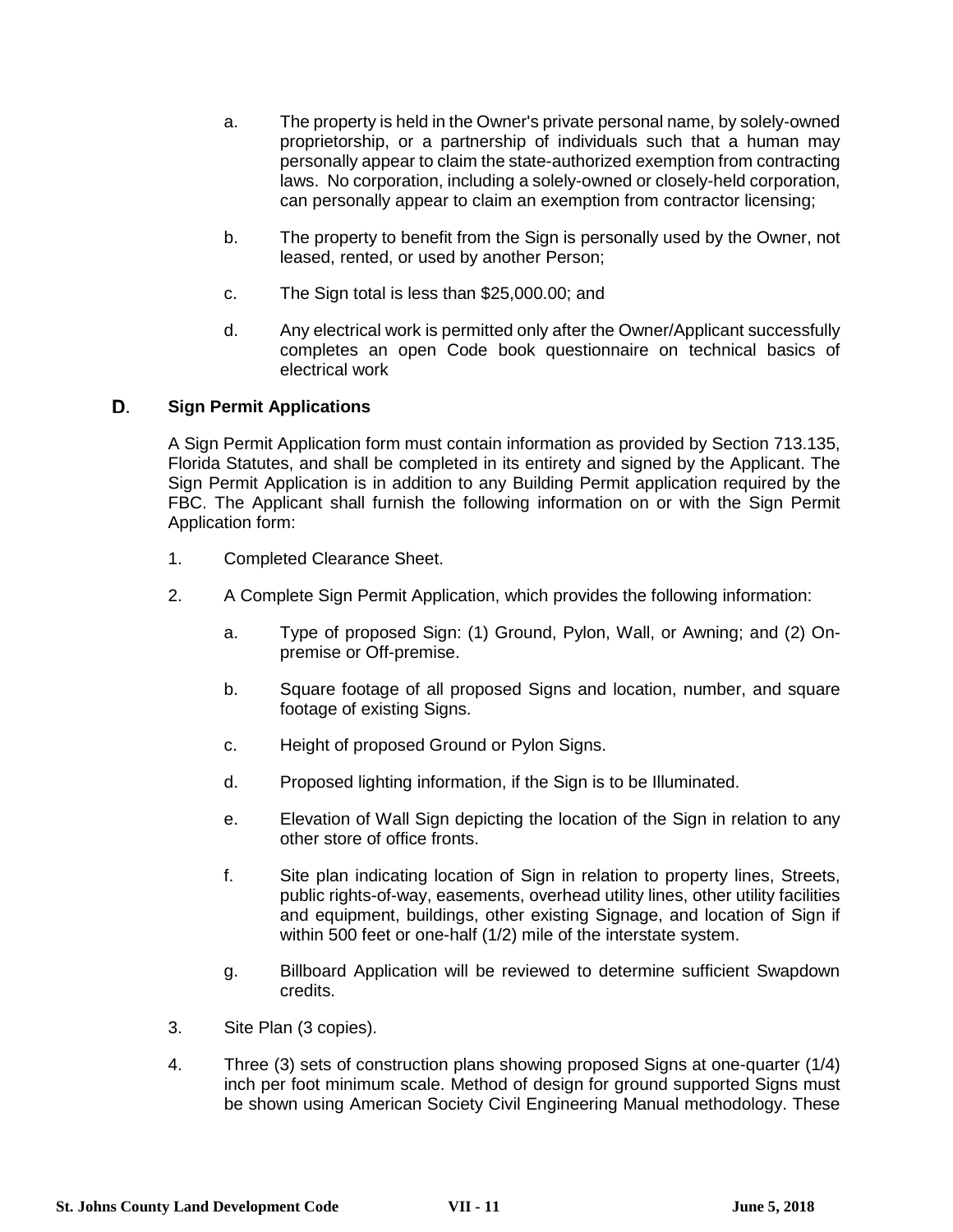plans must include:

- a. All structural details including foundation cross-section and attachment details;
- b. All proposed electrical work including fixtures; and
- c. Indicate if internally illuminated signage is listed with approved testing agency.
- 5. Supporting structural calculations (2 copies).
- 6. Building Permit fee, if applicable.
- 7. Clearance Sheet fee.
- 8. A Comprehensive Design Plan drawn to a scale and detailed to demonstrate compliance with this Code. Such Comprehensive Design Plan shall include the Sign's maximum height, maximum square footage, exact dimensions, type of construction material, footers and construction designs, full structural details and calculations which shall be by a Florida Professional Engineer (P.E.) on Billboards and also on Ground Signs over twelve (12) feet in height or over one hundred (100) square feet in Advertising Display Area, and any Signs with internal and external lighting designs with designed wattage and electrical wiring. A detailed scaled Site Plan (3 copies) shall also be required showing exact Sign placement relative to Lot lines and buildings within a distance equal to the Sign's height.
- 9. Applications for Signs to be located in special overlay districts with more restrictive Sign regulations than this Code shall be submitted complete with plans and details approved in writing by the applicable special overlay district architectural review process.
- 10. On Billboard Applications, the Swapdown Classification point rating of the new Sign shall be calculated and transmitted to the Applicant within three (3) business days by the County Administrator so the applicant's Swapdown nominations or banked credit may be considered by the applicant to add to the application packet. The applicant's Swapdown nominations or sufficiently banked credits shall be required for a Complete Billboard Application. The following information is required to nominate a Billboard Swapdown:
	- a. Type of Support, i.e. wood, steel, monopole.
	- b. Height to Top Edge of Billboard.
	- c. Size of Advertising Face.
	- d. Location, i.e. Urban, Rural, Suburban.
	- e. Location within a Scenic Vista or Scenic Highway.
	- f. Roadway Classification.
	- g. Zoning Classification.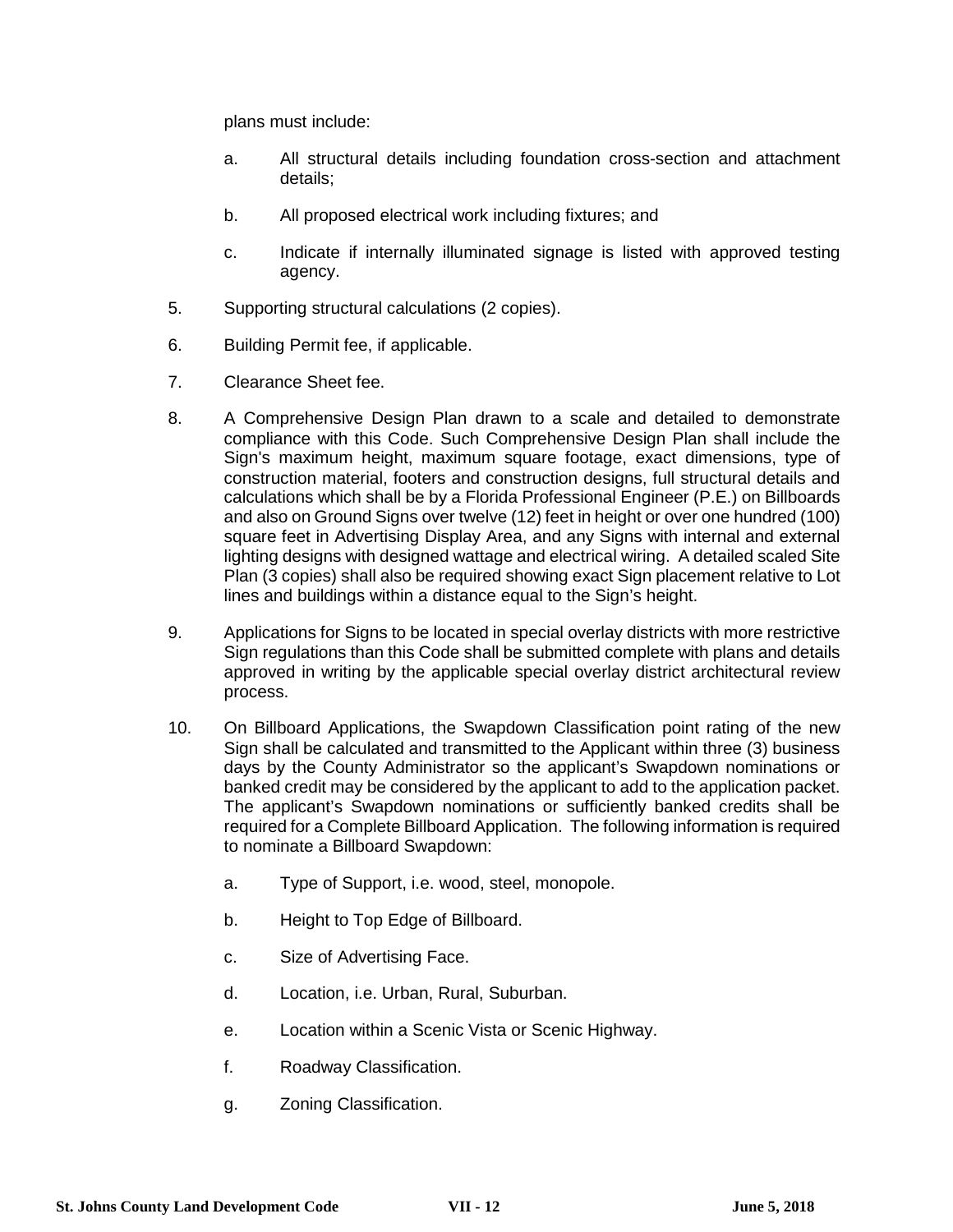- h. Lighting, if any.
- i. Proximity of Buildings.
- 11. The Applicant shall designate whether the application is for a Billboard, Onpremise, Special Event, or Development Sign.
- 12. If the Application is for an On-premise Sign, the Applicant shall provide documentation evidencing the business, person, activity, goods, product, commodity, service, or entertainment located on the Premises where the Sign is to be installed and Maintained.
- 13. If the Sign is to be Illuminated, a completed electrical Permit application shall be submitted.
- 14. The legal description of the property on which the Sign is to be Erected.

### Е. **Sign Construction Specifications**

- 1. Florida Building Code. Construction and Erection of Signs shall be in accordance with the structural requirements set forth in the FBC.
- 2. National Electrical Code. Signs having electrical connections of any kind shall be wired in accordance with the National Electrical Code (NEC).
- 3. Inspections. Any Sign having an electrical connection shall be permitted, inspected, and approved by the electrical inspector prior to its completion. All Sign Structures shall be inspected and approved by the Building Official. The inspection point shall be selected by the Building Official. All excavations for concrete Sign support bases shall be inspected and approved by the Building Official prior to the pouring of concrete.
- 4. Support requirements. The supporting members of all Signs shall be free of any external bracing such as guy wires or cables. All supporting columns shall be designed as integral or architectural features of the Sign.
- 5. Materials. Paper or cardboard Signs and cloth or plastic fabric banners may only be used in conjunction with a Special Event as provided herein. However, paper or cardboard Signs may be used for indoor Window Signs, when such are allowed.
- 6. Construction standards. All Signs shall be installed and constructed in a professional and workmanlike manner; and shall be maintained in good and safe structural condition and good physical appearance. All exposed structural components shall be painted, coated, or made of rust inhibitive material.

### F. **Sign Permit Application Review and Appeal**

1. An Applicant shall submit a Sign Permit Application for a Permanent Sign to the County Administrator. The County Administrator shall review the Sign Permit Application for a determination of whether the proposed Sign meets the applicable requirements of this Article and any applicable zoning law of the County as set forth in this Code or the Comprehensive Plan.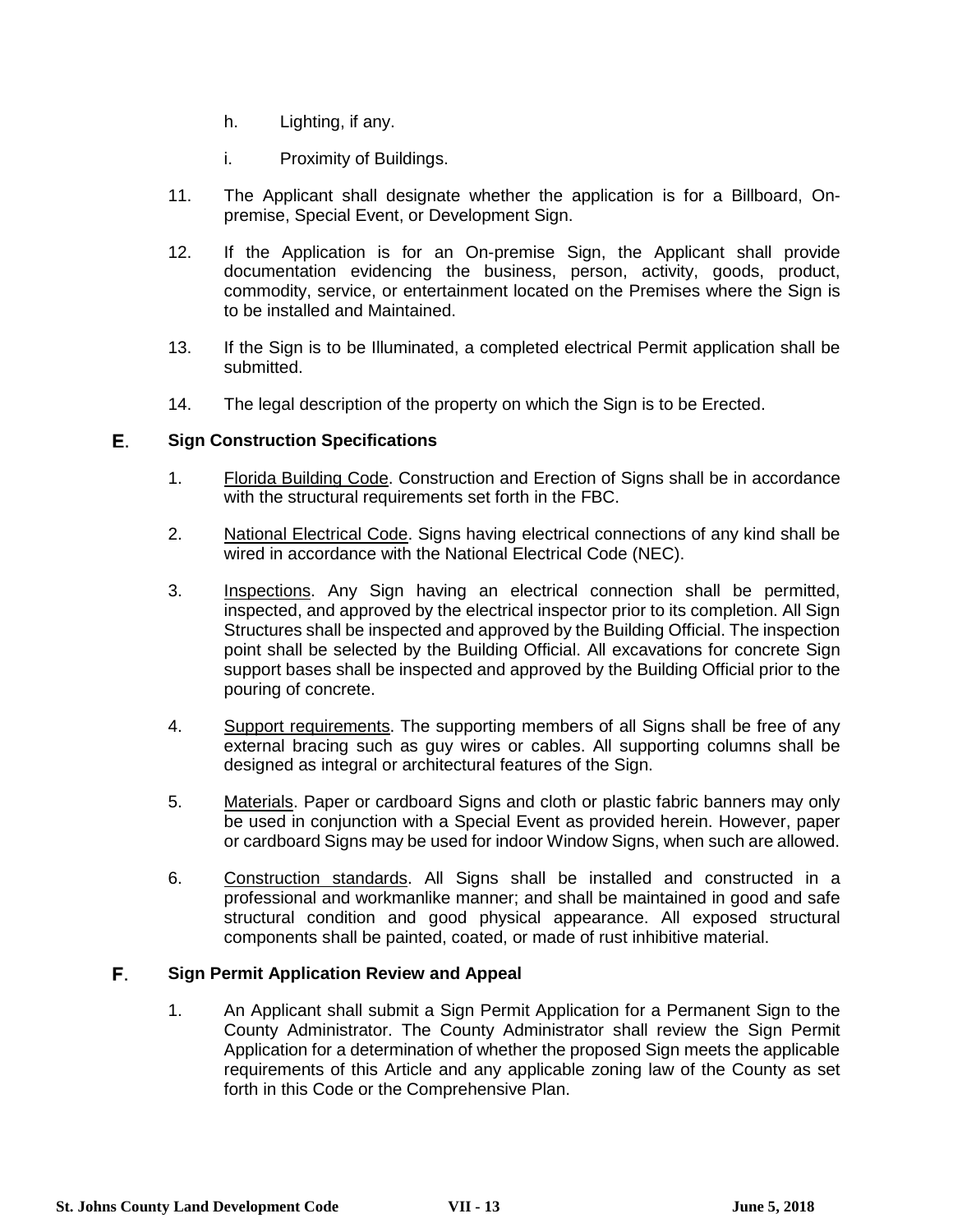- a. The review of the Sign Permit Application shall be completed within ten (10) business days following receipt of a Complete and Sufficient Application as specified in Section 7.00.08.D, unless the Sign is proposed to be located in an overlay district, in which case the review of the Sign Permit Application shall be completed within thirty (30) calendar days of submittal of a Complete and Sufficient Application as specified in Section 7.00.08.D.
- b. A Sign Permit Application shall either be approved, approved with any condition that is specifically described and set forth in this Code, or disapproved, and the decision shall be reduced to writing. A disapproval shall include or be accompanied by a statement of the reason(s) for the disapproval.
- c. In the event that no decision is rendered within ten (10) business days of submittal of a Complete and Sufficient Application, or within thirty (30) calendar days of submittal for a Sign proposed to be located in an overlay district, the Application shall be deemed denied and the denial shall be a final decision of the County unless the Applicant timely appeals the denial to the Board of County Commissioners. At any time within thirty (30) calendar days following passage of the ten (10) business day period, or thirty (30) calendar day period for Signs proposed to be located in an overlay district, the Applicant may submit via certified mail a written request to the County Administrator for a decision setting forth the reason that the Application was not approved. The County Administrator shall promptly respond within ten (10) business days after receipt of the written request by providing a written explanation of the reason(s) for the nonapproval of the Sign Permit Application.
- 2. An approval, an approval with conditions, or disapproval by the County Administrator shall be deemed the final decision of the County upon the Application unless the Applicant timely appeals to the Board of County Commissioners.
- 3. Any written decision of the County Administrator pertaining to Sign permitting may be appealed to the Board of County Commissioners by filing a written notice of appeal that includes all pertinent information and paying the required appeal fee established by Resolution of the Board of County Commissioners.
	- a. The written notice of appeal must be filed with the County Administrator within ten (10) business days of the written decision sought to be appealed.
	- b. Upon receipt of the written notice of appeal, the County Administrator shall set an appellate hearing before the Board of County Commissioners for a date no later than twenty (20) business days after filing of the written notice of appeal. The County Administrator shall provide the appellant written notice of the date, time, and location of the hearing by mail, electronic transmission or, or hand-delivery.
	- c. The Board of County Commissioners shall render a written order on the appeal within five (5) business days of the appeal hearing. If a written order is not rendered within five (5) business days of the appeal hearing, the appeal shall be deemed denied.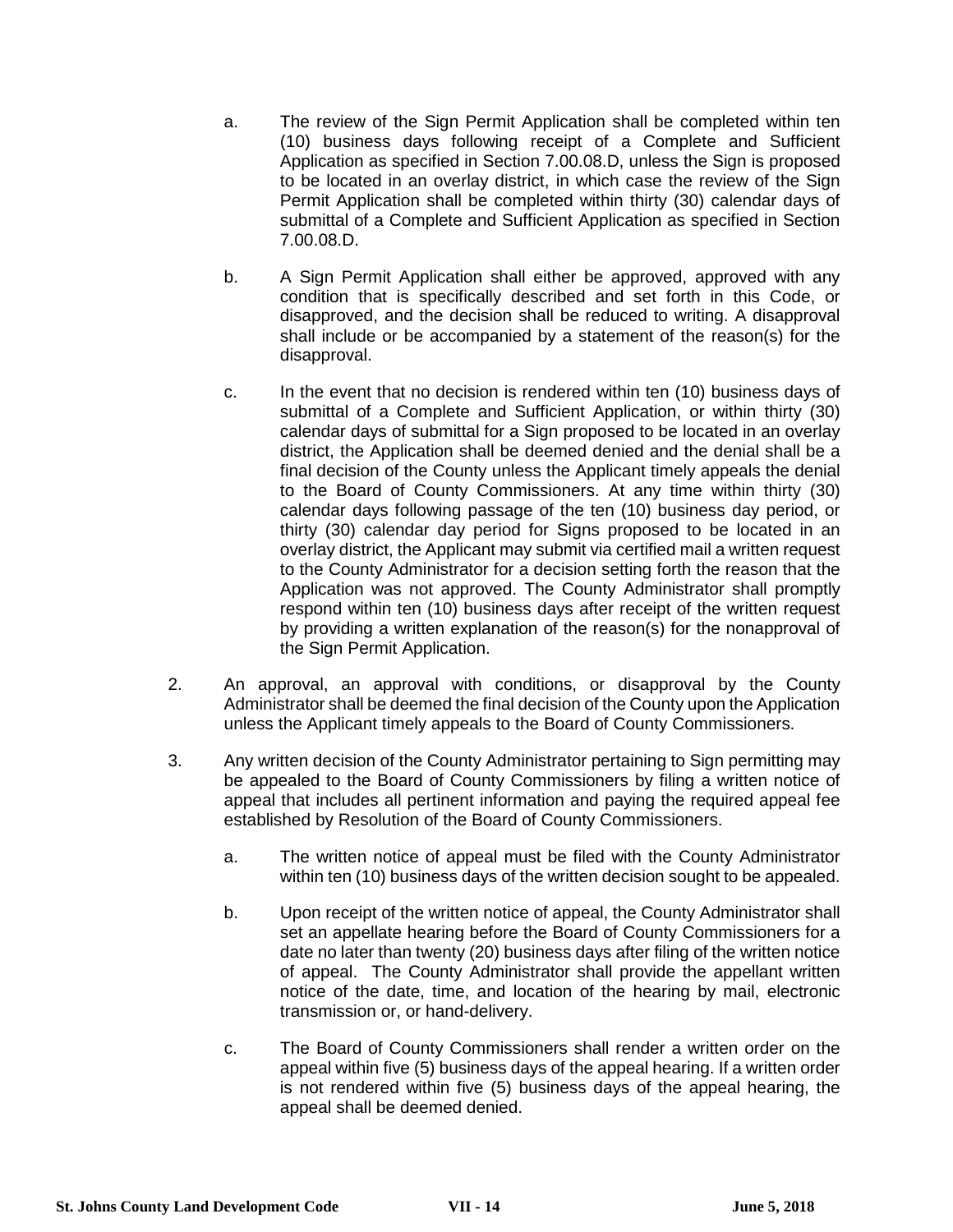- d. An appeal as provided herein shall stay all administrative proceedings until a final determination on such appeal has been rendered by the Board of County Commissioners or Circuit Court; provided, however, that the Building Official may act to address any immediate peril, hazard, or danger to the public health or safety that the Building Official determines to exist.
- 4. All decisions of the County Administrator and the Board of County Commissioners shall be mailed, transmitted electronically, or hand-delivered to the Applicant and shall be deemed made when deposited in the mail, transmitted electronically, or hand-delivered to the Applicant. Whenever required by state statute, the explanation for a denial or disapproval of a Sign Permit shall include a citation to the applicable portions of an ordinance, rule, statute, or other legal authority for the denial of the Permit. In the event that the Applicant fails to receive a statutorily required explanation, the Applicant shall submit a written request for the explanation to the County Administrator by certified mail.
- 5. The deadlines in subsections F.1 and F.3 above shall be stayed and suspended in the following circumstances:
	- a. In any case in which the Application requires a rezoning of the property, or an amendment to the comprehensive plan of the County, upon the written request of the Applicant delivered to the County Administrator by certified mail before the applicable deadline, the time shall be suspended until a final decision is made upon the application for the variance, rezoning, or comprehensive plan amendment.
	- b. In any case in which the Applicant is required to make any change to the Application in order to obtain an unconditional approval so as to satisfy an express provision of state law, this Code, or other County code or ordinance, upon the written request of the Applicant delivered by certified mail to the County Administrator before the applicable deadline, the time shall be suspended while the Applicant makes such change.
	- c. If an Applicant is required by state statute or by any express provision of either this Code or other County code or ordinance, to obtain an approval of the Sign from any other governmental agency within the limitations set forth in Section 166.033(4), Florida Statutes, upon the written request of the Applicant delivered to the County Administrator by certified mail before the applicable deadline, the time shall be suspended. The time shall remain suspended until such approval is obtained or until the Applicant requests in writing delivered by certified mail to the County Administrator that the County take final action. The County shall comply with the provisions of Section 166.033(4), Florida Statutes.
	- d. In any of the foregoing cases, the Applicant may elect to not make any changes to the Application or to not obtain an approval that may be required by another governmental agency, and may instead demand in writing a final decision upon the Sign Permit Application as filed. Such a written demand shall be delivered by certified mail to the County Administrator. In such event, the County Administrator, or the Board of County Commissioners in the context of an appeal, shall make a decision on the Application as appropriate within thirty (30) calendar days after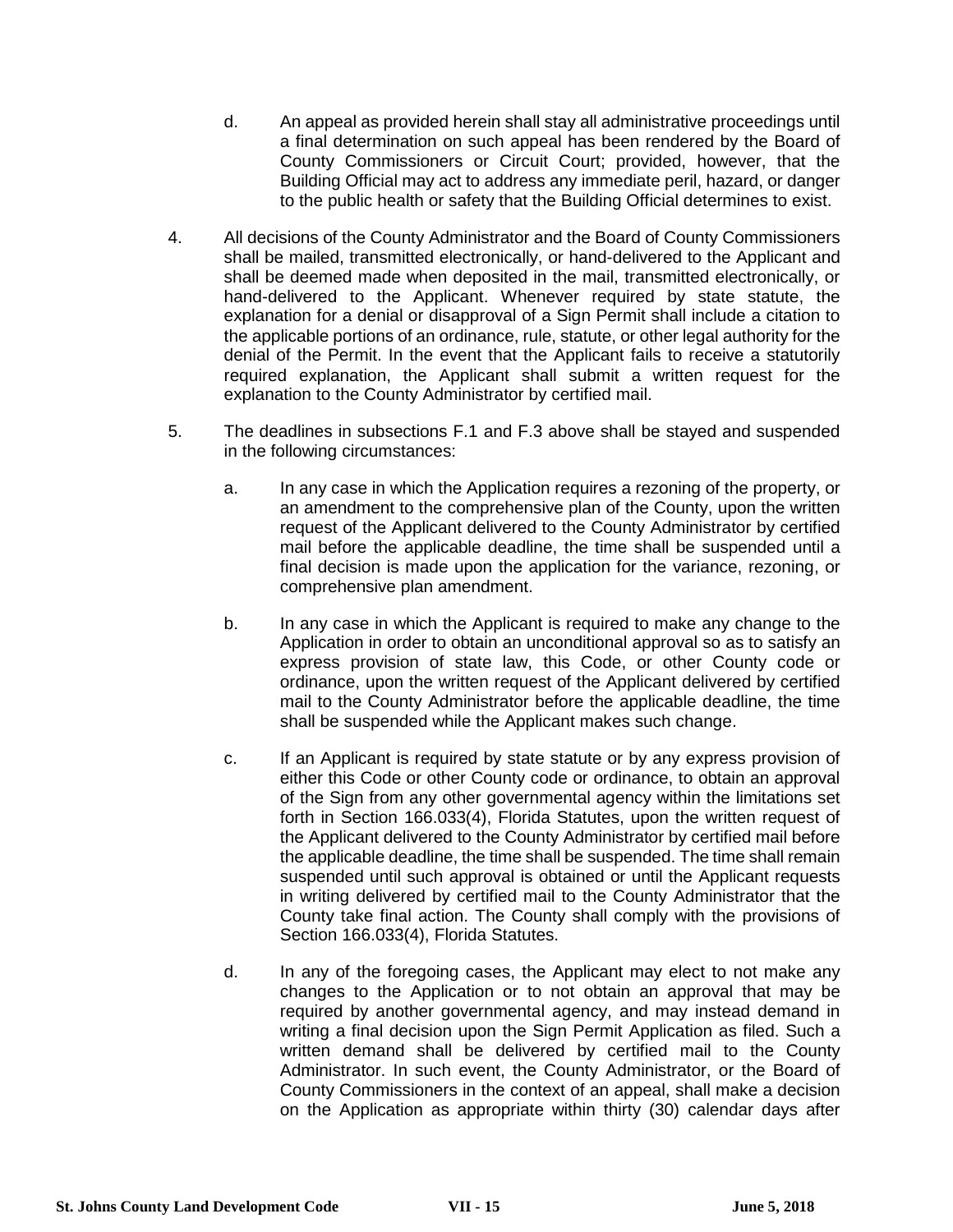receiving such demand. If a decision is not made in such a time, the Application shall be deemed denied.

- G. Any person aggrieved by the decision of the Board of County Commissioners or aggrieved by any failure by the Board of County Commissioners to act upon a Sign Permit Application in accordance with this Code shall have the right to seek judicial review by the Circuit Court of the Seventh Judicial Circuit in and for St. Johns County, Florida, or by any other court of competent jurisdiction, filed in accordance with the requirements of law, seeking such appropriate remedy as may be available.
- Η. If an Applicant believes that his or her speech rights are being denied due to enforcement of subsections F.3, F.4, or F.5 above, the Applicant may immediately contact the County Administrator in writing via certified mail and request immediate review of any pending Sign Permit Application. If such a letter is received by the County Administrator, the County shall have twenty (20) calendar days to review the Application as under subsection F.1 above, notwithstanding the provisions of subsections F.3, F.4, or F.5. above. If the County Administrator does not respond with twenty (20) calendar days of receipt of the written request, the substance of the Applicant's complaint shall be deemed rejected.
- L. If an Application is deemed incomplete, the Applicant may either take steps to submit a Complete and Sufficient Application or challenge the County's decision by seeking judicial review by the Circuit Court of the Seventh Judicial Circuit in and for St. Johns County, Florida, or by any other court of competent jurisdiction, filed in accordance with the requirements of law, seeking such appropriate remedy as may be available.

### J. **Inspection**

The County Administrator may make or require any inspections to ascertain compliance with the provisions of this Article, the Code, and the Comprehensive Plan.

### Κ. **Revocation of Sign Permit**

If work under any Sign Permit is proceeding in violation of this Article, this Code, the Comprehensive Plan, or the FBC, or should it be found that there has been any false statement or misrepresentation of a material fact in the Application or plans on which the Sign Permit was based, the Permit holder shall be notified of the violation, false statement, or misrepresentation. If the Permit holder fails or refuses to make corrections within ten (10) days of the date of the notice, the County Administrator shall revoke such Sign Permit and serve written notice upon such Permit holder by certified mail or personal service. It shall be unlawful for any person to proceed with any part of work after such notice has been issued.

### **Sec. 7.00.09 Enforcement and Penalties**

As provided by Section 125.69, Florida Statutes, any person violating any of the provisions of this Article shall be prosecuted in the same manner as misdemeanors are prosecuted. Each day that a violation continues may be deemed a separate violation. Notwithstanding anything in this Code or in any other law of the County to the contrary, a penalty for violation of this Article shall be limited to civil penalties only and shall not extend to any criminal penalty, including but not limited to incarceration.

Additionally, this Article may be enforced by any other means prescribed by law, including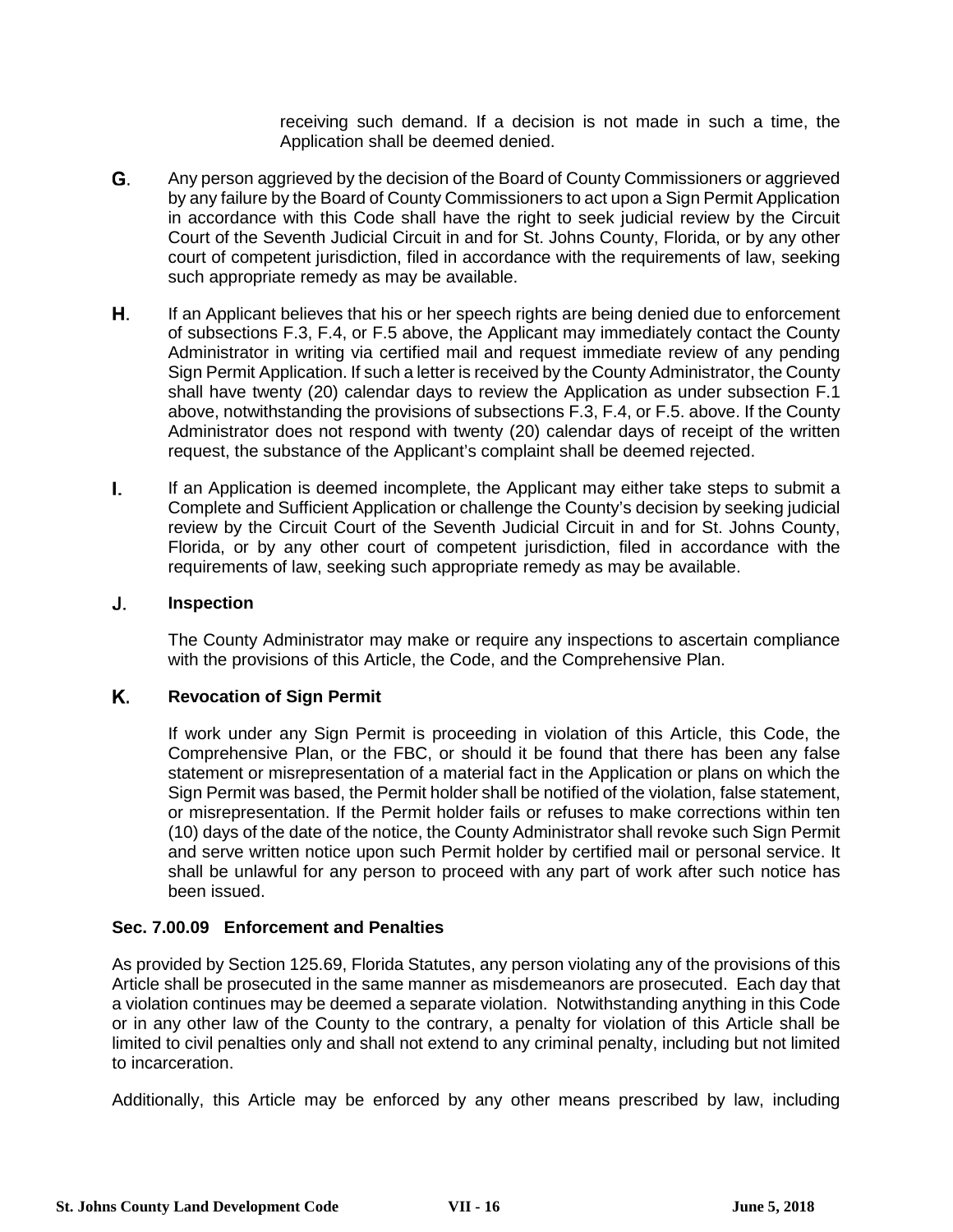injunctive relief and any of the provisions of Chapter 162, including Part II, Florida Statutes, and any County Ordinances enacted thereunder.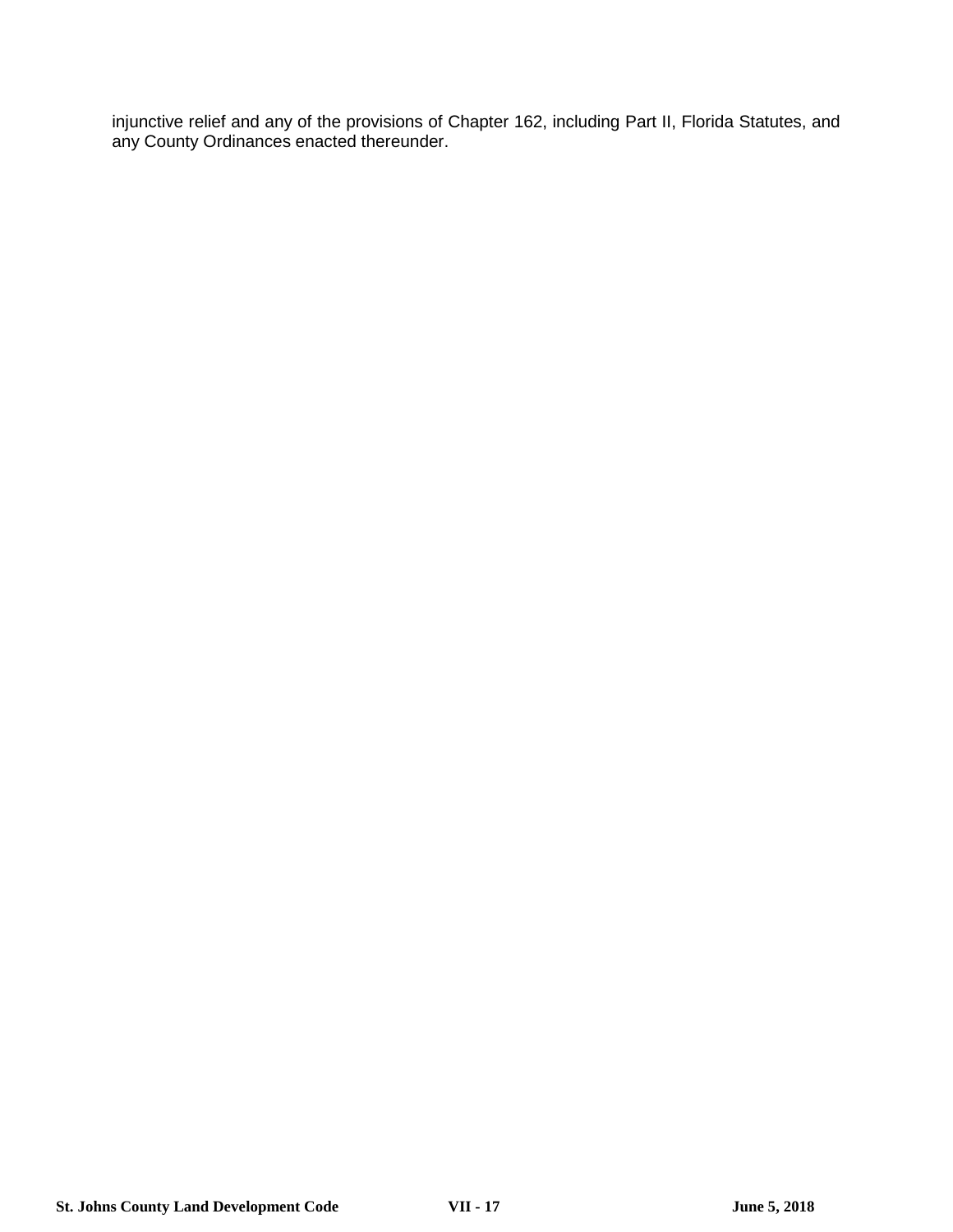# **PART 7.01.00 BILLBOARD SIGNS**

## **Sec. 7.01.01 Intent and Future Billboards**

#### А. **Control on Additional Total Faces**

No increase in the total number of Billboard Faces in the County shall be permitted, and no new Billboard Faces shall be hereinafter permitted or Erected unless fully compliant with this Code. All Billboards and Faces not fully in conformance with this article are hereby declared Non-Conforming; however, existing Billboards and Faces may continue in Use until destroyed, abandoned, or removed. Notwithstanding said prohibition on an increase in the total number of Billboards, the Billboard reduction and compliance program outlined below allows compliant new Billboards. The program includes the voluntary action of the Billboard Owner and either:

- 1. Remodels an existing Billboard into greater conformity with this Code, such as decreasing size or reducing height, or
- 2. Allows a totally conforming new Billboard in exchange for removal of an existing Non-Conforming Billboard of similar style and construction, or
- 3. Reduces the total Billboard Face count by removal of multiple existing Billboard Faces by the Swapdown methodology detailed below in exchange for a permit to build a new conforming Billboard Face.

#### В. **Future Billboard Locations**

Compliance with the Comprehensive Plan and applicable Land Development regulations is required and evidence of compliance with both shall be provided to the County with the permit application and shall be in accordance with the provisions below. Billboards are allowed only on certain property and sites, as provided in below:

- 1. Billboards, within the requirements of this Code, shall be allowed within the Commercial Highway Tourist (CHT) Zoning District, Commercial Intensive (CI) Zoning District, Industrial Warehouse (IW) Zoning District, and Heavy Industrial (HI) Zoning District that exist within the Mixed Use, Industrial, or Commercial land Use designations, as designated on the Comprehensive Plan Future Land Use Map.
- 2. Billboards, within the requirements of this Code, shall be allowed on parcels of land being requested for new Planned Unit Development (PUD) zoning that contain a minimum five acres of land for Uses as those allowed in CHT, CI, IW, or HI zoning and subject to the PUD development plan stating such Signs shall be allowed as a Use within the PUD and that such Signs be integrated into the overall unified development plan. Billboards Erected within the PUD zoning districts shall be subject to the requirements of this Code.

Any Applicant within an existing approved PUD that proposes to Erect a Billboard within the existing approved PUD and has not specifically listed Billboards as a permitted Use within the PUD, shall be subject to obtaining major modification approval prior to the Erection of the Billboard. Such major modification shall be processed through the standard major modification process, as established in this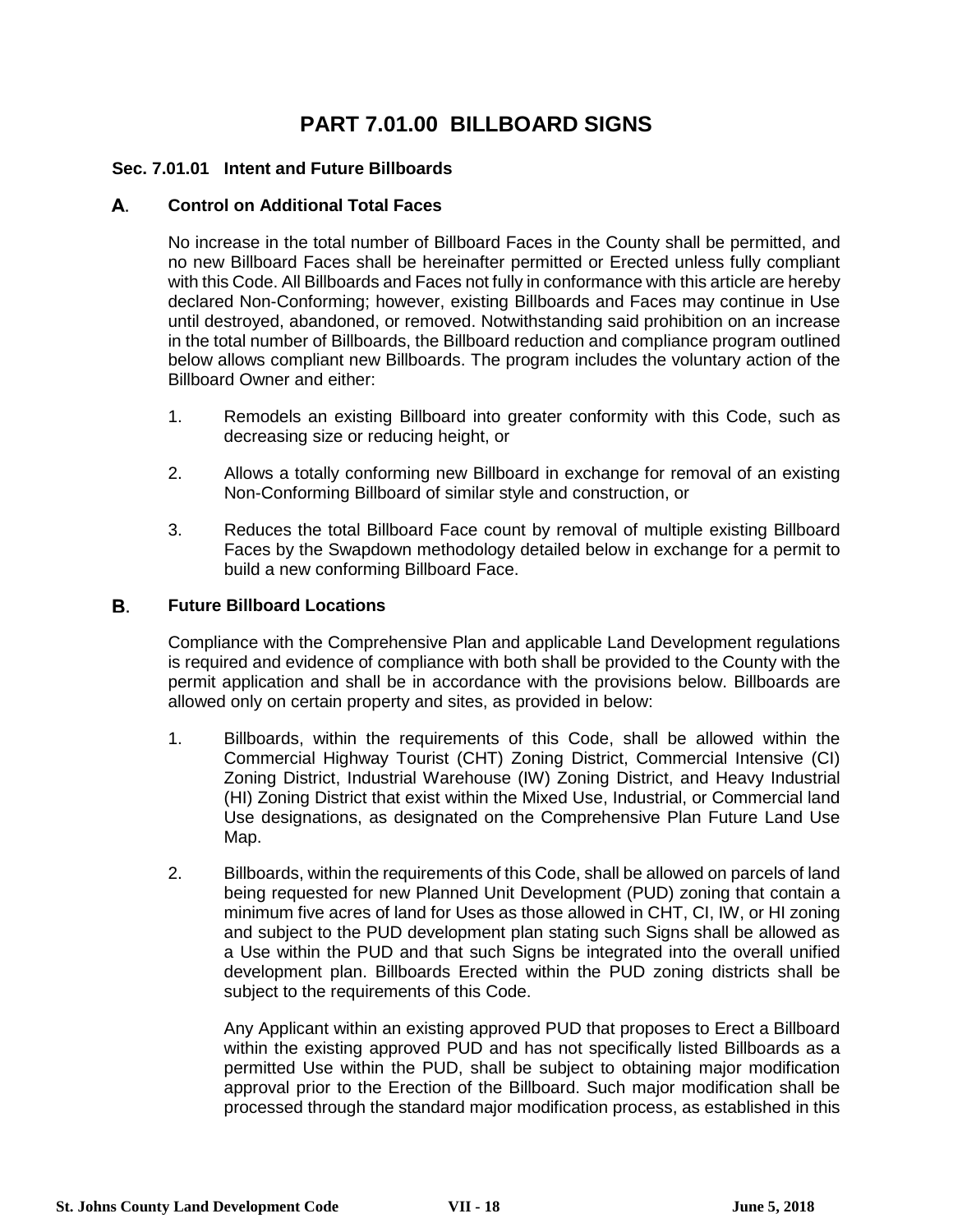Code, and may only be approved by the Board of County Commissioners. All Billboard signage provided in PUD zoning districts shall comply with the requirements of this Code, unless more stringent Sign requirements apply.

3. Billboards, within the requirements of this Code, may be allowed on property zoned to allow Billboards, as provided herein, on any Business Site that contains an existing business that uses On-premise Signs. Any Billboard permitted as an Offpremise Sign that displays On-premise messages shall thereby be deemed to be an On-premise Sign and shall meet all requirements for On-premises Signs set forth in this Article.

## **Sec. 7.01.02 Types of Billboards Allowed**

A Billboard Structure may be single or multi-faced, provided any multi-faced Billboard Structure shall have advertising surfaces of equal size and shape, excluding Embellishments. For purposes of this Article, the following shall be considered multi-faced Billboards:

- А. A Billboard Structure where two (2) Facings are placed parallel back-to-back within six (6) feet of each other, or
- **B.** A Billboard Structure with two or more Faces when constructed in the form of a "V" as viewed from above, provided the internal angle at the apex is not greater than sixty (60) degrees and the Billboard Facings are not separated by more than thirty-six (36) inches at the apex on the "V", or
- C. A Billboard Structure with three (3) Faces forming a triangle "∆" shape when viewed from above, with the Faces each within three (3) feet of the adjacent Face at the corners.

## **Sec. 7.01.03 General Requirements**

#### А. **Height**

Billboards shall not exceed thirty-five (35) feet in height; except Billboards along Interstate 95 shall not exceed forty (40) foot in height. The height of a Billboard shall be measured from the higher of (1) the crown of the road immediately adjacent to the structure, or (2) the existing natural grade immediately adjacent to the structure.

#### В. **Size**

A Billboard Facing area shall not exceed three hundred seventy-eight (378) square feet, excluding Embellishments; except a Billboard Facing area along Interstate 95 shall not exceed five hundred sixty (560) square feet, excluding Embellishments.

### C. **Materials**

Billboards may be constructed upon wood poles, steel I-Beams, or monopoles.

### D. **Sign Structure**

No portion of the Sign Structure of a Billboard shall be visible above any Advertising Display Area, excluding Embellishments. No Billboard or Billboard Sign Structure shall be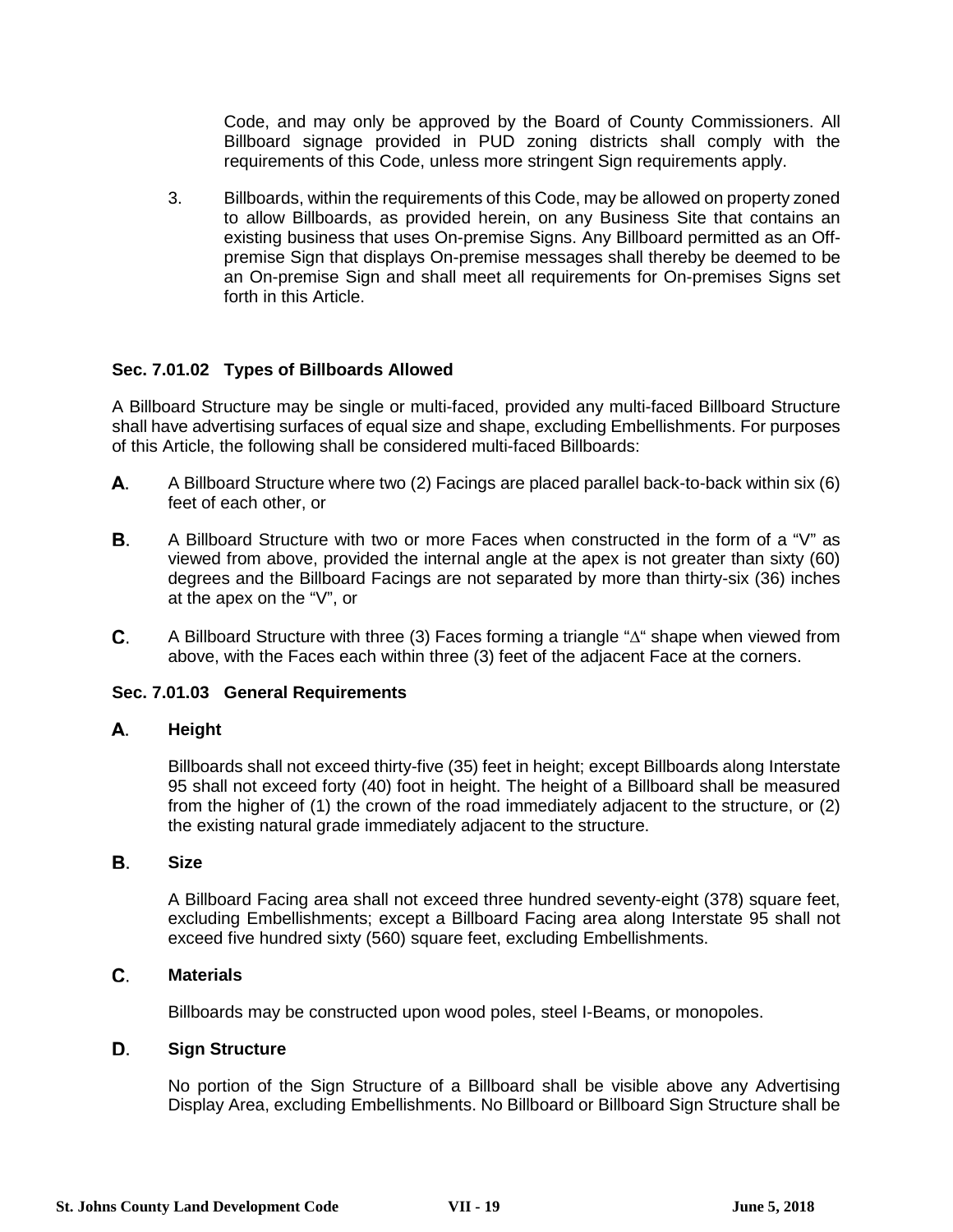above a Building. No new Building shall be hereafter permitted when any portion would be beneath any part of an existing Billboard or Billboard Sign Structure.

### Е. **Movement**

No Billboard shall be Erected, or any existing Billboard modified or operated, that incorporates Flashing, Scintillating, Beacon, or Running Lights, or Animated Copy.

### F. **Embellishments**

Embellishments may be added to Billboard Facings; provided, however, such Embellishments shall not exceed ten percent (10%) of the total Advertising Display Area.

### G. **Owner Identification**

All Billboards Erected, operated and maintained within the County shall carry, and have displayed upon them, the Owner's name information displayed in such a manner as to provide clear readable visibility from the abutting road right-of-way during daylight hours.

#### Н. **Multi-Message Faces**

Nothing herein shall prohibit a Billboard Face displaying no more than two (2) horizontal side-by-side messages of the same size and shape, excluding Embellishments, facing the same direction.

#### L. **Building Standards**

Billboards shall be subject to the requirements of the Occupational Safety and Health Administration (OSHA) and the FBC.

#### J. **Lighting**

Billboards may be lighted in accordance with Section 7.00.06.C of this Article.

### Κ. **Non-Conforming Billboards**

Any Billboard Face or Billboard Sign Structure failing to meet all requirements of this Article on the effective date of this Code shall become Non-Conforming.

## **Sec. 7.01.04 Established Setbacks and Spacing (See Appendix D for Illustration)**

#### А. **Rights-of-way**

No part of a Billboard or Billboard Sign Structure shall be Erected within fifteen (15) feet of the right-of-way of an interstate highway, federal-aid primary highway, or other right-ofway.

### **B. Separation from Residential Property**

No part of a Billboard or Billboard Sign Structure shall be Erected within one hundred (100) feet of any property zoned to allow residential Use as a principal Use.

### C. **Public Facilities**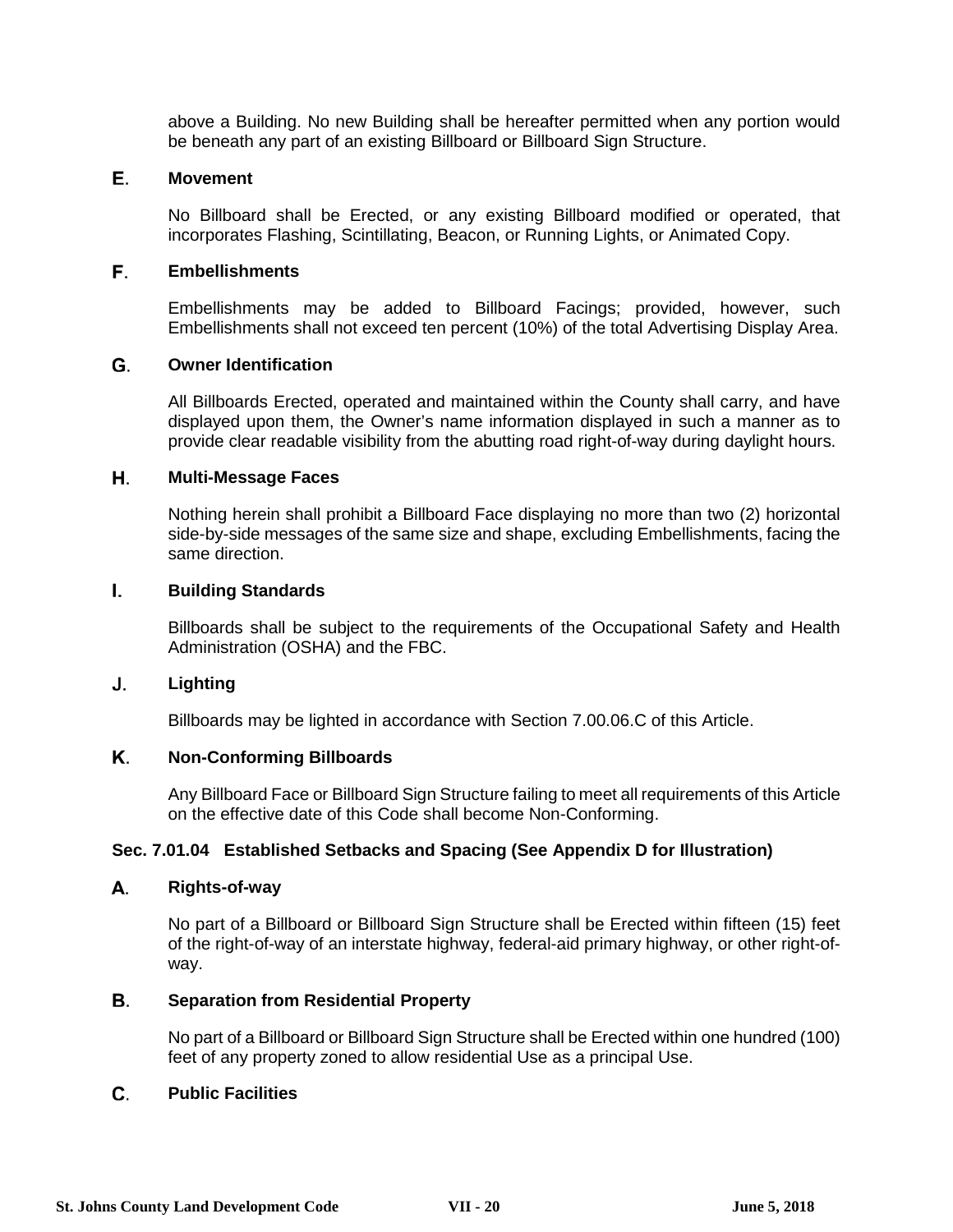No part of a Billboard or Billboard Sign Structure shall be located within one hundred (100) feet of the nearest property lines of any public park, municipal, county, state or federal building, religious institution or any public or private school.

#### D. **Corner Lots**

On any corner lot, no part of a Billboard shall be Erected or project within the triangular area formed by the street right-of-way lines and a line connecting them at points fifty (50) feet from the corner formed by the intersection of the street right-of-way lines.

### Е. **Spacing**

For purposes of this subsection E, "Billboard" means and includes Billboards and Onpremise Signs that exceed three hundred (300) square feet. No part of a Billboard or Billboard Sign Structure shall be permitted or Erected unless all the required distances to the nearest existing Billboard is assured as provided herein. Distance between Billboards and Billboard Sign Structures on the same side of a roadway shall be measured linearly along the center line of the roadway abutting the Billboards or Billboard Sign Structures, between points directly opposite that part of the Sign nearest the roadway; or in the case of parallel Billboards, from a point opposite the center of the Billboards

### 1. Along Interstates

No Billboard or Billboard Sign Structure shall be permitted or Erected closer than one thousand five hundred (1,500) feet to the nearest Billboard or Billboard Sign Structure on the same side of the highway.

### 2. Along Federal-Aid Primary Highways or Other Right-of-Way

No Billboard or Billboard Sign Structure shall be permitted or Erected closer than one thousand (1,000) feet to the nearest Billboard or Billboard Sign Structure on the same side of the highway.

## 3. Radial Spacing

Excluding street intersections, no Billboard or Billboard Sign Structure shall be permitted or Erected within a five hundred (500) foot radius from an existing Billboard or Billboard Sign Structure. The distance between such Billboards or Billboard Sign Structures shall be measured as the shortest horizontal distance between any part of the structures or Faces.

### 4. Intersections

No more than two (2) Billboards or Billboard Sign Structures shall be permitted or Erected at a road or street intersection, and such Billboards or Billboard Sign Structures (if more than one (1)) shall be located at diagonal corners of the intersection. The minimum separation distance between the nearest parts of the diagonally placed Billboards or Billboard Sign Structures shall be two hundred (200) feet. For the purpose of this paragraph, intersection shall mean within five hundred (500) feet of the point where the roadway center lines intersect. For the purpose of determining Non-Conforming existing Billboards, the order in time of Billboard Erection shall determine if the spacing is Non-Conforming.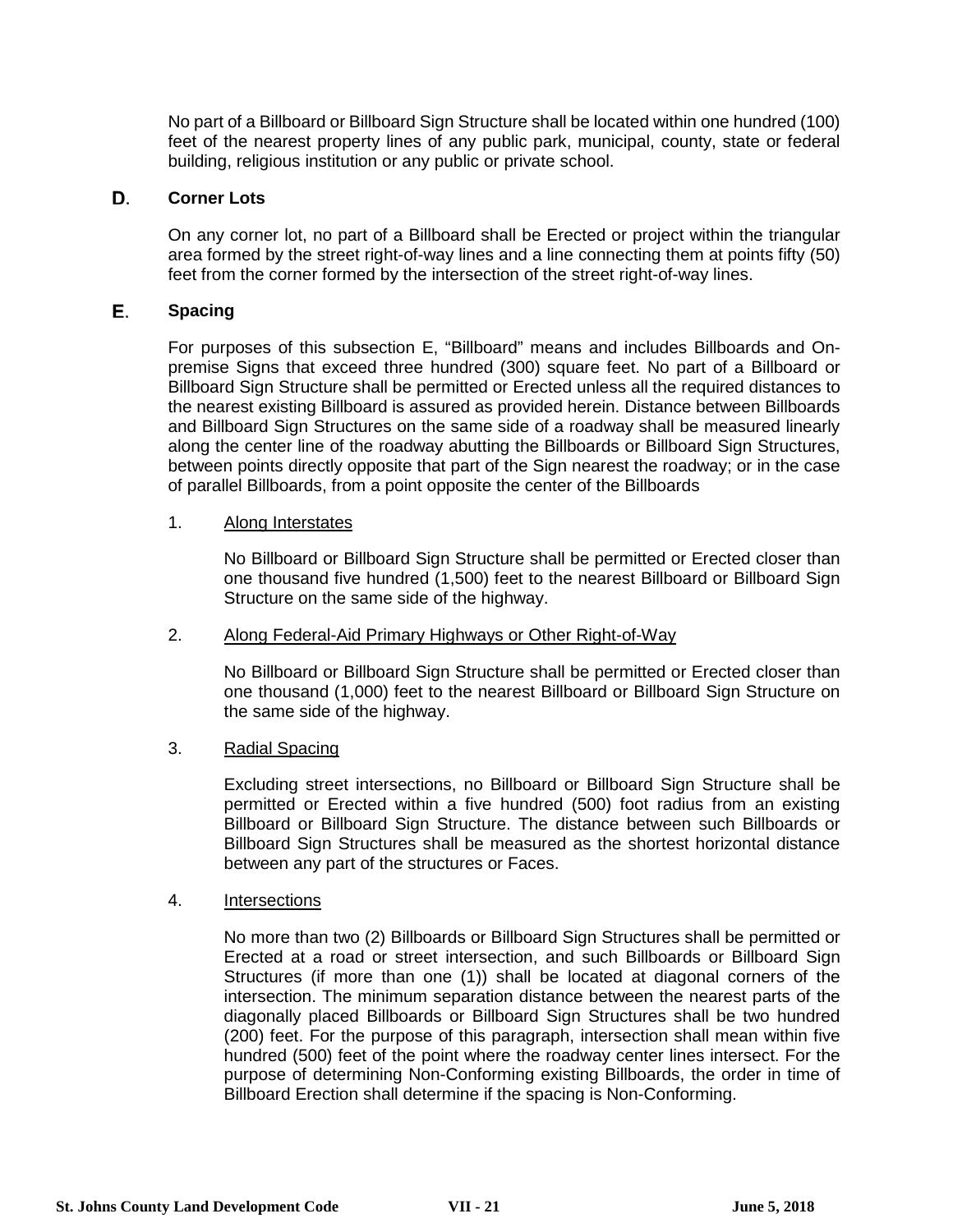## 5. Proximity to Scenic Highways

No Billboards or Billboard Sign Structure shall be permitted or Erected within six hundred (600) feet of the right-of-way along either side of any designated Scenic Highway, as measured from the edge of right-of-way. Any Billboard Erected outside the six hundred (600) foot area shall not be visible from the Scenic Highway at the time of permitting or immediately after Erection. For purposes of this paragraph, "visible" shall mean visible by the unaided human eye from a point six (6) feet above the centerline of the Scenic Highway. Any Billboard greater than two thousand five hundred (2,500) feet from the centerline of the Scenic Highway shall be deemed not visible.

### 6. Utility Lines

No Billboards or Billboard Sign Structure shall be permitted or Erected that interferes with any underground and over-head utility lines in compliance with the NEC and OSHA regulations.

### **Sec. 7.01.05 Swapdown Requirement for New Permits**

### А. **Swapdown Billboard Removal Prerequisite**

Prior to issuance of a Billboard Building Permit for a new Billboard conforming to this Article, the Applicant shall remove Swapdown Billboard(s), as detailed herein, or utilize credits from prior permitted removal of Billboard(s) which were classified under the procedures detailed herein. When an Applicant proposes removal of Swapdown Billboard(s), written confirmation of removal upon on-site inspection by the County Administrator or designee must be on file in the Building Department before a Permit will be issued.

#### **Classification Information on Swapdown Billboards** В.

To nominate a Billboard Swapdown, the Owner shall provide written detail of the Billboard's characteristics sufficient to allow the Billboard to be rated by the Classification procedures established in this Part and to determine:

- 1. Type of Sign Structure, i.e. wood, steel, monopole;
- 2. Height to Top Edge of Billboard;
- 3. Advertising Display Area;
- 4. Location, i.e. Urban, Rural, Suburban;
- 5. Location within a Scenic Vista or Scenic Highway;
- 6. Roadway Classification;
- 7. Zoning Classification;
- 8. Lighting, if any; and
- 9. Proximity of Buildings.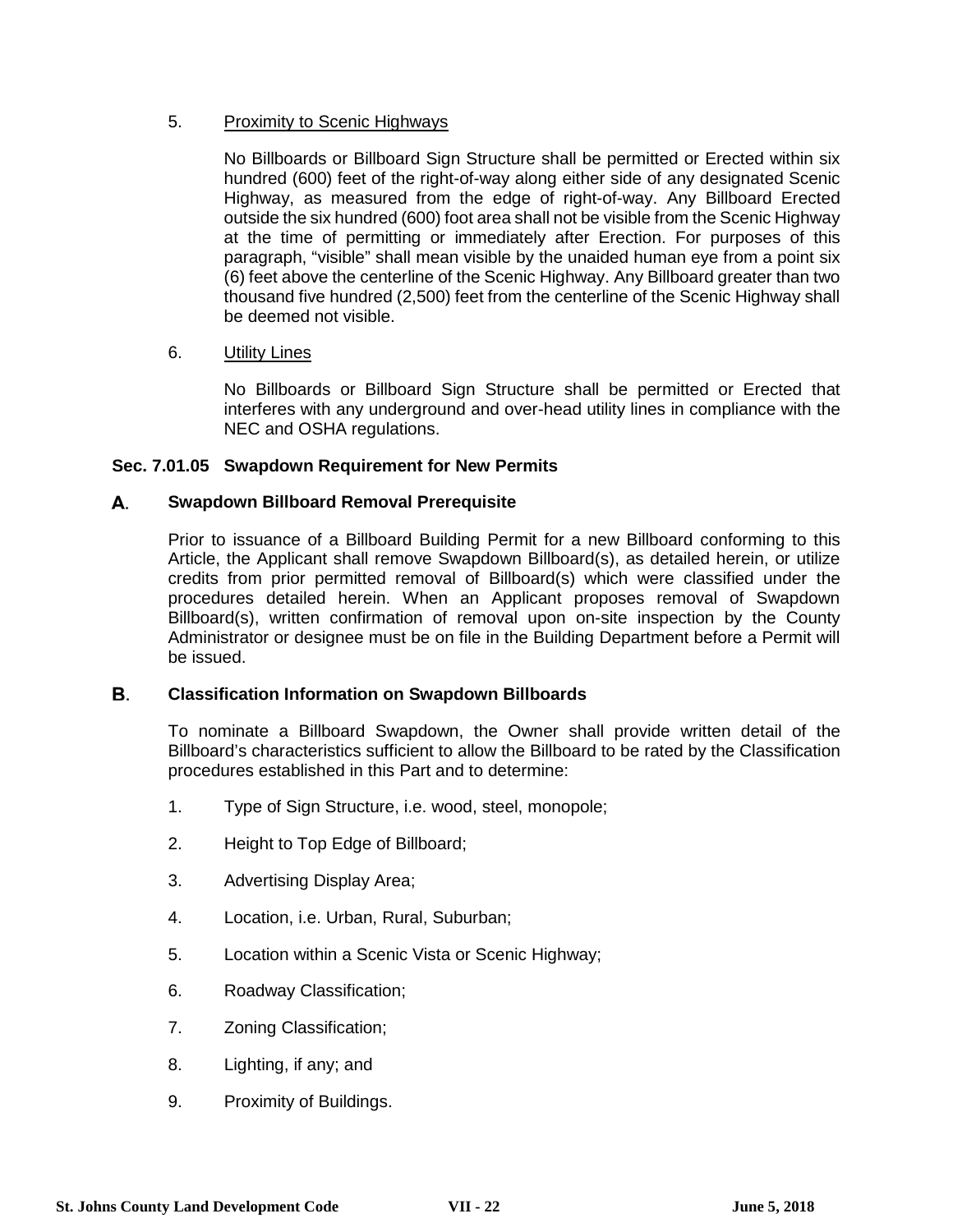### C. **Swapdown and Classification Procedure at Permitting**

Applicants for Billboard Permits shall nominate Swapdown Billboards with the Classification Information above or banked credits to be utilized in permitting any new Billboard. The County Administrator or designee shall inspect each nominated Swapdown Billboard to confirm the Classification Information provided and shall rate the nominated Swapdown Billboard based on the details established in this Part. Within fourteen (14) days of receiving a Complete and Sufficient Application including Swapdown nominations, the Building Department shall notify the Applicant in writing of the tentative Swapdown ratings and issue a written "Intent to Permit" letter when only removal of any specified existing Swapdown Billboards is required for permit issuance.

### D. **Registration of Existing Billboards**

All Billboards located within the County shall be registered with the County Administrator. A master registry of all existing Billboards shall be created to provide details on Billboard location and characteristics.

### Е. **Classification Points for Swapdown Permitting**

Each Face of a proposed new and/or an existing nominated Swapdown Billboard shall be rated in accordance with the physical characteristics of the Billboard Face, the Sign Structure, and the site location. Such classification points are termed "Raw Classification Points" and shall be determined and assigned from the table below:

|     | <b>BILLBOARD CHARACTERISTICS</b>            | <b>RAW POINTS</b> |
|-----|---------------------------------------------|-------------------|
|     | <b>SIGN STRUCTURE</b>                       |                   |
| (a) | <b>Wooden Poles</b>                         |                   |
| (b) | <b>Metal Framework</b>                      | $\overline{2}$    |
| (c) | Monopoles                                   | 6                 |
|     | <b>HEIGHT TO TOP OF FACE</b>                |                   |
| (a) | Up to 20 feet in height                     | 1                 |
| (b) | Over 20 to 25 feet in height                | $\overline{2}$    |
| (c) | Over 25 to 30 feet in height                | 3                 |
| (d) | Over 30 to 35 feet in height                | 4                 |
| (e) | Over 35 feet in height                      | 5                 |
|     | <b>ADVERTISING DISPLAY AREA</b>             |                   |
| (a) | Up to 200 square feet                       |                   |
| (b) | Over 200 to 400 square feet                 | $\overline{2}$    |
| (c) | Over 400 square feet                        | 3                 |
|     | <b>LIGHTED FOR NIGHT VISIBILITY</b>         |                   |
| (a) | Not lighted                                 | 0                 |
| (b) | Lighted from top only                       | 2                 |
| (c) | Ground or bottom lighted/other illumination | 3                 |
|     | <b>PLACEMENT OF BILLBOARD</b>               |                   |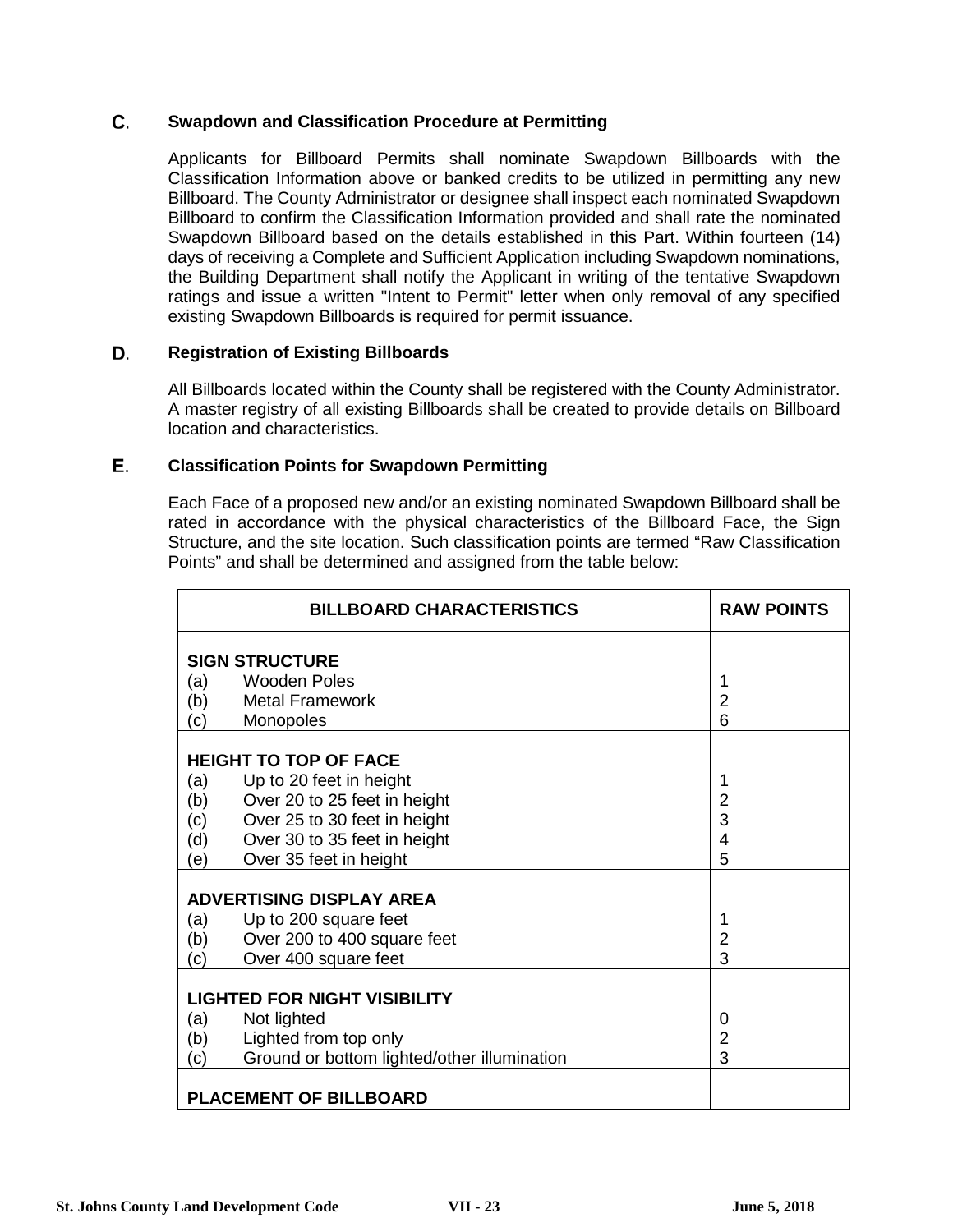|     | <b>RAW POINTS</b>                                             |   |
|-----|---------------------------------------------------------------|---|
| (a  | Any part of the Billboard is above a building                 |   |
| (b) | Any part of the Billboard is within a Scenic Highway or Vista | 8 |
|     | <b>SITE LOCATION PROXIMITY</b>                                |   |
| (a) | In Rural area                                                 |   |
| (b) | In Suburban area                                              |   |
| (C) | In Urban developed area                                       |   |

## **F. Adjustments for Compliance Factors**

To determine Classification Points of various Billboard Faces, the Raw Points from Section 7.01.05.E. above shall be adjusted based upon use of the one most severe applicable compliance factors below:

- 1. Proposed Faces fully compliant with this Code shall have Classification Points equal to the Raw Point total.
- 2. Existing Faces:
	- a. Still fully compliant with this Code shall have Classification Points equal to the Raw Point total.
	- b. Now noncompliant by virtue of excess height or size only, shall have the Raw Point total reduced by a 0.75 multiplier to determine Classification Points.
	- c. Now noncompliant by virtue of existence in land Use (zoning) category not allowing Billboards in this Code, shall have the Raw Point total reduced by a 0.62 multiplier to determine Classification Points.

### **G. Application Methodology**

- 1. After receiving nominations of registered Billboards by an Owner seeking a Permit for a new Billboard or Billboard removal, the County Administrator or designee shall provide the Owner, Applicant, or designee with Classification Point information on Registered Swapdown Billboards in accordance with Section 7.01.05.E and F. Joint onsite visits to nominated Swapdown Billboards shall be made or scheduled within three (3) business days of the Owner's request to the County Administrator to resolve questioned Classification decisions. The final Classification Points shall be those utilized in Swapdowns for new permitted Billboard Faces. Appeals on Classification Points shall be heard by the Adjustment and Appeals Board under the FBC for technical matters within fourteen (14) days of the Applicant's written request to the County Administrator. No Classification Points shall be allowed on unregistered Billboards.
- 2. Owners of existing Billboards may apply for a Building Permit to voluntarily remove Billboards before submitting an Application for a new conforming Billboard. Classification Points for such early removals shall be credited to the Billboard Owner for future Swapdown use. Said Building Permit numbers shall be used by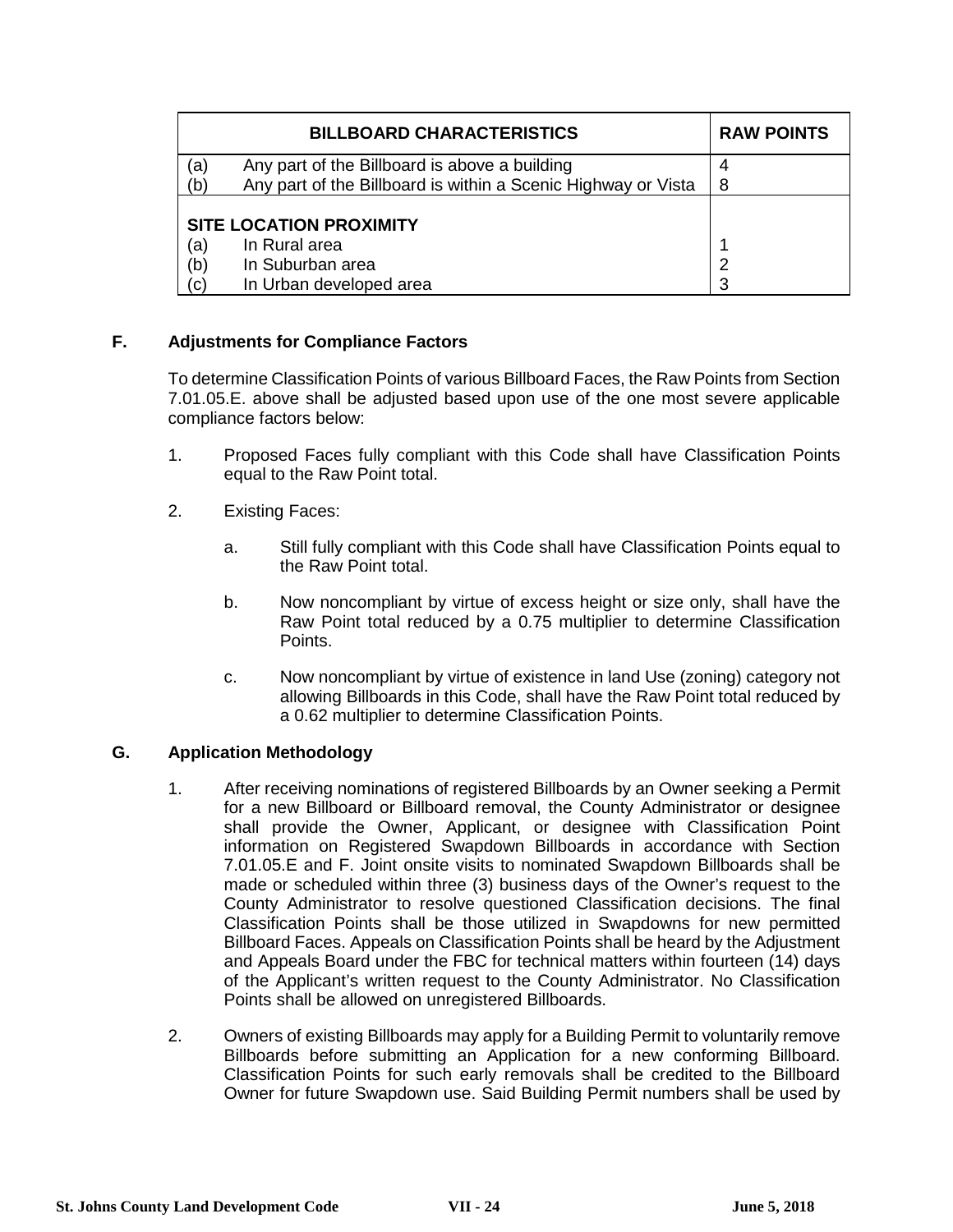the County Administrator and by the Owners to determine and monitor Classification Points credited and banked for future use by the Owner.

- 3. No Classification Points shall be earned or assigned to any Billboard lost by abandonment, removal pursuant to development approval, or adversely affected by any means so that fifty percent (50%) or more of uprights supporting advertising Faces are no longer serviceable. Furthermore, no Classification Points shall be given for removals required when a Billboard land lease is not renewed by the land Owner.
- 4. Owners may assign, transfer, or convey by notarized writing any unused credited Classification Points to another Billboard Owner for Swapdown use by the other Owner.
- 5. In the event the new proposed Billboard requires fewer Classification Points than earned or assigned to the Swapdown Billboad(s) removed, the County Admininstrator or designee shall determine the amount of excess points from Swapdown Billboard removal, to be credited and banked for future use by the Owner as provided above, and provide a written copy of determination to the Owner by certified mail.
- F. Examples of Billboards rated by Raw Points, Classification Points, and Swapdown use are detailed in **Appendix G** to this Code.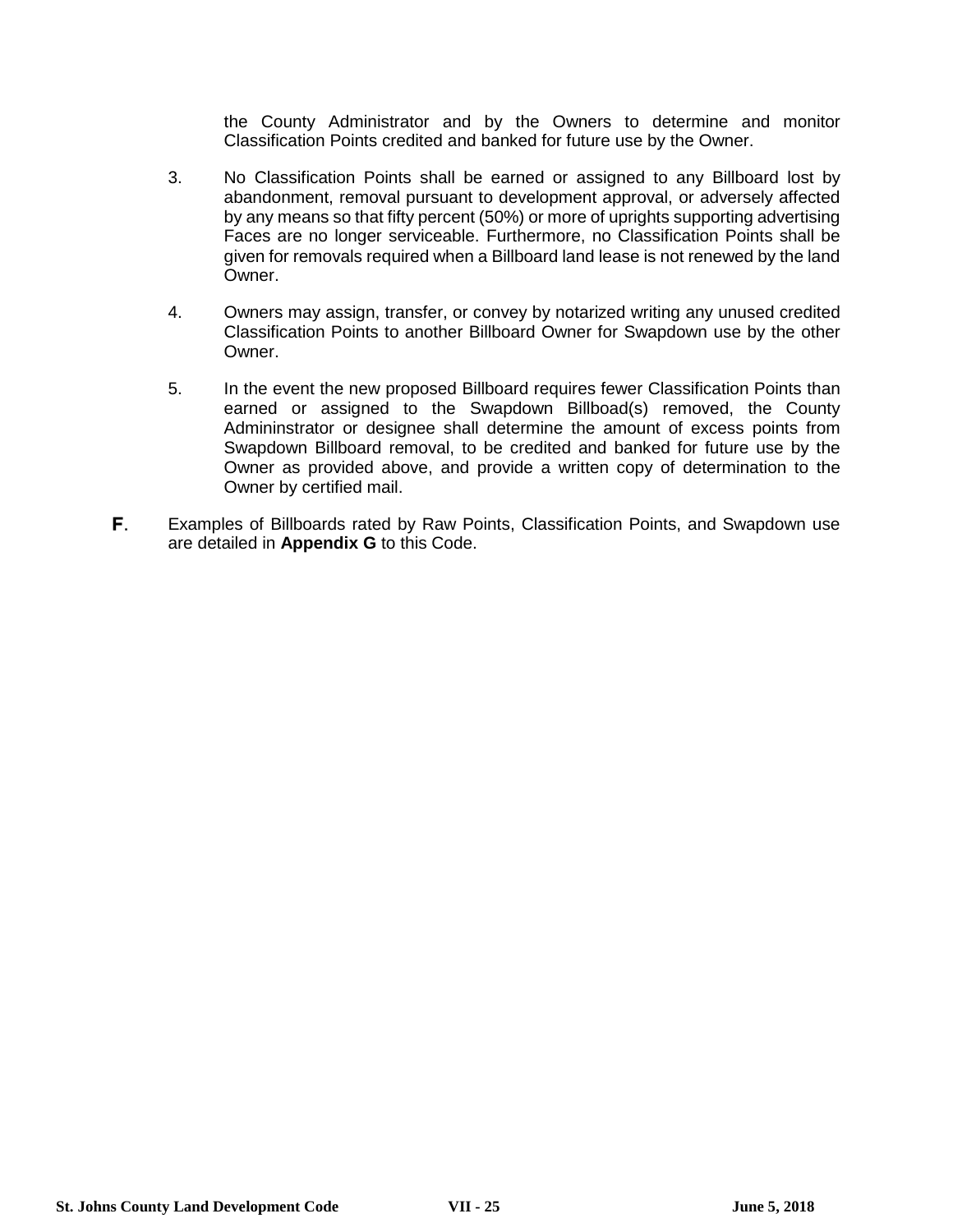# **PART 7.02.00 ON-PREMISES SIGNS**

### **Sec. 7.02.01 Temporary and Permanent Signs Allowed in Zoning Districts**

The Signage rights and responsibilities for Temporary Signs and Permanent Signs shall be determined by the provisions of Section 7.00.06, General Provisions, and by the Sign provisions for the zoning districts as set forth in this Part.

However, in connection with residential Uses in nonresidential zoning districts and nonresidential Uses in residential zoning districts, the Signage rights and responsibilities applicable to any particular Use shall be determined as pursuant to the zoning district.

### **Sec. 7.02.02 Temporary Signs Allowed in Zoning Districts**

А. Within its zoning districts and subject to any applicable provisions within Section 700.06, General Provisions, the County shall allow Temporary Signs that meet the criteria and limitations set forth below.

| <b>ZONING DISTRICTS1</b>                 | RS-E, RS-1, RE-2, RS-3,<br>RG-1, RG-2, RMH, RMH(S),<br><b>Residential Portions of</b><br><b>PUDs and PRDs; OR</b> | OP, CN, CHT, CG, CI, CR,<br>CW, CHI, TCMU, IW, HI,<br><b>Non-Residential Portions</b><br>of PUDs and PRDs, PS,<br><b>AD</b> |  |
|------------------------------------------|-------------------------------------------------------------------------------------------------------------------|-----------------------------------------------------------------------------------------------------------------------------|--|
| Maximum number of                        | $\overline{2}$                                                                                                    | 4                                                                                                                           |  |
| Temporary Signs per Parcel <sup>2</sup>  |                                                                                                                   |                                                                                                                             |  |
| <b>Maximum Advertising Display</b>       | $6$ sq. ft.                                                                                                       | 32 sq. ft.                                                                                                                  |  |
| Area per Temporary Sign <sup>3</sup>     |                                                                                                                   |                                                                                                                             |  |
| Maximum aggregate                        |                                                                                                                   |                                                                                                                             |  |
| Advertising Display Area for all         | 12 sq. ft.                                                                                                        | 128 sq. ft.                                                                                                                 |  |
| Temporary Signs on a Parcel <sup>4</sup> |                                                                                                                   |                                                                                                                             |  |
| Maximum Sign height for a                |                                                                                                                   |                                                                                                                             |  |
| Temporary Free-Standing Sign             | 6 ft.                                                                                                             | 6 ft.                                                                                                                       |  |
| Maximum Sign height for a                |                                                                                                                   |                                                                                                                             |  |
| <b>Temporary Wall or Window</b>          | $15$ ft.                                                                                                          | $15$ ft.                                                                                                                    |  |
| Sign                                     |                                                                                                                   |                                                                                                                             |  |
| Minimum setback of a                     |                                                                                                                   |                                                                                                                             |  |
| Temporary Sign from the front            | 5 ft.                                                                                                             | 5 ft.                                                                                                                       |  |
| property line                            |                                                                                                                   |                                                                                                                             |  |
| Minimum setback of a                     |                                                                                                                   |                                                                                                                             |  |
| Temporary Sign from any                  | 15 ft.                                                                                                            | 5 ft.                                                                                                                       |  |
| adjoining property lines                 |                                                                                                                   |                                                                                                                             |  |

 <sup>1</sup> Zoning districts are referred to by the abbreviations provided in Section 2.01.02.B of this Code.

<span id="page-25-1"></span><span id="page-25-0"></span><sup>&</sup>lt;sup>2</sup> There is no limit on the number of separate Messages that may appear on the allowable surfaces(s) of any Temporary Sign.

<span id="page-25-2"></span><sup>&</sup>lt;sup>3</sup> The square foot limitation is per Face based on a Single-Faced Temporary Sign. For example, a six (6) square foot limitation means that there is a limit of six (6) square feet of Advertising Display Area per Face for a Double-Faced Temporary Sign, for an aggregate of twelve (12) square feet per Double-faced temporary sign.

<span id="page-25-3"></span><sup>4</sup> The square foot limitation is per Face, based on a Single-Faced Temporary Sign. The circumstances on some parcels may reduce the aggregate Advertising Display Area allowed.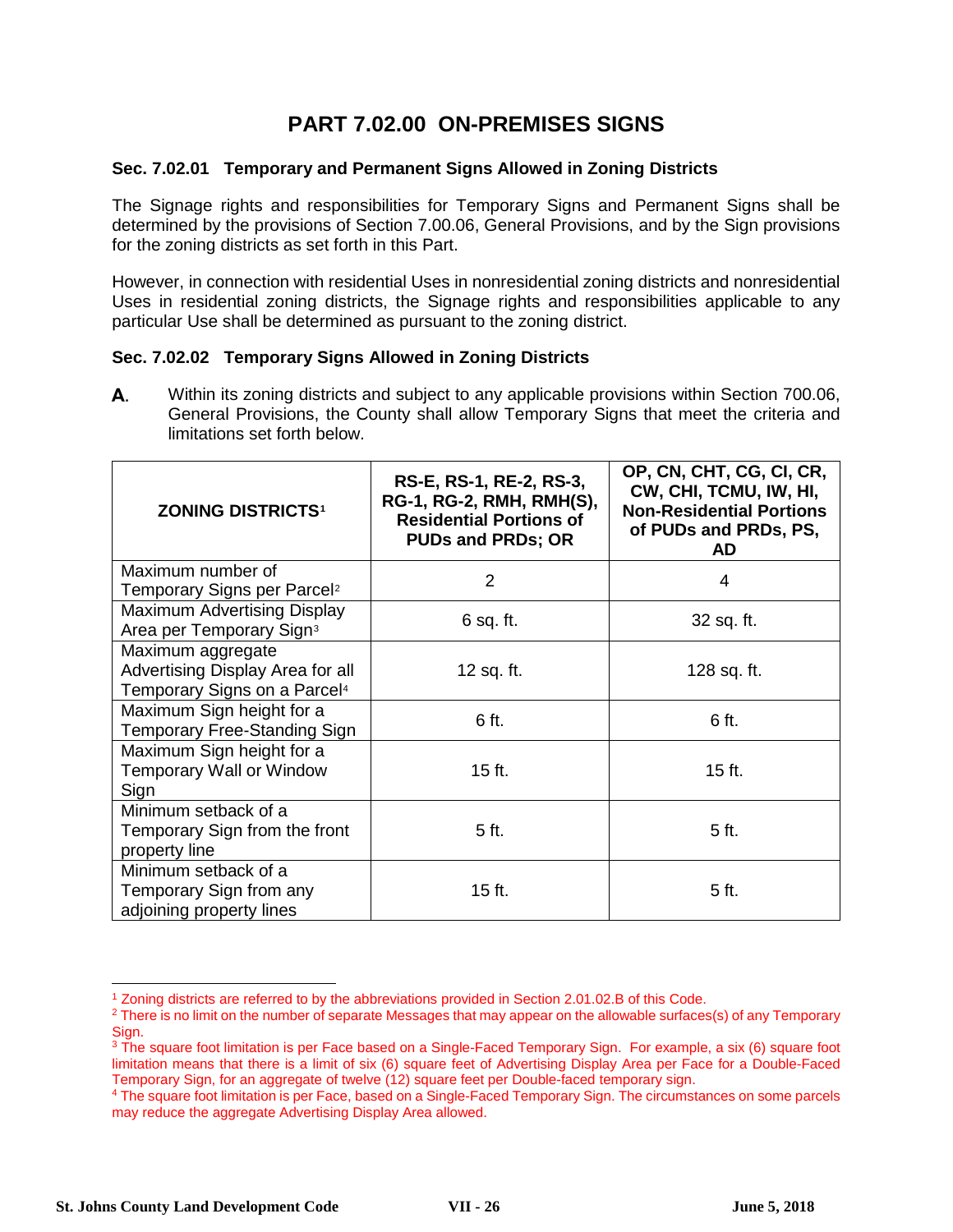| <b>ZONING DISTRICTS1</b>             | RS-E, RS-1, RE-2, RS-3,<br>RG-1, RG-2, RMH, RMH(S),<br><b>Residential Portions of</b><br><b>PUDs and PRDs; OR</b> | OP, CN, CHT, CG, CI, CR,<br>CW, CHI, TCMU, IW, HI,<br><b>Non-Residential Portions</b><br>of PUDs and PRDs, PS,<br>AD |
|--------------------------------------|-------------------------------------------------------------------------------------------------------------------|----------------------------------------------------------------------------------------------------------------------|
| Minimum setback of a                 |                                                                                                                   |                                                                                                                      |
| Temporary Sign from the Right-       | 5 ft.                                                                                                             | 5 <sub>ft</sub>                                                                                                      |
| of-Way <sup>5</sup>                  |                                                                                                                   |                                                                                                                      |
| Minimum spacing from any             | $15$ ft.                                                                                                          | 15 ft.                                                                                                               |
| other Temporary Ground Sign          |                                                                                                                   |                                                                                                                      |
| Allowed on public property or        | <b>No</b>                                                                                                         | No.                                                                                                                  |
| public right-of-way                  |                                                                                                                   |                                                                                                                      |
| Allowed within sight visibility      | <b>No</b>                                                                                                         | <b>No</b>                                                                                                            |
| triangle                             |                                                                                                                   |                                                                                                                      |
| <b>Illumination allowed</b>          | <b>No</b>                                                                                                         | <b>No</b>                                                                                                            |
| Duration allowed after event<br>ends | 7 calendar days                                                                                                   | 7 calendar days                                                                                                      |

В. A Temporary Public Sign, Statutory Sign, or Traffic Control Device shall not require a Sign Permit and, unless otherwise provided herein, shall be allowed in all zoning districts and on public property and public rights-of-way. However, the foregoing shall have no impact on any separate requirements established by state statute for building permits, electrical permits, or other statutory permits.

# **Sec. 7.02.03 Additional Temporary Signs**

- А. A Lot, Parcel, or unit of property for which Construction Plans or a Building Permit has been approved or secured for construction of a building or project is allowed one additional Temporary Sign, irrespective of Copy or Message, and the corresponding increase in the maximum aggregate Advertising Display Area for all Temporary Signs on the Lot or Parcel. Such additional Temporary Sign shall not be displayed or Erected sooner than thirty (30) calendar days prior to construction and shall be removed by the earlier of (a) seven (7) days after completion of the building or project, (b) the issuance of a Certificate of Occupancy, or (c) seven (7) days after construction operation has ceased. Such additional Temporary Sign shall otherwise comply with the criteria and limitations in section 7.02.02 above for its corresponding zoning district regarding maximum Advertising Display Area per Temporary Sign, height, setback, spacing, public property, public rightsof-way, sight visibility triangle, and illumination.
- В. A Lot, Parcel or unit of property offered for sale, lease, or rent is allowed one additional Temporary Sign, irrespective of Copy or Message, and the corresponding increase in the maximum aggregate Advertising Display Area for all Temporary Signs on the Parcel. Such additional Temporary Sign shall be removed no later than seven (7) calendar days after the Parcel or unit changes ownership, is rented, is leased, or is otherwise no longer for sale, lease, or rent. Such additional Temporary Sign shall otherwise comply with the criteria and limitations in section 7.02.02 above for its corresponding zoning district regarding maximum Advertising Display Area per Temporary Sign, height, setback, spacing, public property, public rights-of-way, sight visibility triangle, and illumination.

<span id="page-26-0"></span> <sup>5</sup> Not applicable to Wall Signs.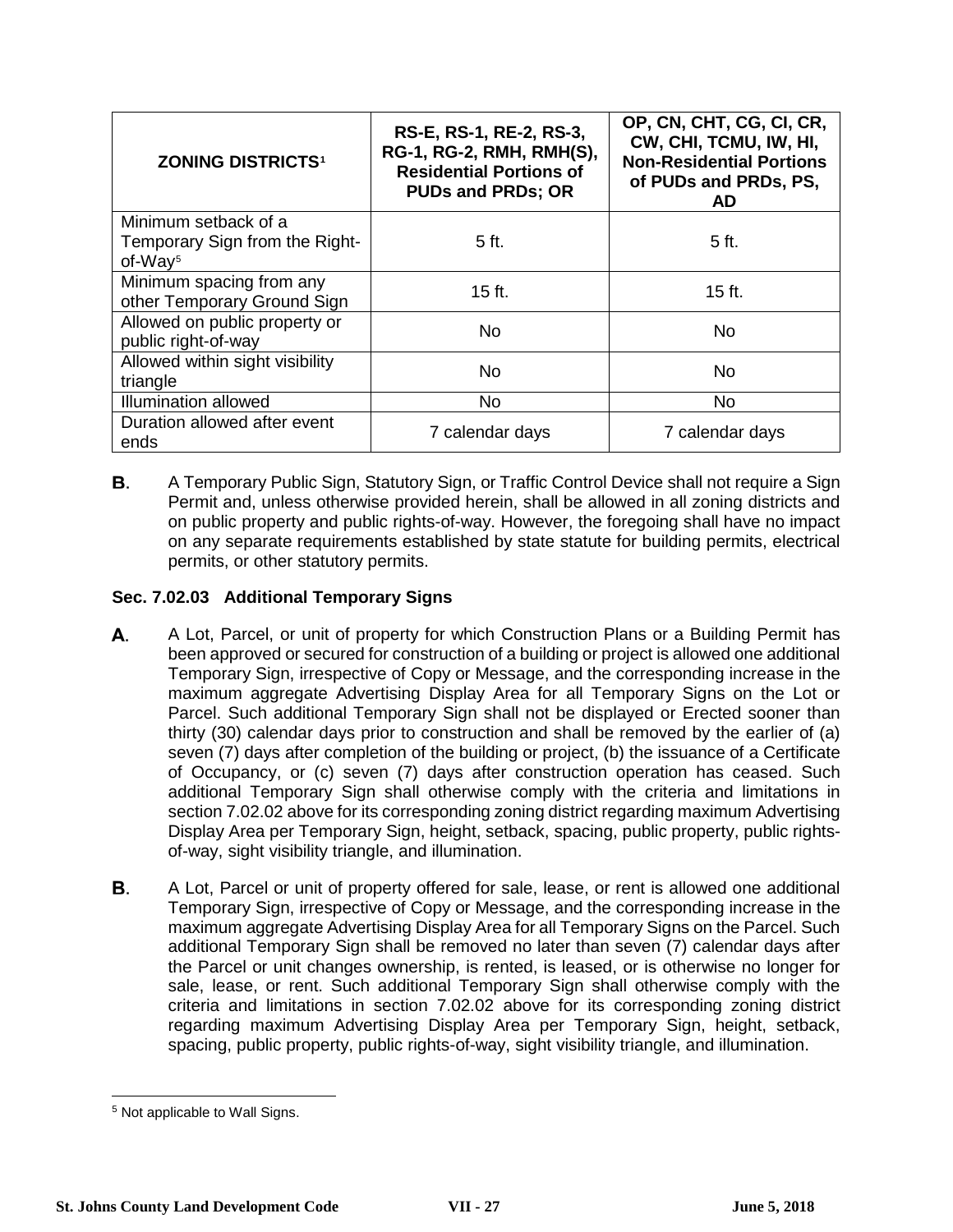C. A platted Residential Subdivision or Development offering individual lots for sale may designate one (1) parcel to be allowed one (1) additional Temporary Sign that has a maximum ADA of 32 square feet located at the primary entrance to the platted residential subdivision, irrespective of Copy or Message, and the corresponding increase in the maximum aggregate Advertising Display Area for all Temporary Signs on the parcel. Such Temporary Sign shall be removed no later than seven (7) calendar days after individual lots are otherwise no longer for sale. This Temporary Sign pursuant to this sub-section C, shall otherwise comply with the criteria and limitations of section 7.02.02 above using the residential zoning district criteria regarding height, setback, spacing, public property, public rights-of-way, sight visibility triangle, and illumination. This Temporary Sign may not be placed on individual lots offered for sale. A residential development may only have one (1) sign pursuant to this sub-section C.

# **Sec. 7.02.04 On-Premise Permanent Sign**

The following standards, criteria, and provisions shall apply to all On-premise Permanent Signs throughout the County in Commercial and Industrial zoning districts, as defined in this Code, and to non-residential portions of PUDs, unless otherwise stated. This section does not apply to: (a) sites located along a designated Scenic Highway or within a Scenic Vista subject to Part 7.07.00; (b) sites located within special overlay districts, which are governed pursuant to Article III; (c) residential subdivision sites subject to Part 7.06.01 and located within Open Rural, residential zoning districts, residential portions of PUD zoning districts; (d) sites zoned PUD that have an approved unified Sign plan with associated waivers to Article VII; (e) and sites located along the Racetrack Road Overlay subject to Part 7.10.00. Such excepted sites have more restrictive Signage limits as detailed in the applicable Land Development Regulations and PUD zoning approvals.

### А. **General; Additional Variance Criteria**

- 1. On-premise Signs, within the requirements of the Code, may be erected on any Business Site or Parcel in Commercial or Industrial districts zoned to allow such. On-premise Signs on Business Sites located in either Open Rural or residential zoning districts shall not exceed thirty-two (32) square feet of area per side or ten (10) feet in height.
- 2. In addition to the requirements for a request for a Non-Zoning Variance of this Code as indicated in Section 10.04.03 of this Code, the Applicant must prove that the Copy, Face, or Message would not be effectively viewable from the nearest road or street right-of-way, and the Board of County Commissioners may approve such request after considering the following:
	- a. The distance of the Sign or Signs from the road or street right-of-way;
	- b. The speed limit on the road or street right-of-way;
	- c. The visible impact of the Sign or Signs from the nearest road or street rightof-way; and
	- d. The integration of the Sign or Signs into the architecture of the Building.

### В. **On-Premise Signs in PUDs**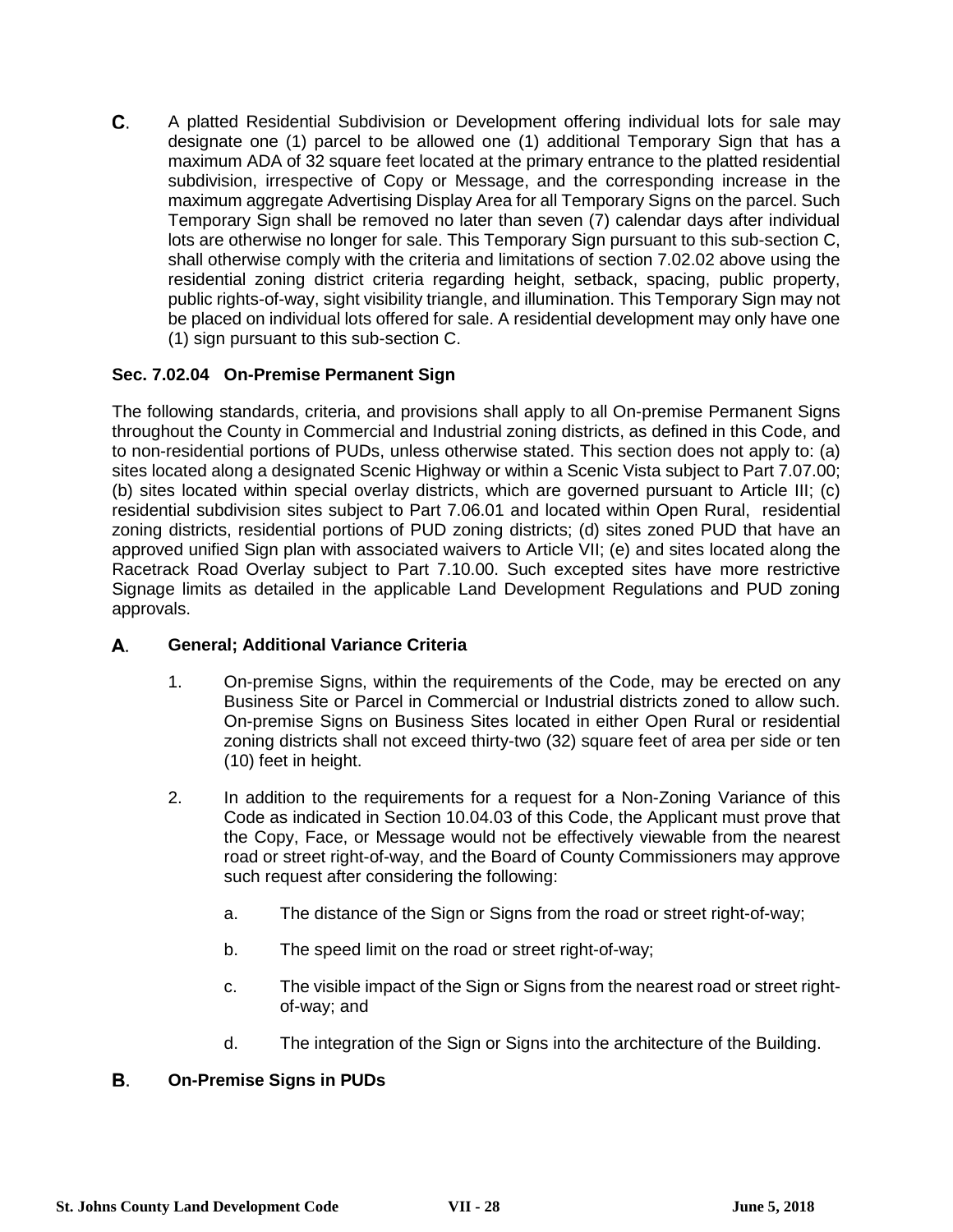- 1. On-Premise signs within the requirements of this Code, may be Erected on parcels of land zoned PUD, subject to the PUD Master Development Plan text stating such Signs shall be allowed as a Use within the PUD. All Signage provided in PUD zoning classifications shall comply with the requirements of this Code. The Applicant for the PUD, the Owner of the PUD, or any designated agent of the Applicant or Owner of the PUD may request, with the submittal of the PUD application, a waiver in accordance with Section 5.03.02.G. of this Code of such Sign requirements to accommodate the Project. Waiver requests shall specify the ADA, height, number, and locations of the request.
- 2. In any PUD approved on or before the effective date of this Code, any request to modify the height, size, or square footage of the approved Signage applicable to the PUD as a whole or to modify the text of a Unified Sign Plan shall be deemed a major modification, pursuant to the requirements of this Code.
- 3. The design of any On-premise Sign or Signs not complying with the provisions of Article VII shall be submitted in a Unified Sign Plan with the PUD application and shall be reviewed with the PUD application or major modification.
- 4. The contiguous boundary of a PUD shall be considered the same property or property for purposes of on-premise signs advertising businesses or services within the PUD boundary.
- 5. Signage standards in this Article VII, including provisions and limitations of onpremise or off-premise signage, shall be for the PUD as a whole and not for any individual parcel or out-parcel in the PUD.
- 6. Variances to Signs within PUDs:
	- a. Deviations to signage standards in Planned Unit Developments that are limited to a specific sign and specific parcel may be approved by a Non-Zoning Variance application meeting the requirements of Sections 10.04.03 and 7.02.04.A, unless clearly prohibited by the PUD or Part 7.08.00.
- 7.

### C. **On-Premise Signs at Non-Residential (Commercial and Industrial) Projects: Number and Size**

The following table describes Sign types, the maximum number allowed, and maximum Advertising Display Area.

| <b>Sign Type</b>    | <b>Maximum Number of</b><br><b>Signs Related To</b><br><b>Frontage on Street</b> |                        | Maximum Square Footage Per Sign<br>(Advertising Display Area) |
|---------------------|----------------------------------------------------------------------------------|------------------------|---------------------------------------------------------------|
|                     | 0f<br>signs                                                                      | <b>Street Frontage</b> |                                                               |
| <b>Ground Signs</b> |                                                                                  | Up to 100 feet         | 150 square feet                                               |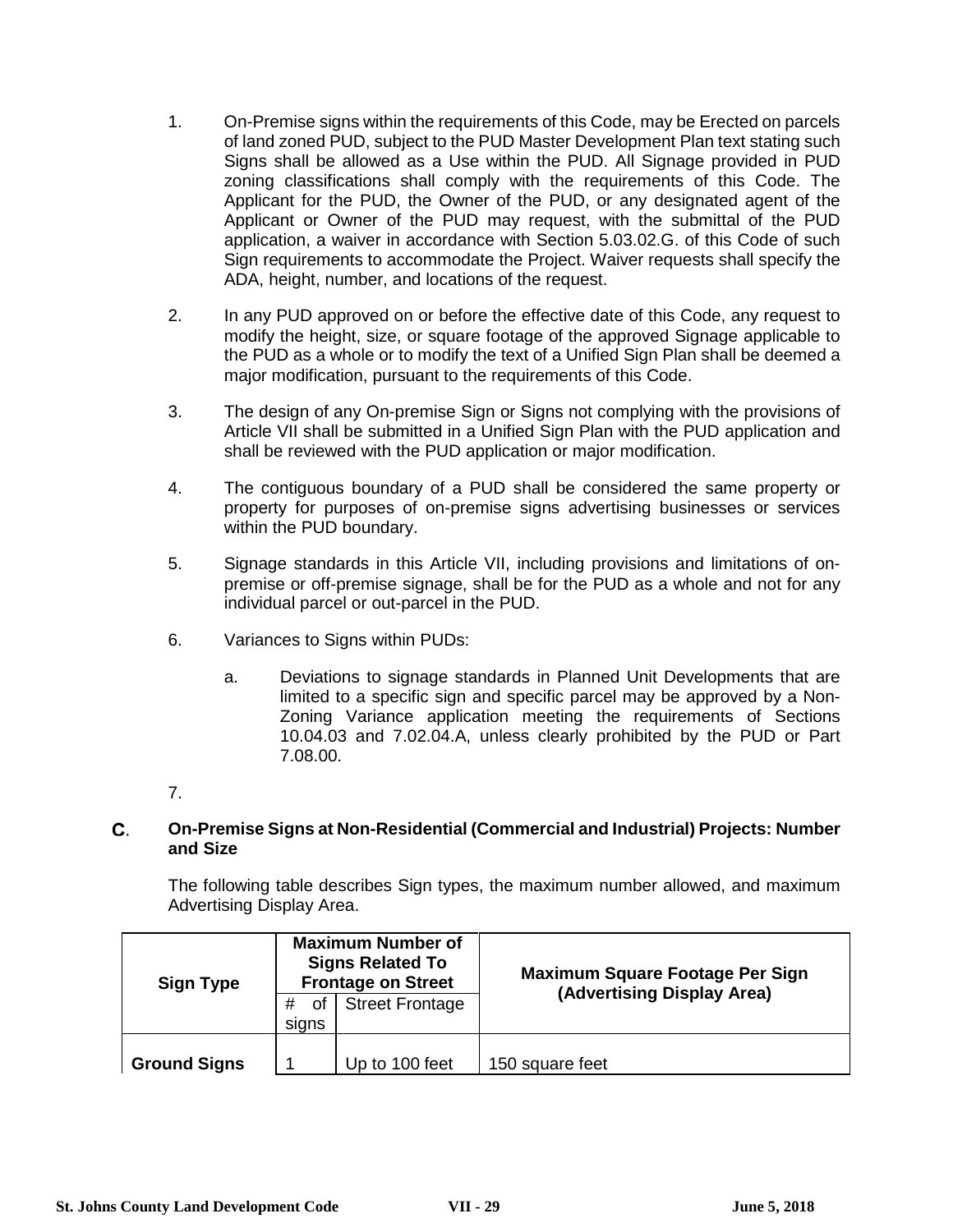| <b>Sign Type</b>                                                                                                         | <b>Maximum Number of</b><br><b>Signs Related To</b><br><b>Frontage on Street</b> |                                     | Maximum Square Footage Per Sign<br>(Advertising Display Area)                                                                                                               |  |
|--------------------------------------------------------------------------------------------------------------------------|----------------------------------------------------------------------------------|-------------------------------------|-----------------------------------------------------------------------------------------------------------------------------------------------------------------------------|--|
|                                                                                                                          | #<br>of<br>signs                                                                 | <b>Street Frontage</b>              |                                                                                                                                                                             |  |
| such as: Pole,<br>Monument, and<br>similar type Sign                                                                     | 2                                                                                | Over 100 to 200<br>feet             | 150 square feet each                                                                                                                                                        |  |
| <b>Structures</b>                                                                                                        | 3                                                                                | Over 200 to 500<br>feet             | Two (2) at 150 square feet each; one (1) at 100<br>square feet                                                                                                              |  |
|                                                                                                                          | 4                                                                                | Over 500 feet                       | Two (2) at 150 square feet each; two (2) at 100<br>square feet                                                                                                              |  |
| <b>Building Signs</b><br>such as:<br>Fascia, Marquee,<br>Canopy, Building,<br>Wall and similar<br><b>Sign Structures</b> |                                                                                  | <b>Number</b><br><b>Not Limited</b> | 1.5 square feet per linear footage of Building<br>Frontage. Maximum150 square feet per Sign,<br>not to exceed 200 square feet of Sign area per<br>business (See Appendix C) |  |

### D. **Maximum Size**

In no case shall any individual Sign described above exceed one hundred fifty (150) square feet of Advertising Display Area. Each building is allowed a maximum of two hundred (200) square feet of signage related to building frontage per business.

### Е. **Height Limits**

Maximum height for On-premise Permanent Signs is based upon the Roadway Functional Classification, as provided in Appendix E, as amended, and except as otherwise provided in this Section, shall not exceed the maximum height as provided below. Height shall be measured pursuant to Section 7.00.06 of this Part.

| <b>Roadway Functional Classification</b>           | <b>Maximum Height (feet)</b> |  |
|----------------------------------------------------|------------------------------|--|
| State Roads (except SR 13)*                        | 30                           |  |
| Major Collector (except International Golf Parkway |                              |  |
| and Race Track Road)*                              | 25                           |  |
| Local Roads*                                       | 20                           |  |
| Minor Collector*                                   | 20                           |  |

*\* Portions of SR/CR 13 and International Golf Parkway are designated as a Scenic Highway which, like Race Track Road and roads within overlay zones, have overlay Sign requirements as adopted by the Board of County Commissioners*

During permitting, an Applicant may submit a written request to the County Administrator for an exception to the above height limits for no more than an additional ten (10) feet of height on State Roads and Major Collectors and no more than an additional five (5) feet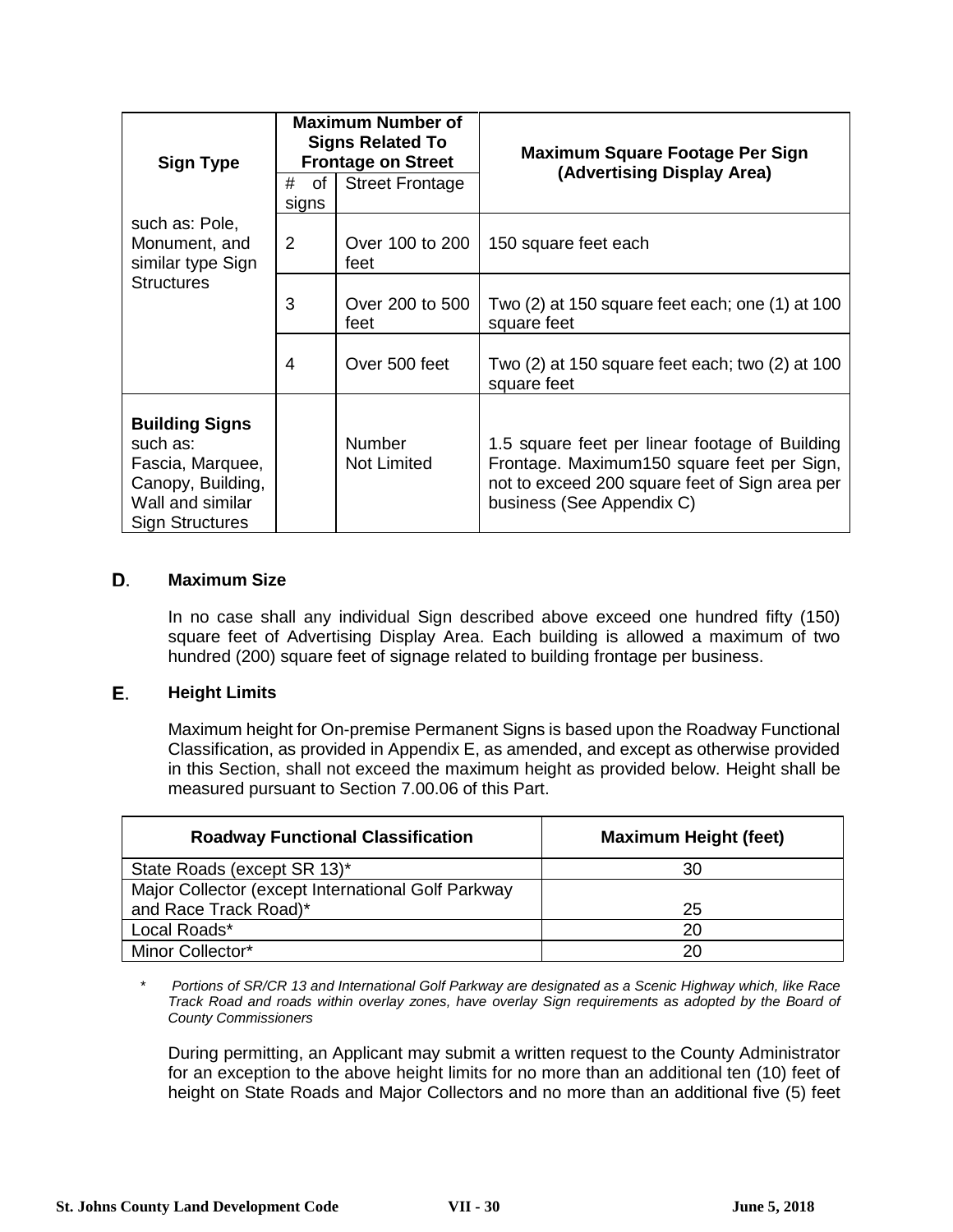of height on Local Roads and Minor Collectors, when visibility of the Sign is obstructed by other Signs, buildings, trees, topographical and other natural features, and similar obstructions. The Sign Contractor may request the exception to increase the height of an existing Sign when existing circumstances or conditions change that create an obstruction. Within fourteen (14) days of the written request for exception, the County Administrator shall visit the site and shall approve or deny the request in writing. The decision of the County Administrator may be appealed to the Board of County Commissioners pursuant to Section 7.00.08 above.

### F. **Spacing**

Adjacent On-premise Permanent Signs shall be separated by a distance at least equal to the width of the two Signs added together measured from the maximum width at any point of each Sign.

### G. **Automatic Changeable Message Devices**

Automatic Changeable Message Devices shall be allowable only on an on-premise ground sign in a nonresidential project and shall count towards the maximum allowable ADA. All such signs shall be subject to the following conditions, which may not be waived or varied:

- 1. The sign or portion of the sign that is an automatic changeable message device shall not be greater than forty percent (40%) of the overall ADA for a sign and shall not exceed thirty (30) square feet, whichever is less;
- 2. No animated messages, including flashing or frame effect, blinking, fading, rolling, shading, dissolving, or any other effect that gives the appearance of movement;
- 3. The face or copy of the sign shall not change more than once every two (2) hours and must change simultaneously for the entire sign face;
- 4. Shall comply with illumination standards in section 7.00.06.C

Additionally, no Automatic Changeable Message Device Sign shall be illuminated at a level greater than 0.3 foot candles over ambient light levels, as measured using a foot candle meter at a pre-set distance in accordance with the following:

- a. At least 30 minutes past sunset, ambient light shall be measured using a foot candle meter for the area, excluding light from the illuminated copy;
- b. The measurement must be taken 150 feet from the source.

#### Η. **Manual Changeable Copy Sign**

Manual Changeable Copy Sign, except as provided for in Article III of this Code, shall be allowable only on a ground sign and shall count towards the maximum allowable ADA. All such signs shall be subject to the following conditions, which may not be waived or varied:

- 1. The sign or portion of the sign that is a manual changeable copy sign shall not exceed thirty (30) square feet;
- 2. No portion of the sign shall appear to move, rotate, flash, or be a Prohibited Sign;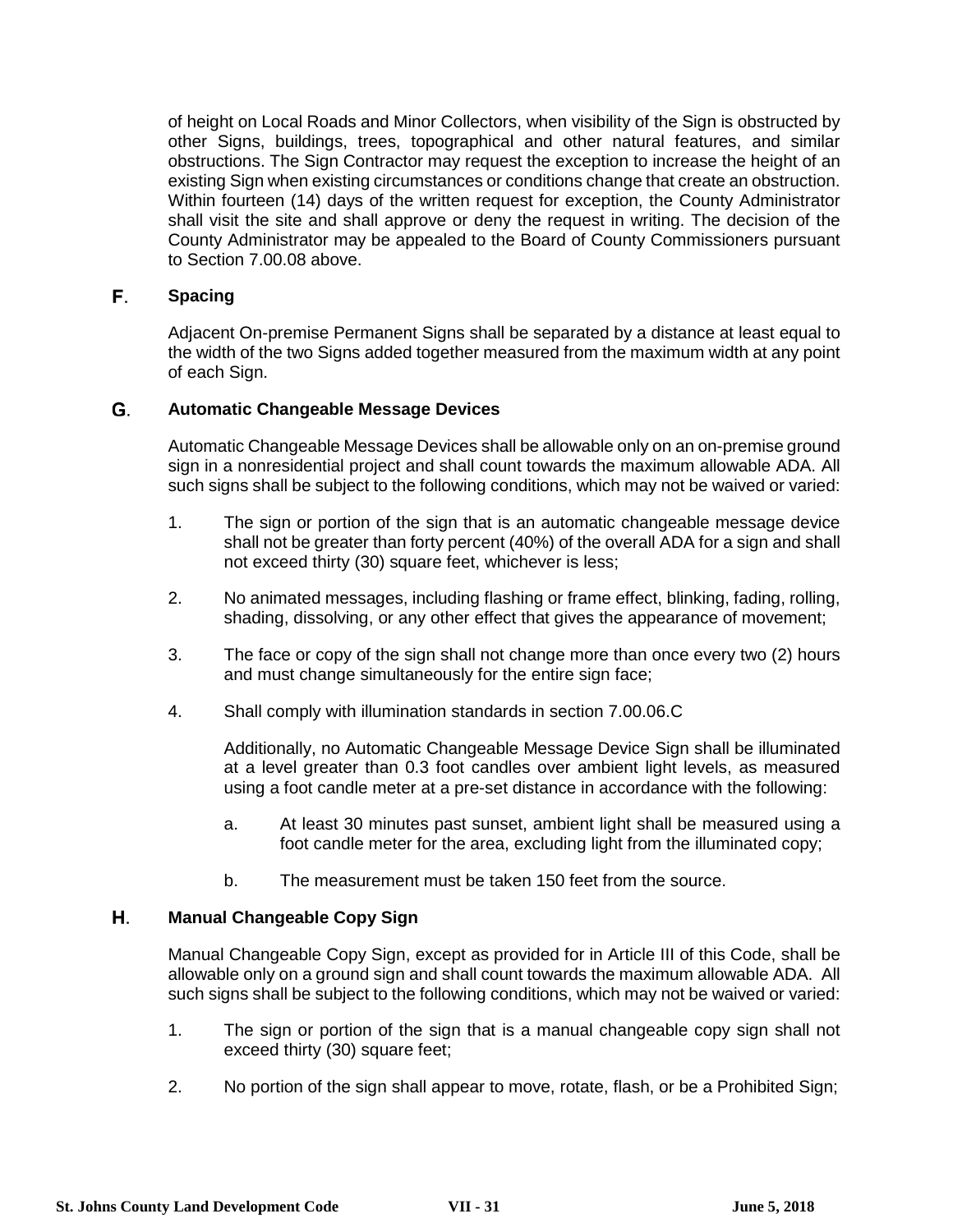3. Any illumination shall comply with Section 7.00.06.C.

## **Sec. 7.02.05 On-Premise Permanent Signs - Interstate**

The following standards, criteria and provisions shall apply to all On-premise Permanent Signs throughout the County on all Commercial and Industrial zoned sites located within the interstate system interchanges, as described below.

#### А. **Standard Allowance**

Each Business Site or Non-Residential PUD shall be allowed Signage in compliance with Section 7.02.04 above.

### В. **Additional Allowance**

Each non-residential Business Site or Non-Residential PUD shall be allowed one (1) additional Pole Sign placed On-premises for primary visibility from the Interstate and designed in compliance with the following:

- 1. Business Sites or Non-Residential PUDs situated within five hundred (500) feet of the interstate system interchange right-of-way shall be allowed one (1) Pole Sign measuring one hundred twenty (120) feet in height with no more than three hundred (300) square feet of Advertising Display Area.
- 2. Business Sites Non-Residential PUDs situated between five hundred (500) feet and one-half (0.5) mile of the interstate system interchange right-of-way shall be allowed one (1) Pole Sign measuring eighty-five (85) feet in height with a maximum Advertising Display Area of two hundred fifty (250) square feet.

### **Sec. 7.02.06 Additional Permanent Signs in All Zoning Districts.**

The below signs are allowable in all zoning districts.

#### А. **Flags**

A sign permit shall not be required for Flags. Flags shall not count towards the maximum ADA specified in Section 7.02.04 above subject to the following conditions:

- 1. No more than three (3) Permanent Flags may be flown concurrently per site.
- 2. The maximum distance from top to bottom of all Flags situated on a single flagpole shall be twenty percent (20%) of the total height of the flagpole.
- 3. For Flags situated without a flagpole, the maximum distance from top to bottom of all Flags shall be twenty percent (20%) of the distance from the top of the Flag or insignia to the ground.
- 4. The Height of a flagpole located in a commercial or industrial zoning district shall not exceed the maximum height for On-premise Permanent Signs located in such zoning districts.
- 5. The Height of a flagpole located in a lot or parcel in residentially zoned district shall not exceed the maximum height for applicable structures in that lot or zoning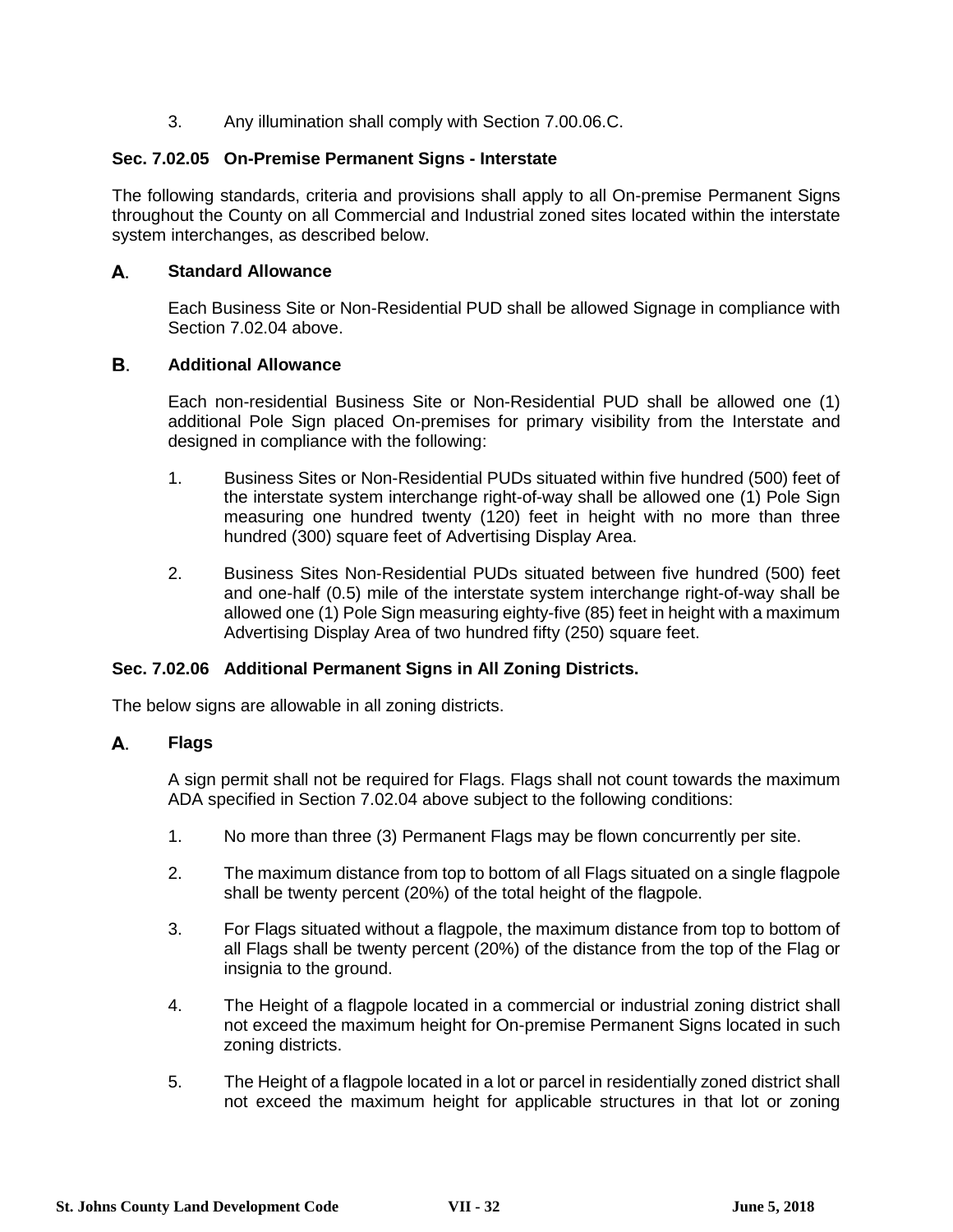district.

### В. **Signs for the purpose of Ingress, Egress, or Direction**

For safety purposes and for traffic circulation purposes, Permanent Signs for the purpose of ingress, egress or direction within a parcel are permitted when depicted on Construction Plans, provided the same do not exceed three (3) square feet in size and no more than three (3) feet in height. A Sign Permit is not required for a Permanent signs for the purpose of ingress, egress, or direction. Such signs shall not count towards the maximum ADA specified in Section 7.02.04 above.

### C. **Window Signs**

Window Signs shall be legible only from the Premises on which they are located or from inside the Business. Window Signs shall not be used for Commercial Messages and shall not cover more than twenty-five percent (25%) of the area of any window or door. A Sign Permit is not required for a Window Sign.

## **Sec. 7.02.07 On-Premise Permanent Sign Setbacks and Placement Limits (See Appendix D for Illustration)**

All On-premise Permanent Signs, including signs approved pursuant to Part 7.06.00, shall be setback five (5) feet from the front property line, ten (10) feet from the side property line, and ten (10) feet from the rear property line, as measured to the base of the Sign. No portion of the Sign may extend into the right-of-way. Signs Erected on Corner Lots shall not project within the triangular area formed by the street right-of-way and a line connecting such points twenty-five (25) feet from the corner formed by the intersection of the street right-of-way line.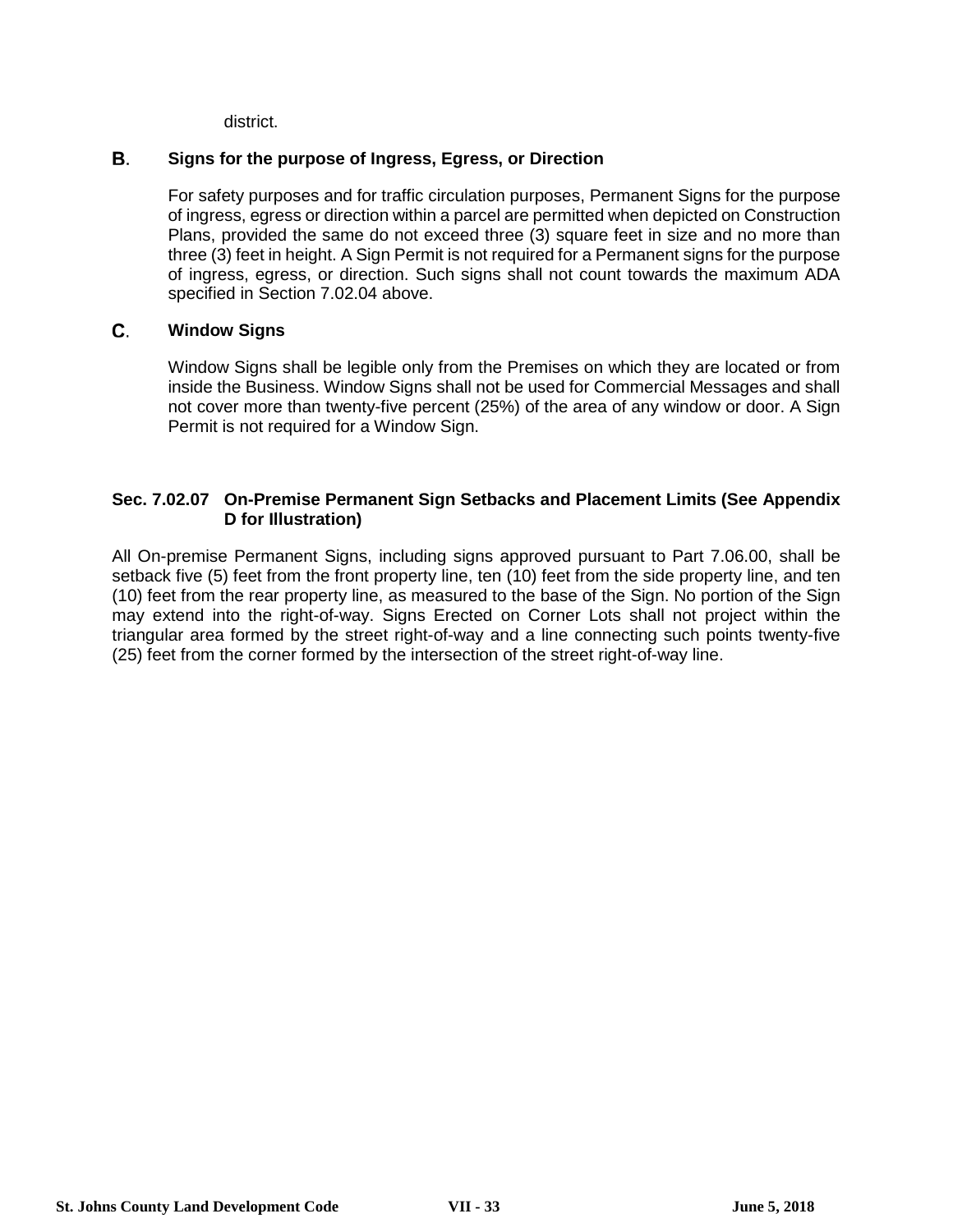# **PART 7.03.00 RESERVED**

**Sec. 7.03.01 Reserved**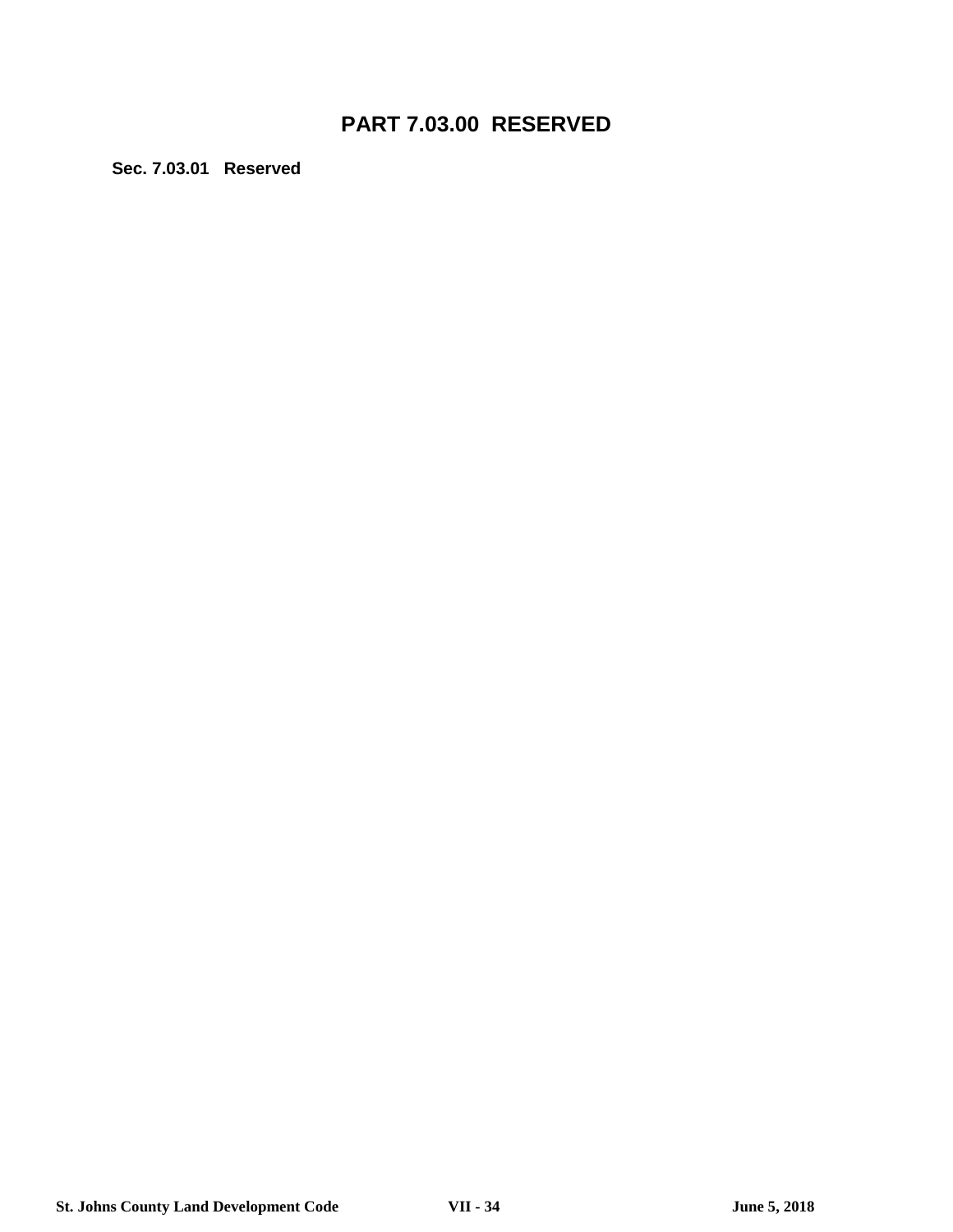# **PART 7.04.00 RESERVED**

**Sec. 7.04.01 Reserved**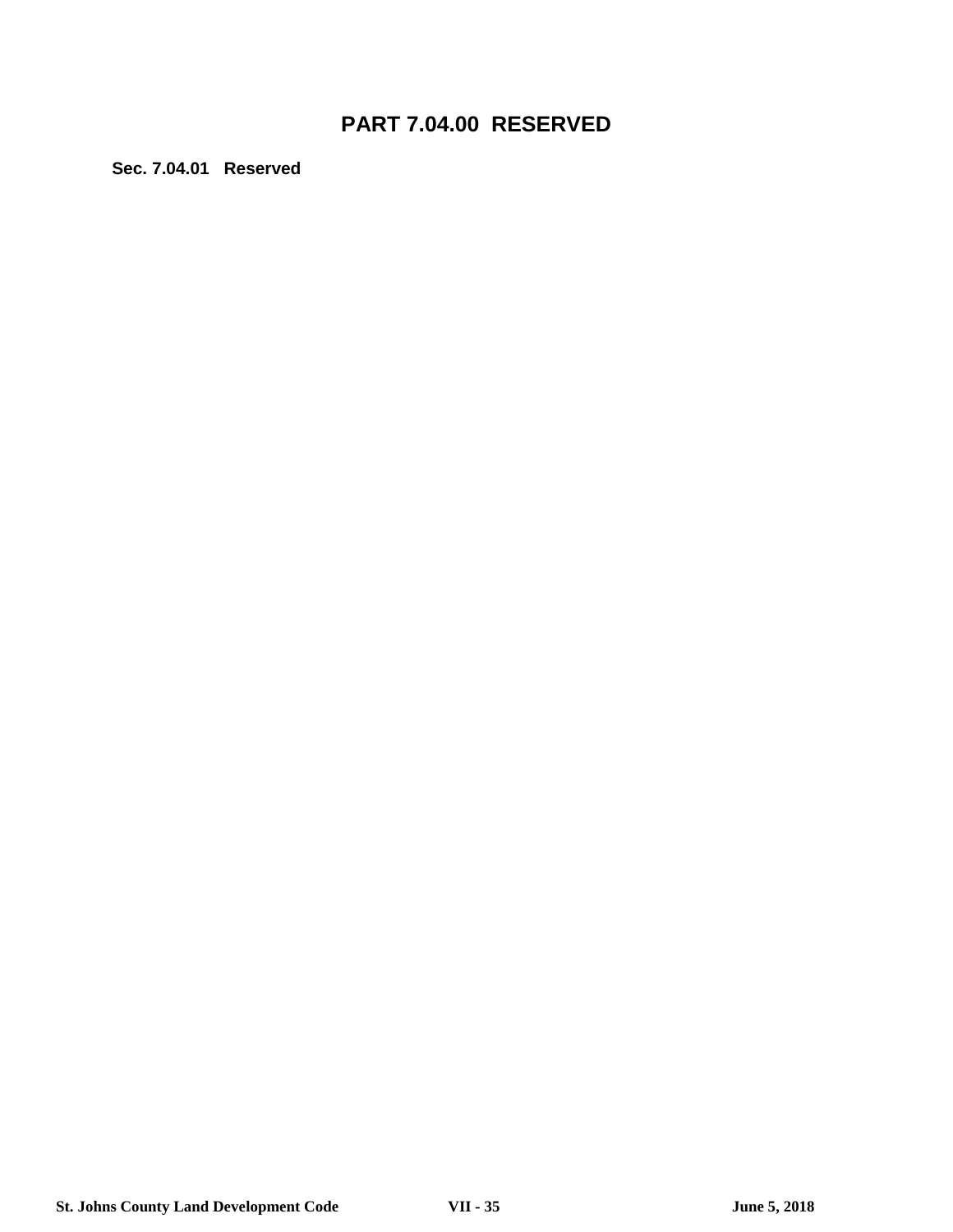# **PART 7.05.00 SPECIAL EVENT SIGNS**

### **Sec. 7.05.01 Special Event Signs**

- А. Special Event Signs are allowed when registered with the County Administrator or designee and when displayed or Erected in compliance with the provisions of this section.
- **B.** Every Special Event Sign shall be registered with the County Administrator or designee no later than one business day before it is initially displayed or Erected. Every registration shall state the type of Special Use Sign to be displayed or Erected during the Special Event.
- C. Each Person displaying or Erecting a Special Event Sign shall maintain a cumulative log of all Special Event Signs per calendar year and, upon request, shall present the log to the County for comparison to County records as necessary.
- D. Special Event Signs may not be displayed or Erected on any residential Property, and may not be displayed or Erected for more than a cumulative total of one hundred twenty (120) days per calendar year.
- Е. No Special Event Signs may be located in, on, or over any public right-of-way.
- F. All Special Event Signs shall be removed immediately after the Special Event.
- G. Upon registering, the following listed Special Event Signs shall be allowed:
	- 1. Banners or Pennants. Each Banner or Pennant shall not exceed one hundred twenty (120) square feet in size and no more than three (3) total shall be used per Special Event. Any Banner or Pennant not registered in advance shall be prohibited.
	- 2. Anchored Balloons. Anchored Balloons may be many shapes and shall be anchored to and have contact with the ground at all times during display. Anchored Balloons shall not exceed thirty (30) feet in height when anchored from the ground. Any Anchored Balloon not registered in advance shall be prohibited.
	- 3. Flags when flown on poles. Any Flag not registered in advance shall be prohibited, except as allowed in Section 7.02.06.A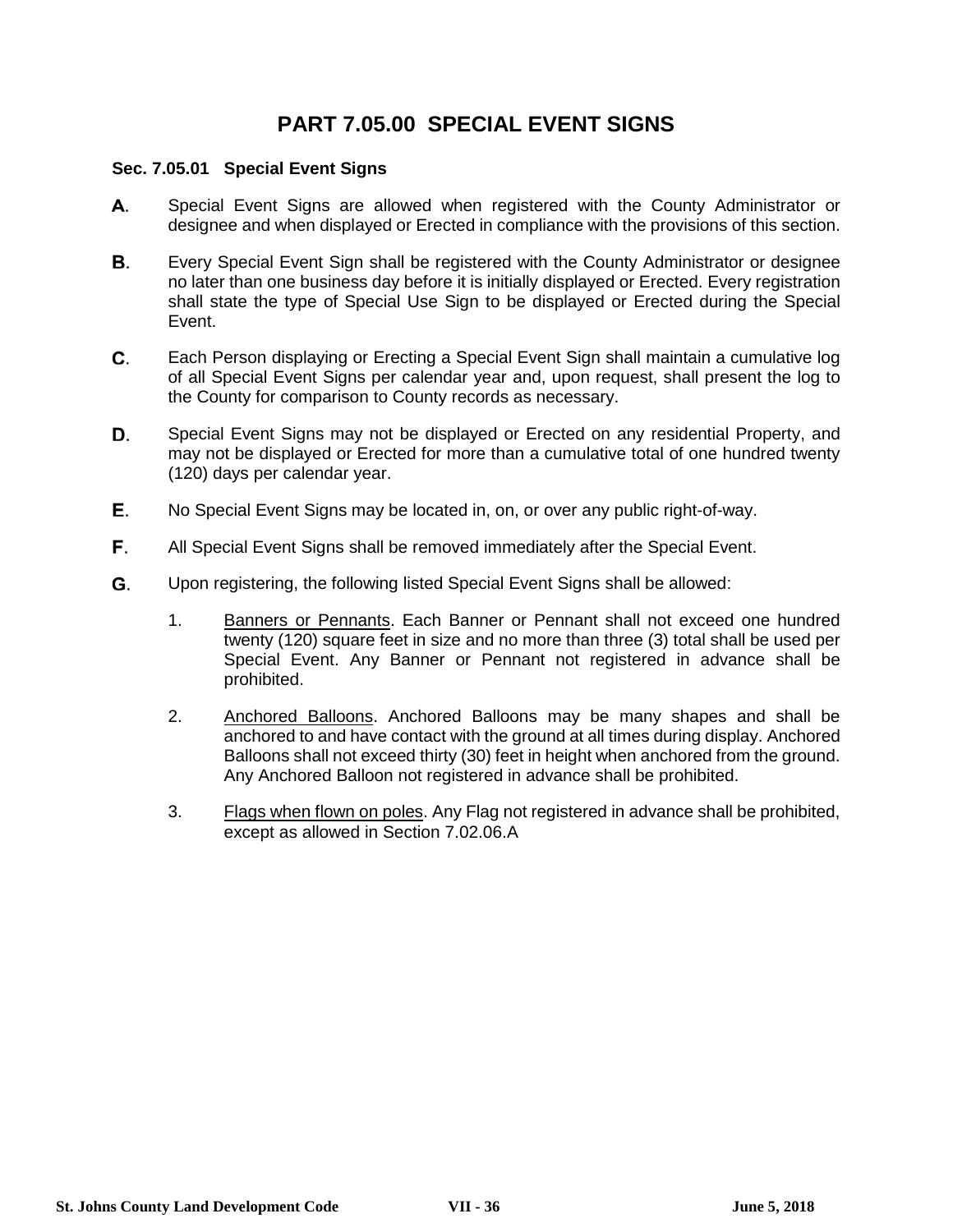# **PART 7.06.00 SIGNS AND ENTRY FEATURES AT PROJECT ENTRANCES**

### **Sec. 7.06.01 Signs at Entrances**

А. Residential Subdivisions. Each residential subdivision entrance is allowed two (2) Subdivision Entrance Signs. Such Signs shall be located outside of public rights-of-way and shall not encroach into any corner sight visibility triangle required pursuant to Section 7.00.06. Subdivision Entrance Signs may be internally or externally lighted and shall be landscaped. Subdivision Entrance Signs shall not exceed thirty-two (32) square feet in size of Advertising Display Area, shall be designed as a Monument or Ground Sign, and shall not exceed fifteen (15) feet in height.

Such Signs may be incorporated into a wall, fence, or other structure that also shall not exceed fifteen (15) feet in height. Such structures shall be located at least fifteen (15) feet from County-maintained right-of-way and shall obtain all required building permits.

В. Mixed Use or Non-Residential Projects. Each subdivision, multi-family complex, or nonresidential development located within a mixed Use project, or each non-residential project is allowed one (1) Sign located at or near the entrance to the subdivision, multi-family complex, or non-residential development. Such Signage is subject to the requirements provided in this Code.

In addition, Mixed Use projects, as a whole, shall be allowed one (1) Sign located and Erected at each major access point of the mixed Use project.

Signs shall be located outside of public rights-of-way. Signs pursuant to this subsection 7.06.01.B shall not exceed one hundred (100) square feet of Advertising Display Area, shall be designed as a Monument or Ground Sign, and shall not exceed fifteen (15) feet in height. Such Sign may be incorporated into a wall, fence, or other structure that also shall not exceed fifteen (15) feet in height. Such design shall be submitted on the Unified Sign Plan.

### **Sec. 7.06.02 Entry features associated with project identification**

- A. Each project is allowed one entry feature associated with project identification, such as a stand-alone structure without any attached signage subject to the following:
	- 1. Entry features and structures shall be uninhabitable;
	- 2. Entry features and structures shall have a maximum height of twenty-five (25) feet;
	- 3. Entry features and structures shall not be located within County-maintained rightof-way;
	- 4. Shall be setback a minimum of twenty (20) feet from the right-of-way;
	- 5. Shall not interfere with sight distance triangles.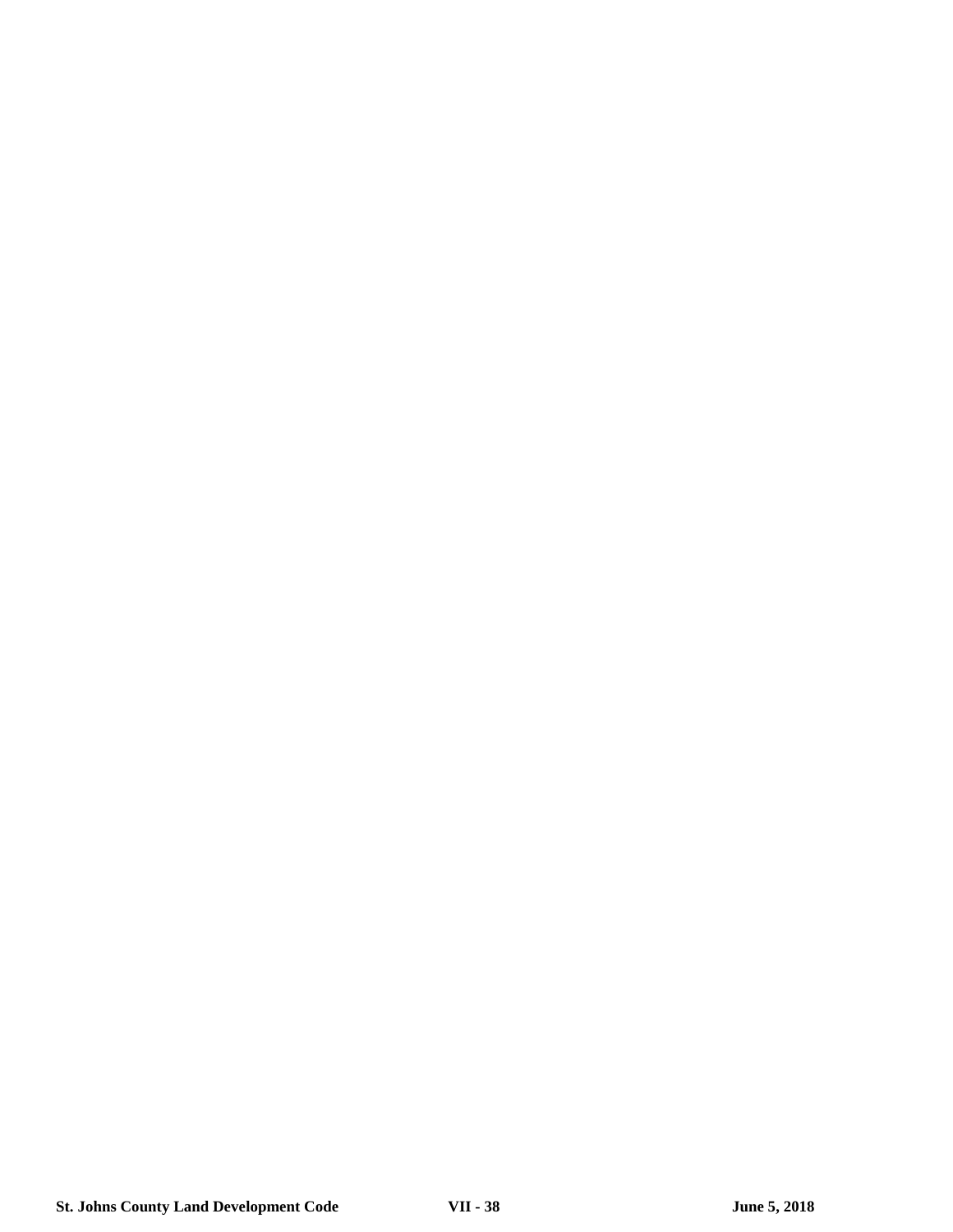# **PART 7.07.00 SCENIC HIGHWAY SIGNS AND ANTENNAS**

## **Sec. 7.07.01 Scenic Highway Signs and Antennas**

#### А. **Designation**

There are roads within St. Johns County that the Board of County Commissioners, the State of Florida and the Federal governments have determined to be scenic, due to natural, manmade, cultural, historic, archeological, and recreational resources that give the physical landscape its character and Significance. For purposes of this Article, these areas are designated as Scenic Highways or Scenic Roadways designated in Appendix B of this Code, and include SR 13/CR 13, also known as the William Bartram Scenic Highway, SR A-1-A and that portion of International Golf Parkway (formally known as Nine-Mile Road) that passes through Twelve-Mile Swamp. Scenic Highways require compatible Signage requirements that enhance scenic qualities. The following regulations pertain to these designated Scenic Highways or Scenic Roadways and supersede, where applicable, the other criteria provided in this Code. Appendix B, provides characteristics, findings of fact, and Declaration of Policy for Scenic Highways.

### В. **Regulations**

In addition to the other provisions established in this Code, areas designated as Scenic Highways or Scenic Roadways designated in Appendix B of this Code are subject to the following requirements.

- 1. No Off-premise Signs are allowed within six hundred (600) feet of the right-of-way along either side of any designated Scenic Highway or Scenic Roadway, as measured from the edge of right-of-way; and any Off-premise Signs Erected outside the six hundred (600) foot designation, shall not be visible from the Scenic Highway at the time of permitting or immediately after Erection, except Real Estate Signs as provided herein. For purposes of this paragraph, visible shall mean human eye visibility from six (6) feet above the centerline of the Scenic Highway. Any Signs greater than two thousand five hundred (2,500) feet from the centerline shall be deemed not visible.
- 2. No Off-premise Signs are allowed within six hundred (600) feet of the right-of-way along either side of the road intersecting or abutting a designated Scenic Highway or Scenic Roadway for a distance of two thousand five hundred (2,500) feet from the Scenic Highway, measured from the centerline of the intersection, except Real Estate Signs as provided herein.
- 3. On-premise Signs includes all commercial business and subdivision Identification Signage and only may be designed as a Ground Sign, Pole Sign, Monument Sign, Building Sign, Canopy Sign, Fascia Sign, subdivision Sign, Wall Sign and Window Sign and similar Signage types described in this Code.
- 4. Each Business Site shall be allowed a maximum of two (2) On-premise entrance Signs, designed as a Ground Sign, Monument Sign or Pole Sign. No entrance Sign shall exceed the maximum area, maximum width, and maximum height, provided in (h) below of this Section. Such entrance Sign Structures shall be constructed of wood, masonry, brick, or stone (excluding Pole Signs). The Sign Structure shall be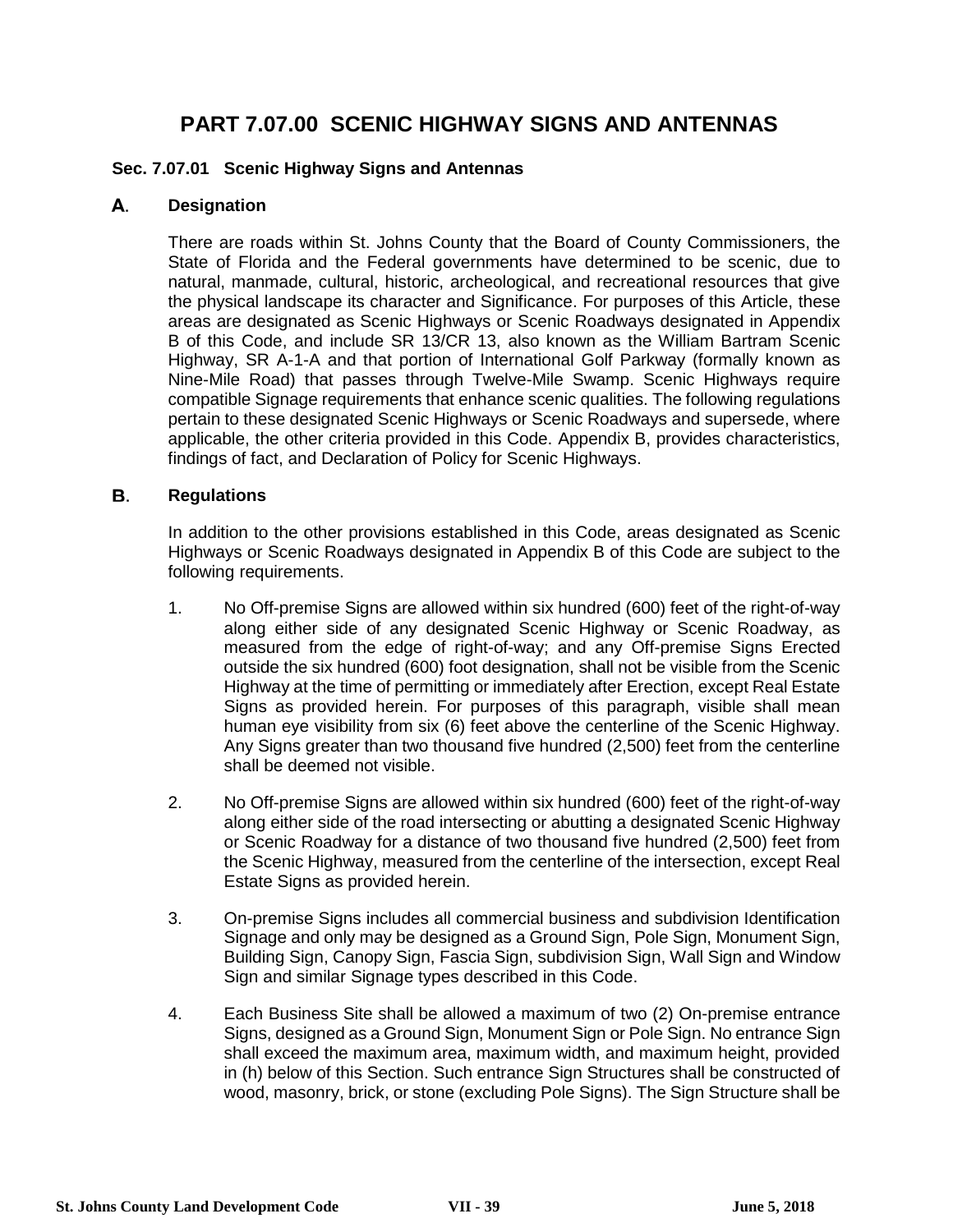a natural or earthtone color. The Advertising Display Area shall be designed within the Sign Structure. The Signs may be lighted internally or externally and all backlighting or appearance of lighting shall be white in color. In addition to the entrance Signs, each individual business located within a multi-Use complex shall be allowed store or Business Identification Signage, not exceeding one square foot per linear store frontage. All back-lighting or appearance of lighting shall be white in color.

- 5. Each Subdivision entrance, mobile home park entrance and similar residential projects shall be allowed two (2) On-premise entrance Signs, designated as a Ground Sign, Monument Sign or Pole Sign. No entrance Sign shall exceed the maximum area, maximum width, and maximum height, provided in (h) of this Section. Such entrance Sign Structures shall be constructed of wood, masonry, brick, or stone, excluding Pole Signs. The Sign Structure shall be a natural or earthtone color. The Advertising Display Area shall be designed within the Sign Structure. The Signs may be lighted internally or externally and all back-lighting or appearance of lighting shall be white in color. Back-lighting or appearance of lighting shall be white in color. Entrance Signs may be incorporated into a wall, fence, landscape design, or other entrance feature.
- 6. Signs placed, painted or otherwise Erected upon walls, buildings, Canopies, and similar structures shall be consistent with and complement the building, with respect to color, materials, and design. Back-lighting or appearance of lighting shall be white in color.
- 7. Window Signs shall be legible only from the Premises on which located or from inside the Business and shall not be visible from any public roadway or public walkway.
- 8. Maximum advertising display area, maximum width, and maximum height for Ground Signs, Monument Signs, Pole Signs, and similar Signage types described in this Code shall be limited to the following maximum square footage and height. The standards in this subsection 7.07.01.B.8 regarding ADA, width, and height shall not apply to properties applicable to an overlay district, as denoted in Sections 3.06.03, 3.07.03, 3.08.03, 3.09.03, 3.10.03, and 3.11.03.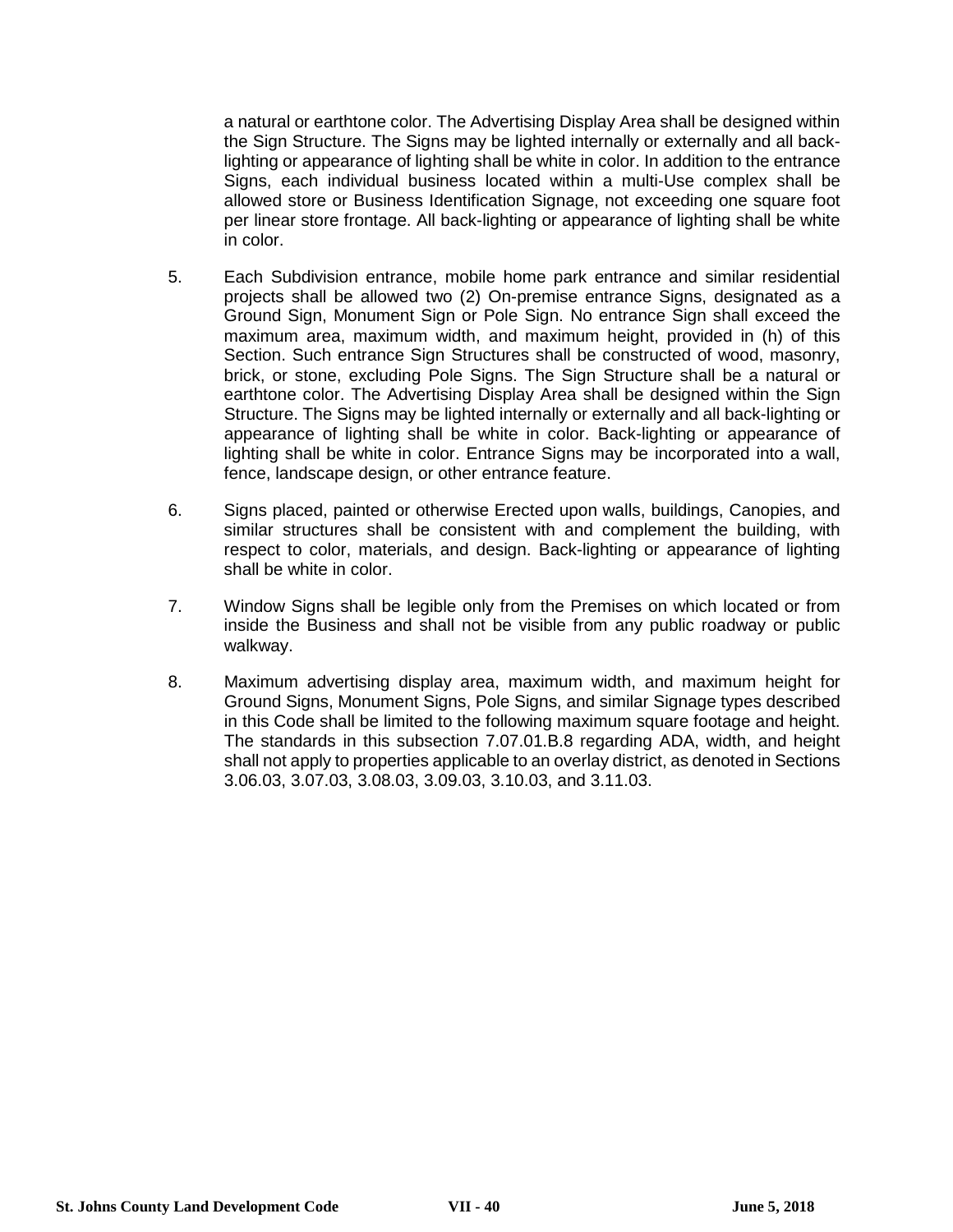| <b>Distance from Road</b><br><b>Right-Of-Way</b><br>(feet) | <b>Maximum Area</b><br>(square feet)<br><b>Advertising Display</b><br>Area | <b>Maximum Width</b><br>(feet)<br>(includes Sign<br>Structure) | <b>Maximum Height</b><br>(feet)<br>(includes Sign<br>Structure) |
|------------------------------------------------------------|----------------------------------------------------------------------------|----------------------------------------------------------------|-----------------------------------------------------------------|
| $0 - 24$                                                   | 30                                                                         | 6                                                              | 6                                                               |
|                                                            |                                                                            |                                                                |                                                                 |
| 25-49                                                      | 36                                                                         | 6                                                              | 6                                                               |
| 50-99                                                      | 42                                                                         | 8                                                              | 8                                                               |
| 100-149                                                    | 48                                                                         | 8                                                              | 8                                                               |
| 150-199                                                    | 54                                                                         | 10                                                             | 10                                                              |
| 200 or greater                                             | 60                                                                         | 10                                                             | 10                                                              |

*NOTE: Ground Signs within an overlay district, as denoted in Article III, have separate standards.*

- 9. All Prohibited Signs, listed in Part 7.08.00 are prohibited along designated Scenic Highways. In addition to the Prohibited Signs listed in Part 7.08.00 the following Signs are also prohibited along Scenic Highways.
	- a. Snipe Signs
	- b. Banners, except as provided in Sections 3.07.00, 3.08.00, 3.09.00, and 3.10.00.
	- c. Balloons, except as provided in Sections 3.07.00, 3.08.00, 3.09.00, and 3.10.00.
	- d. Animated Signs, Automatic Changing Message Devices, Revolving Signs, and any Signs that move, spin, and/or rotate, in any manner.
	- e. Pennants
	- f. Billboards
	- g. Any Antenna or satellite dish, greater than one (1) meter in diameter, used for receiving satellite television Signals, visible from the Scenic Highway right-of-way.

### **Sec. 7.07.02 Scenic Vistas**

Scenic Vistas are areas that have beauty due to the natural environment, topography, cultural and historic resources. These areas give shape, character, Significance to the County and provide natural or cultural views of the County to the traveling public. These vistas provide views of the Intracoastal waterway, estuaries, the ocean, upland hammocks, historic resources and a combination of these natural settings.

The Board of County Commissioners may designate Scenic Vistas, after a public hearing. Any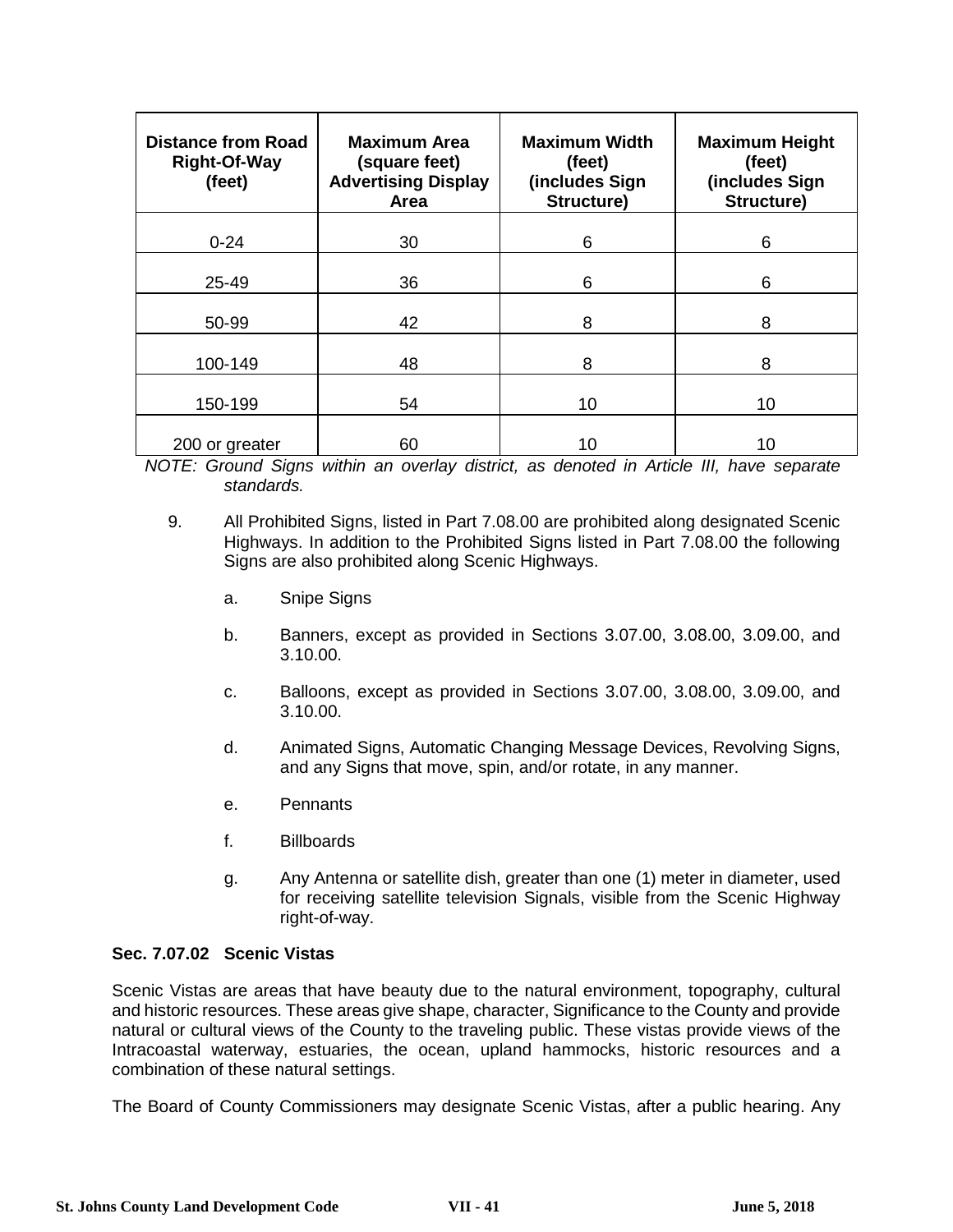area within St. Johns County designated as a Scenic Vista shall at a minimum, comply with the Signage criteria, required for Scenic Highways, except that Off-premise Signs may be allowed within six hundred (600) feet of the right-of-way along either side of the abutting road the Scenic Vista. All other Scenic Highway criteria, as provided in this Code shall apply to Scenic Vistas. The Board of County Commissioners may provide additional criteria and regulation to these areas, when designated.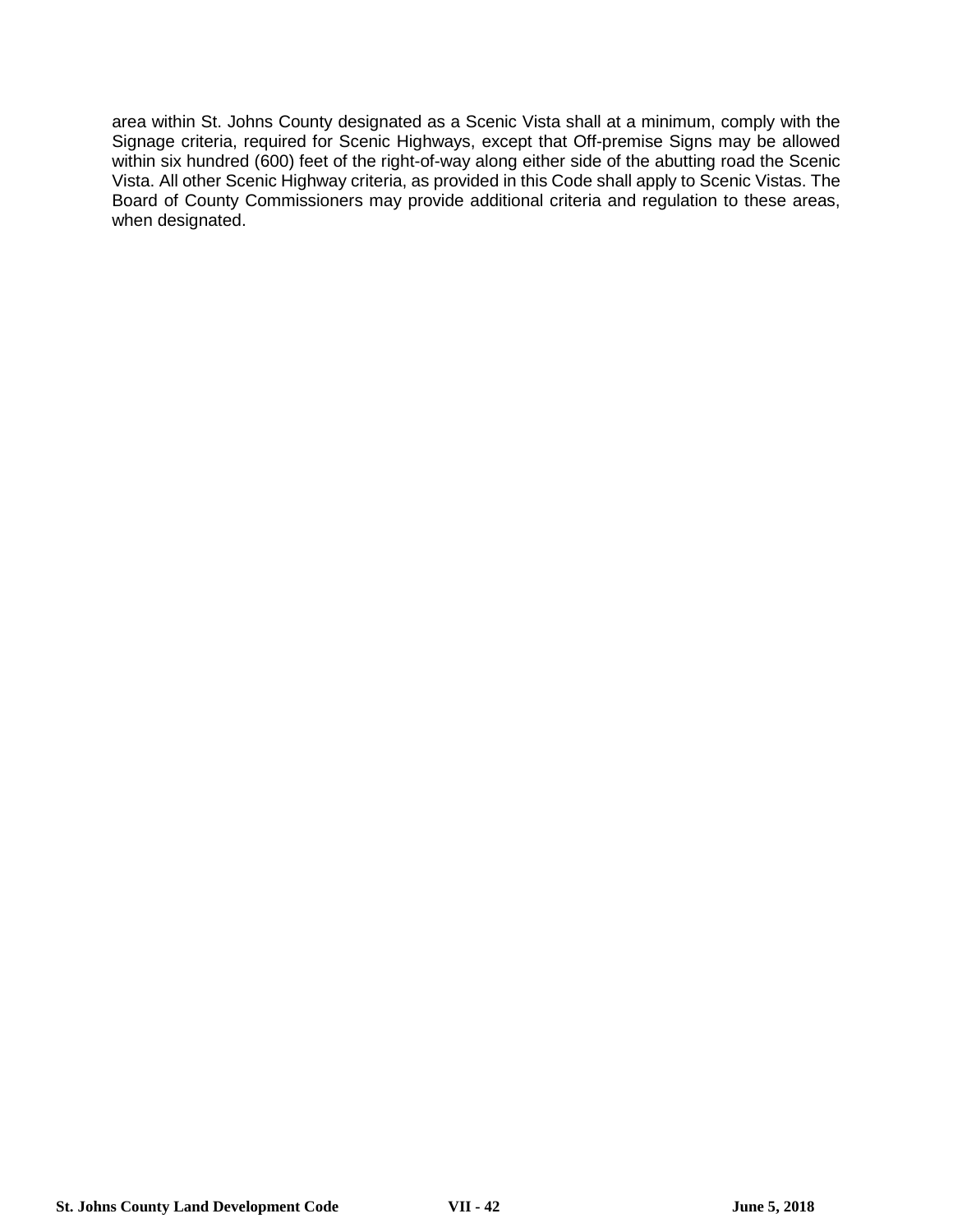# **PART 7.08.00 PROHIBITED SIGNS**

## **Sec. 7.08.01 Prohibited Signs**

The Signs and Sign types listed below are prohibited in the jurisdiction governed by this Code and shall not be Erected, operated, or placed on any property. Said prohibition shall supersede any conflicting provision of this Code or other law or regulations of the County. Notwithstanding anything in Part 5.03.00 or Part 10.04.00 of this Code, no variance or waiver shall be granted permitting a prohibited sign. Any lawfully existing Permanent Sign Structure or Sign type that is among the Prohibited Signs and Sign types listed below shall be deemed a Non-Conforming Sign subject to the provisions of Part 7.09.00, Non-Conforming Signs.

- А. Abandoned Signs.
- **B.** Animated Signs.
- C. Attached Signs that are taller than the wall of the building to which the Sign is attached.
- D. Automatic Changeable Message Devices greater than 40% of sign ADA or greater than 30 square feet, whichever is less, or signs that change copy more than once every two (2) hours.
- Е. Confusing Signs and Hazardous Signs.
- F. Flashing Signs.
- G. Floodlights and beacon lights, except when required by the Federal Aviation Administration.
- Η. Flutter Signs, Feather Signs, streamers, Balloons, Wind Signs, Banner Signs, cold air inflatables, Pennants, and other wind operated or fixed aerial Signage, except for Special Event Signs as provided in Part 7.05.00.
- L. Fluorescent paints and materials; Reflective Signs, except for those Signs that use *ScotchLite* and similar pressure sensitive materials that are accepted by outdoor advertising and nation-wide transportation departments; and also prohibiting mirror, and similar Signs.
- J. Holographic Display Signs.
- Κ. Moving, twirling, or swinging Signs, including Multi-Prism and Tri-Vision Signs, including signs held or moved by a Sign Walker.
- L. Obscene Signs.
- М. Off-Premises Signs, except Billboards as provided in Part 7.01.00.
- Ν. Pavement markings, except for official traffic control markings and building address markings required by law.
- Ο. Portable Signs, mobile, and Free-Standing Signs, including commercial signs worn as boards or costumes such as those held or worn by a Sign Walker.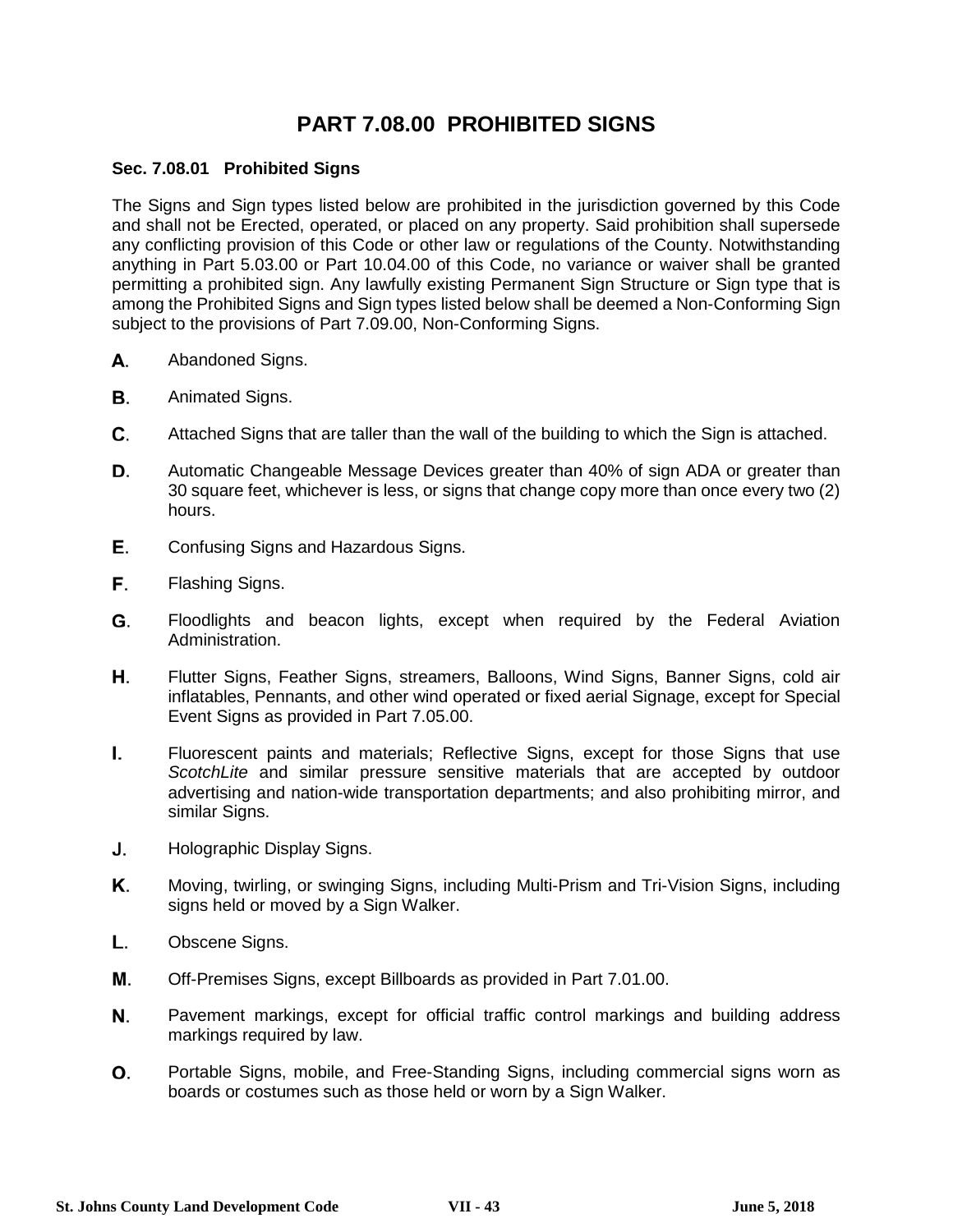- Р. Revolving Signs; Rotating Signs.
- Q. Roof Signs, when the Signs exceed the highest part of the Roof Line or when the Roof Sign results in Signage which exceeds the maximum height of On-premises Signs.
- R. Signs attached to a seawall, dock, buoy, tie pole, or pier, other than Warning Signs.
- S. Signs illuminated in a manner that interferes with the effectiveness of, or obscures an official traffic Sign, device, or signal.
- T. Signs in, on, or over public property, including but not limited to rights-of-way and medians; other than Public Signs, Traffic Control Signs, and Warning Signs.
- Signs in or upon any river, bay, lake, or other body of water within the limits of the County; U. except government regulatory Signs and Warning Signs.
- V. Signs located on real property without the permission of the property owner.
- W. Snipe Signs. Signs nailed, fastened, affixed to, or painted on any pole, tree or part thereof (living or dead), or other vegetation. The Code Enforcement Officer may remove any such signs upon sight.
- Х. Signs, other than Traffic Control Signs, that use the word "stop" or "danger," or present or imply the need or requirement of stopping or the existence of danger, or which are a copy or imitation of Traffic Control Signs and which are adjacent to the right-of-way of any road, street, or highway.
- Υ. Signs that contain any food or other substance that attracts large numbers of birds or other animals and causes them to congregate on or near the Sign.
- Z. Signs that emit sound, vapor, smoke, odor, or gaseous matter.
- Signs that interfere with or obstruct traffic flow or vehicular vision, such as within an AA. intersecting right-of-way, that are within a sight visibility triangle, as described in Section 7.00.06 herein, or that otherwise obstruct a clear view of pedestrian or vehicular traffic.
- BB. Signs that obstruct, conceal, hide, or otherwise obscure from view any Traffic Control Sign or official traffic signal.
- CC. Vehicle Sign or Signs with a total Sign area in excess of twenty (20) square feet on any vehicle, and when
	- 1. The vehicle is not "regularly used in the conduct of the business," and
	- 2. The vehicle is visible from a street right-of-way within fifty (50) feet of the vehicle, and
	- 3. The vehicle is parked for more than a twenty-four (24) hour period within fifty (50) feet of any street right-of-way.
	- 4. A vehicle shall not be considered "regularly used in the conduct of the business" if the vehicle is used primarily for advertising.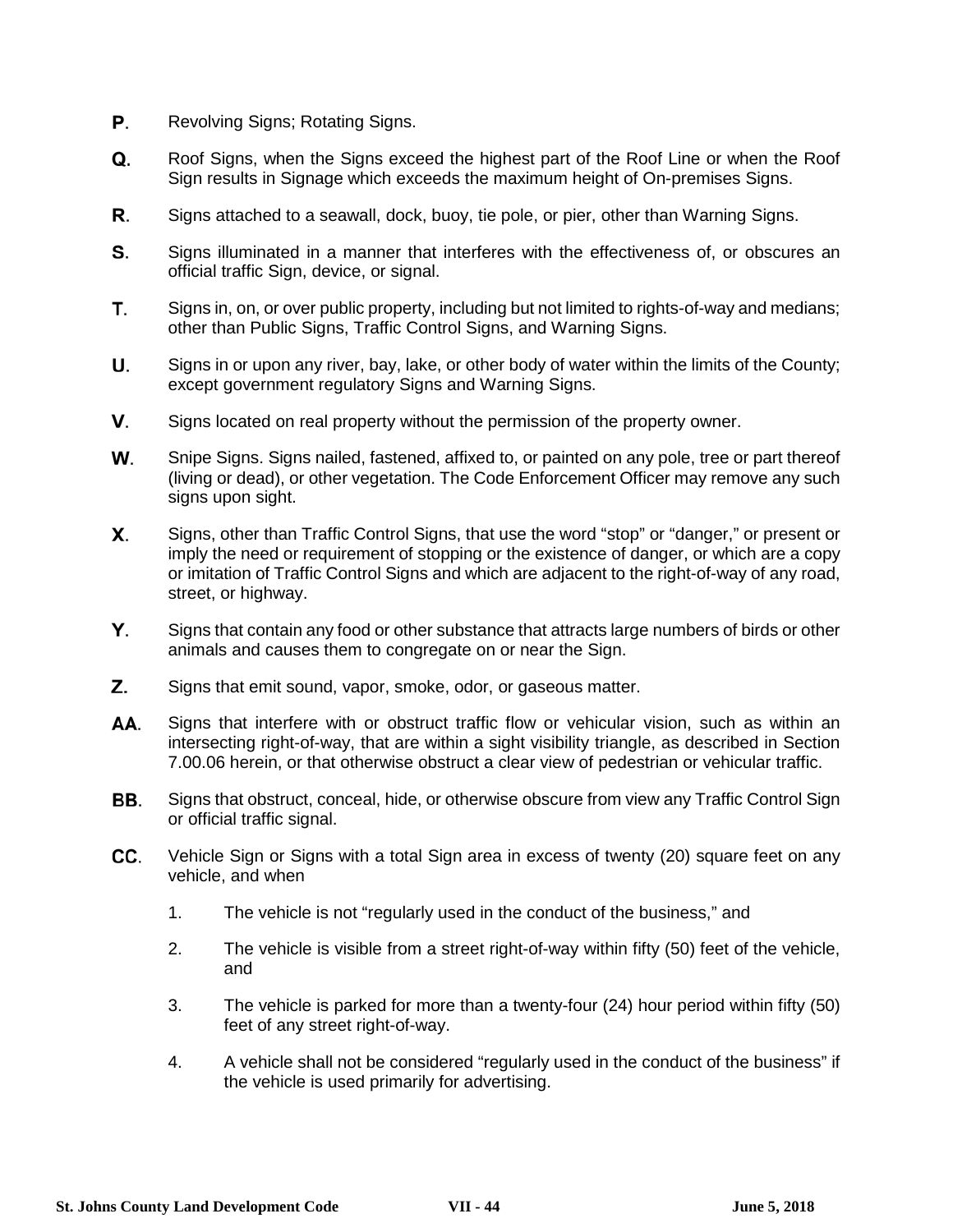5. This subsection does not prohibit the identification of a firm or its principal products on a vehicle operating during the normal hours of business which is currently licensed, insured, and operable; provided, however, that no such vehicle shall be parked on public or private property with Signs attached or placed on such vehicle primarily for the purpose of advertising a business establishment or firm or calling attention to the location of a business establishment or firm.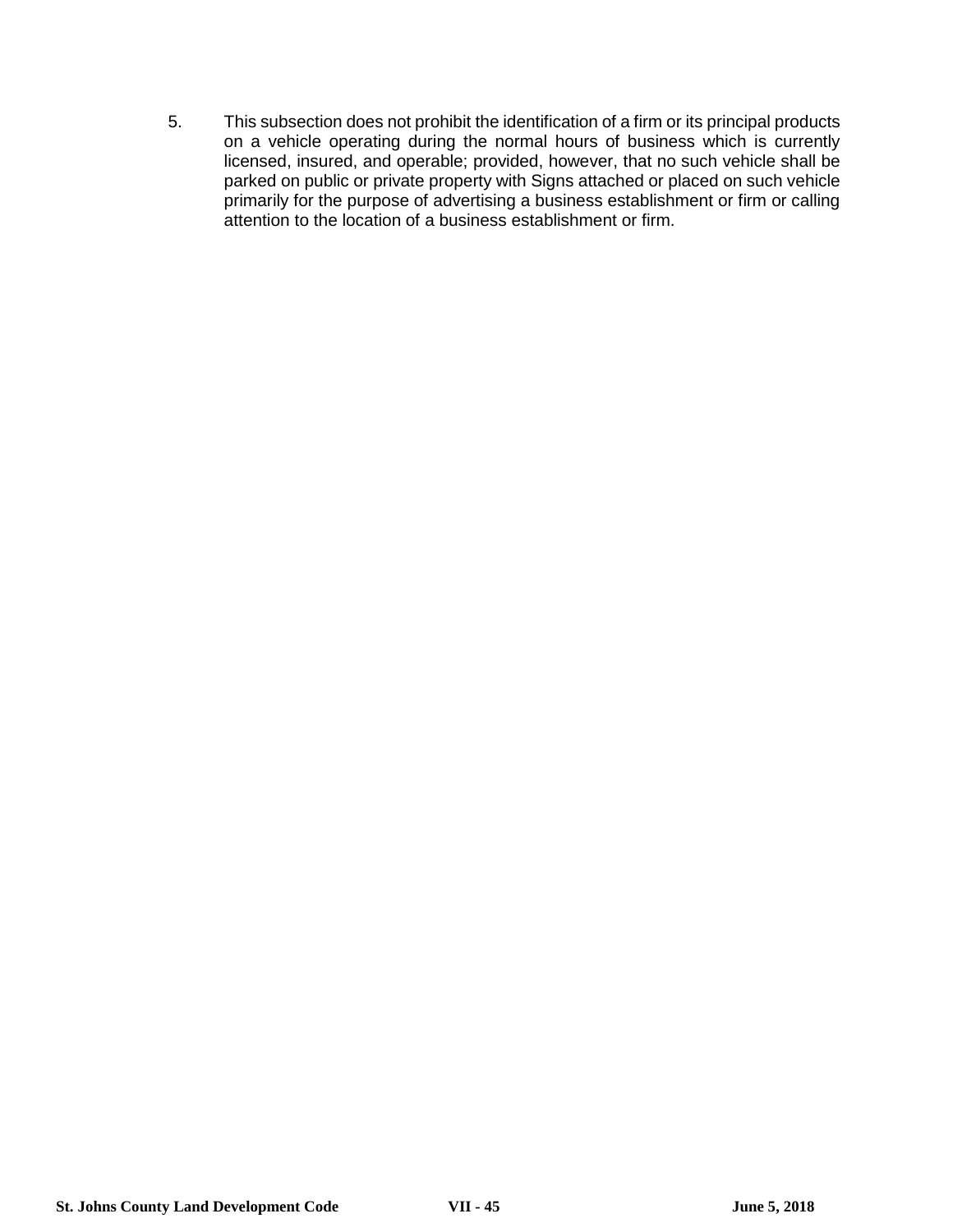# **PART 7.09.00 NON-CONFORMING SIGNS**

## **Sec. 7.09.01 Non-conforming Signs**

Notwithstanding any provision in Part 10.03.00, All Non-conforming Signs shall:

- A. Remain substantially unchanged from the date of becoming Non-conforming, actions listed below shall be prohibited on a Non-conforming Signs.
	- 1. Change structural supporting materials from existing type to another.
	- 2. Enlarging Advertising Display Area, excluding Embellishments.
	- 3. Increase in Sign height.
	- 4. Addition of any methods to provide an Automatic Message Change.
	- 5. Improvement or addition of lighting to increase illumination of the Signs.
	- 6. Relocate, move, or re-Erect the upright supports and framework supporting the Sign Face in excess of annual Maintenance limits, unless such is permitted in advance as a requirement solely for OSHA conformance in accordance with State Outdoor Advertising Sign Regulations, Florida Administrative Code, Section 14- 10, as amended.
- B. Not be Re-Erected or Rebuilt

No Nonconforming Signs shall remain or be restored to use when one-half (0.5) or more than one-half (0.5) of the upright supports of the Sign assembly supporting the Advertising Display Area are physically in any condition, caused by any means, such that wooden supports are replaced or supplemented by structural attachments equal to one-half (0.5) or more original wood structural capacity, or in the case of metal upright supports, so that one-quarter (0.25) or more of the linear footage above ground is broken, bent or twisted from the original shape.

However nothing herein shall prohibit repairs to a Nonconforming Sign when more than one-half (0.5) of the original upright supports remain in original structural strength and physical condition provided a building permit for such repairs shall be issued in advance of any work (except temporary emergency bracing that my be utilized to stabilize a damaged Sign) and all permitted work thereafter completed within six (6) months of damage. Any such work undertaken before issuance of the required building permit shall create an irrefutable presumption that damage or adverse conditions exceeded the limit recited above and thereby all future Nonconforming rights shall cease to exist, the Sign thereafter being illegal and a violation of the Code.

C. Remain in Use

No Non-conforming Sign which is discontinued in Use for one (1) full calendar year shall be expanded, enlarged, repaired or put back into Use except in compliance with this Code.

D. Exceptions

Approved PUD, PRD and Development of Regional Impact (DRI) projects that have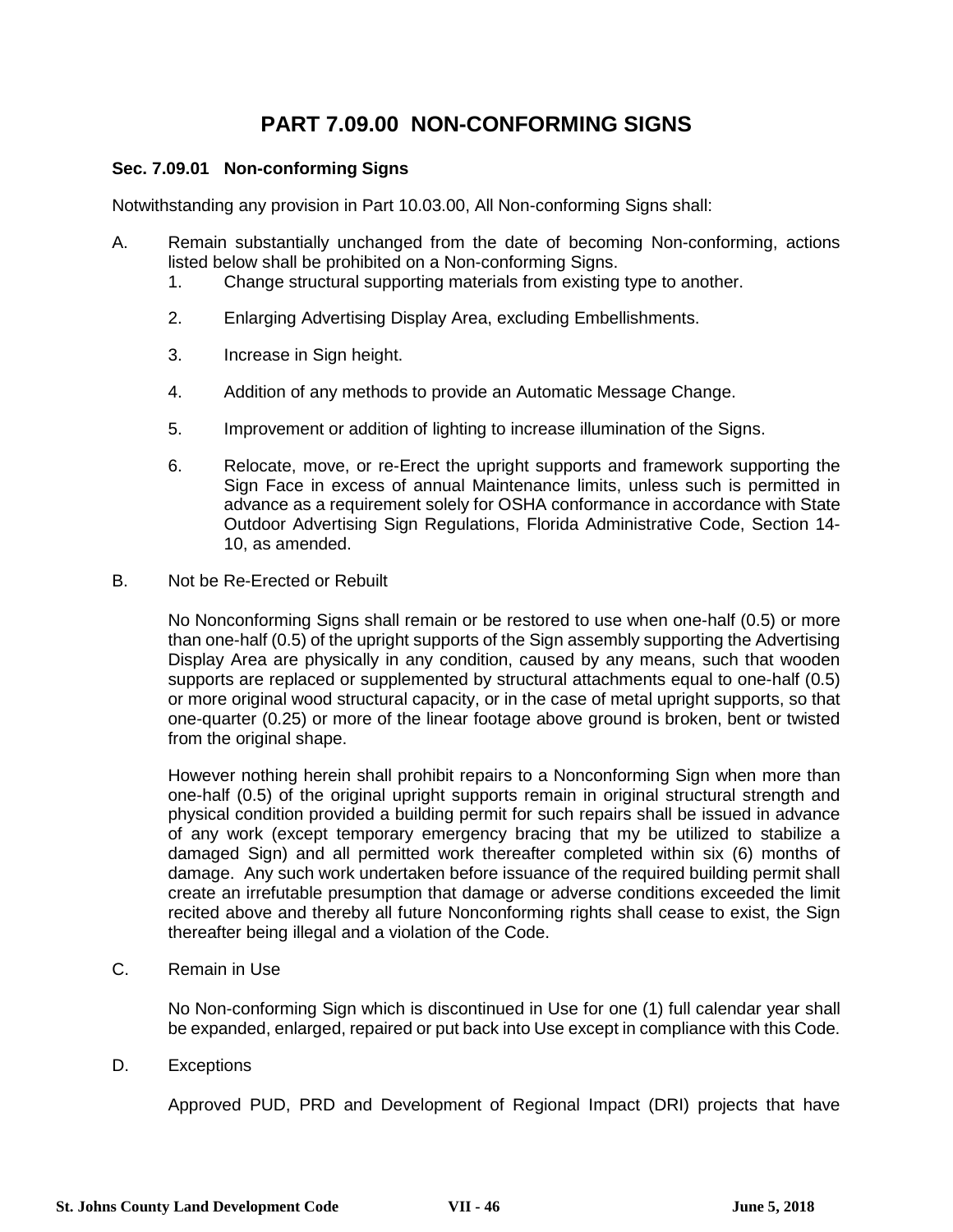commenced construction and have provided for Signs as part of the overall unified development plan, prior to the adoption of this Code, shall be allowed to continue with the approved Sign design, including, but not limited to, height, size, number and location. Such Signs may also be replaced if destroyed or damaged by more than fifty percent (50%), according to the approved unified Sign design. Major modifications to PUD and PRD projects that affect Signage in any manner shall terminate the existing approval and shall be subject to the requirements of this Code. The applicant for such projects may request, in writing, that the County Administrator review such project and issue in writing whether the approved Sign may continue.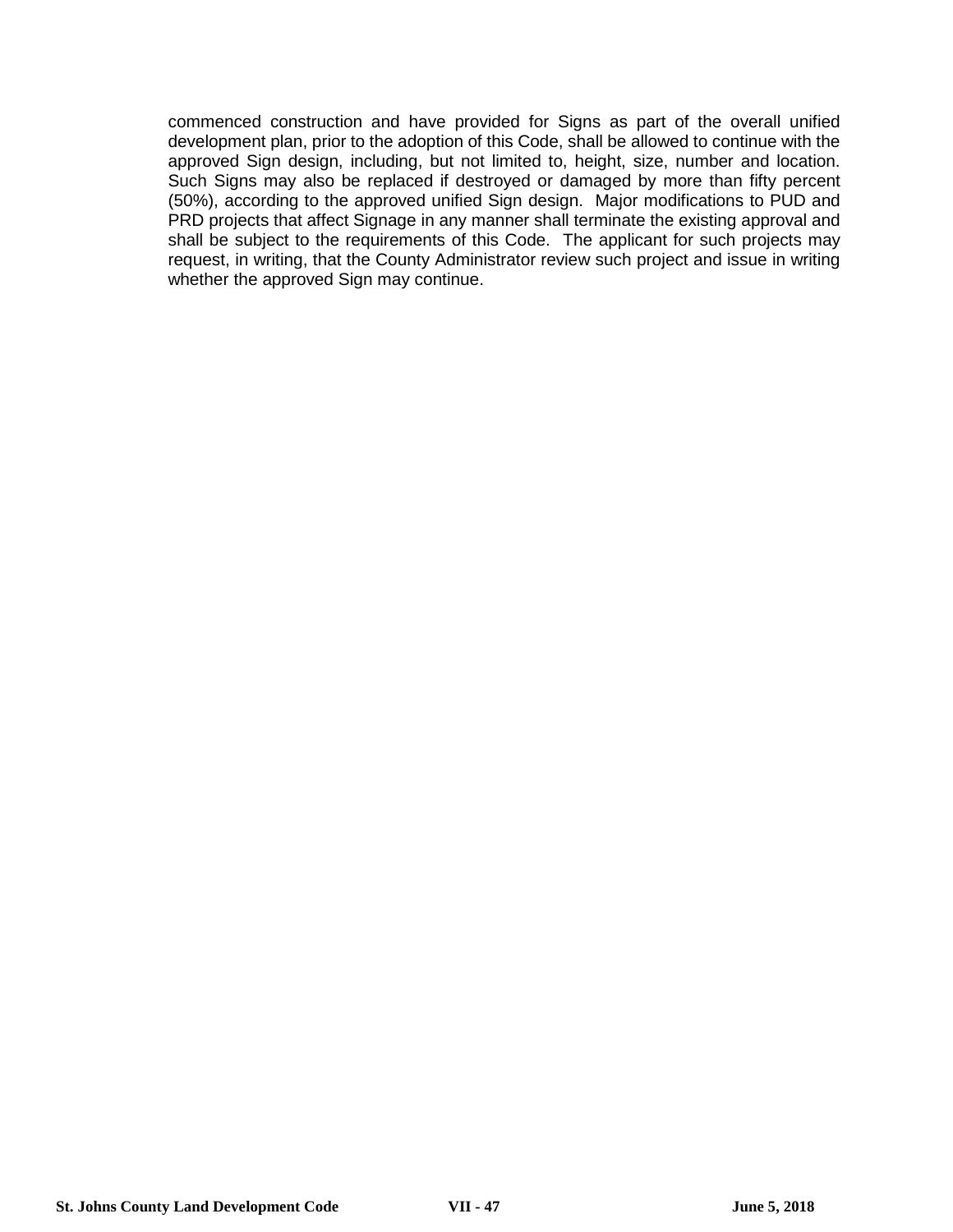# **PART 7.10.00 RACE TRACK ROAD SIGNS**

### **Sec. 7.10.01 Race Track Road Signs**

Race Track Road, a Major Collector roadway, within St. Johns County is located at the Duval County Line and connects SR 13 to US 1. The Board of County Commissioners have found that Race Track Road from SR 13 to CR 2209 (St. Johns Parkway), due to its intersection with the William Bartram Scenic Highway, its location along the St. Johns County and Duval County Line, its transitioning rural to urban character, and its location within a developing area of St. Johns County; that Race Track Road deserves individual Sign requirements. These Sign requirements shall constitute a Sign overlay district for Race Track Road, from its connection to SR 13 to CR 2209 (St. Johns Parkway).

### А. **Regulations**

In addition to the other provisions established in this Code, Signage along Race Track Road, from SR 13 to CR 2209 (St. Johns Parkway), is subject to the following requirements. In the event of a conflict between this Section, and other Sections of this Code, the more restrictive shall apply.

- 1. No Off-premise Signs are allowed within six hundred (600) feet of the right-of-way along either side of Race Track Road, as measured from the edge of right-of-way; and any Off-premise Signs Erected outside the six hundred (600) foot designation, shall not be visible from Race Track Road at the time of permitting or immediately after Erection, except Real Estate Signs as provided herein. For purposes of this paragraph, visible shall mean human eye visibility from six (6) feet above the centerline of Race Track Road. Any Signs greater than two thousand five hundred (2,500) feet from the centerline shall be deemed not visible.
- 2. No Off-premise Signs are allowed within six hundred (600) feet of the right-of-way along either side of the road intersecting or abutting Race Track Road, for a distance of two thousand five hundred (2,500) feet from Race Track Road, measured from the centerline of the intersection, except Real Estate Signs as provided herein. US 1 shall be exempt from this Part.
- 3. On-premise Signs includes all commercial business and subdivision identification Signage and only may be designed as a Ground Sign, Pole Sign, Monument Sign, Building Sign, Canopy Sign, Fascia Sign, subdivision Sign, Wall Sign and Window Sign and similar Signage types described in this Code.
- 4. Each Business Site using Signage to identify, a multi-family complex, commercial project, shopping center, shopping mall, strip mall, professional business and office center, and similar Use sites shall be allowed a maximum of two (2) Onpremise entrance Signs, designed as a Ground Sign, Monument Sign or Pole Sign. No entrance Sign shall exceed the maximum area, maximum width, and maximum height, provided in this Section. Such entrance Sign Structures shall be constructed of wood, masonry, brick, or stone (excluding Pole Signs). The Sign Structure shall be a natural or earthtone color. The Advertising Display Area shall be designed within the Sign Structure. The Signs may be lighted internally or externally and all back-lighting or appearance of lighting shall be white in color. In addition to the entrance Signs, each individual business located within a multi-Use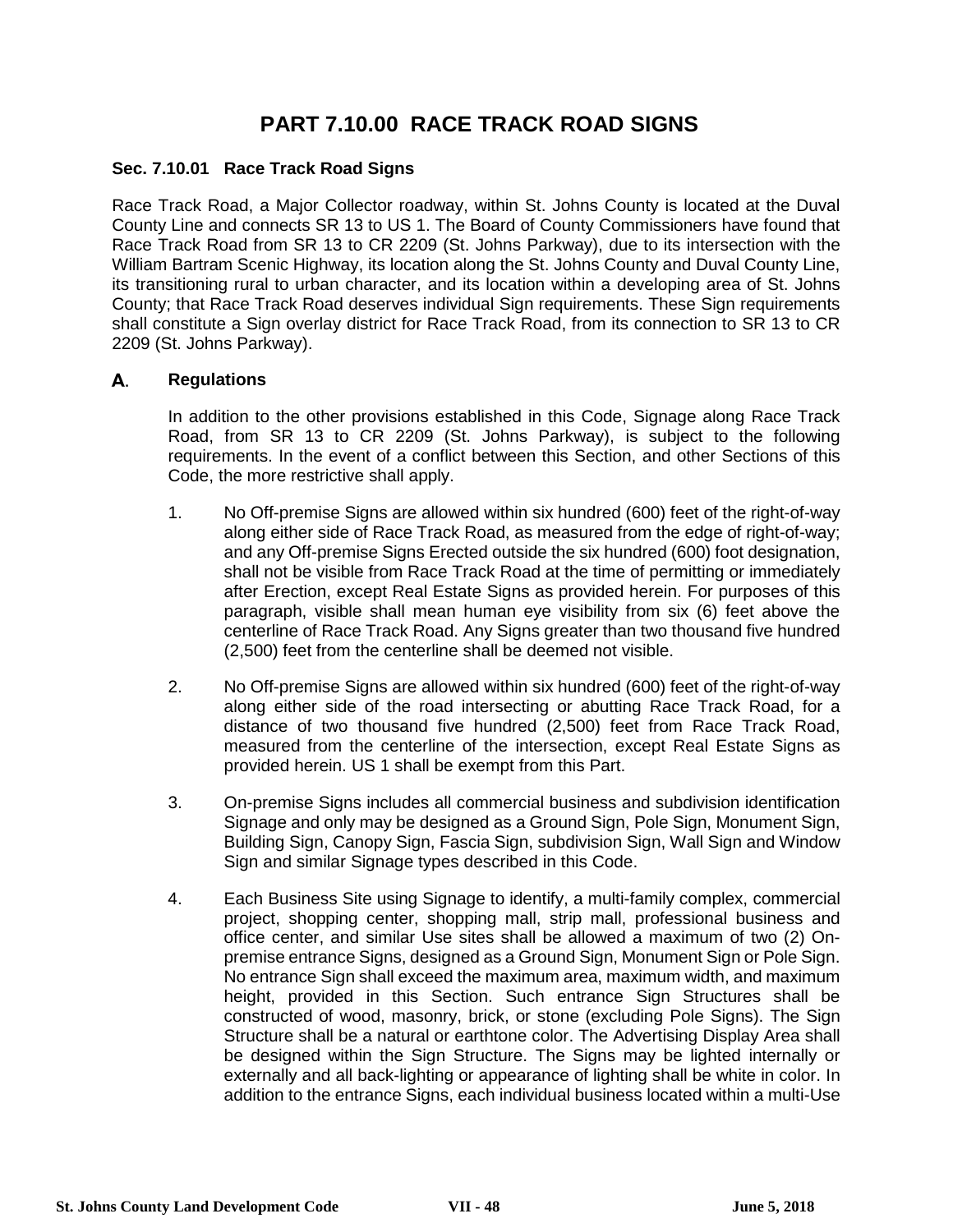complex shall be allowed store or Business Identification Signage, not exceeding one square foot per linear store frontage. All back-lighting or appearance of lighting shall be white in color.

- 5. Each Subdivision entrance, mobile home park entrance and similar residential projects shall be allowed two On-premise entrance Signs, designated as a Ground Sign, Monument Sign or Pole Sign. No entrance Sign shall exceed the maximum area, maximum width, and maximum height, provided in this Section. Such entrance Sign Structures shall be constructed of wood, masonry, brick, or stone, excluding Pole Signs. The Sign Structure shall be a natural or earthtone color. The Advertising Display Area shall be designed within the Sign Structure. The Signs may be lighted internally or externally and all back-lighting or appearance of lighting shall be white in color. Back-lighting or appearance of lighting shall be white in color. Entrance Signs may be incorporated into a wall, fence, landscape design, or other entrance feature.
- 6. Signs placed, painted or otherwise Erected upon walls, buildings, Canopies, and similar structures shall be consistent with and complement the building, with respect to color, materials, and design. Back-lighting or appearance of lighting shall be white in color.
- 7. Window Signs shall be legible only from the Premises on which located or from inside the Business. Window Signs shall not be used for Advertising Messages, products, or services. Window Signs, as described herein, shall not be defined to include merchandise, material or object display within the window or Signs offering information or direction.
- 8. Maximum square footage for Ground Signs, Monument Signs, Pole Signs, and similar Signage types described in this Code shall be limited to the following maximum square footage and height.

| <b>Distance from Road</b><br><b>Right-Of-Way</b><br>(feet) | <b>Maximum Area</b><br>(square feet)<br><b>Advertising Display</b><br>Area | <b>Maximum Width</b><br>(feet)<br>(includes Sign<br>Structure) | <b>Maximum Height</b><br>(feet)<br>(includes Sign<br>Structure) |
|------------------------------------------------------------|----------------------------------------------------------------------------|----------------------------------------------------------------|-----------------------------------------------------------------|
| $0 - 24$                                                   | 60                                                                         | 10                                                             | 10                                                              |

- 9. All Prohibited Signs, listed in Part 7.08.00 are prohibited along Race Track Road. In addition to the Prohibited Signs listed in Part 7.08.00, the following Signs are also prohibited along Race Track Road.
	- a. Snipe Signs
	- b. Banners
	- c. Balloons
	- d. Animated Signs, Changing Copy Signs, Changing Message Devices, Revolving Signs, and any Signs that moves, spins, rotates, in any manner